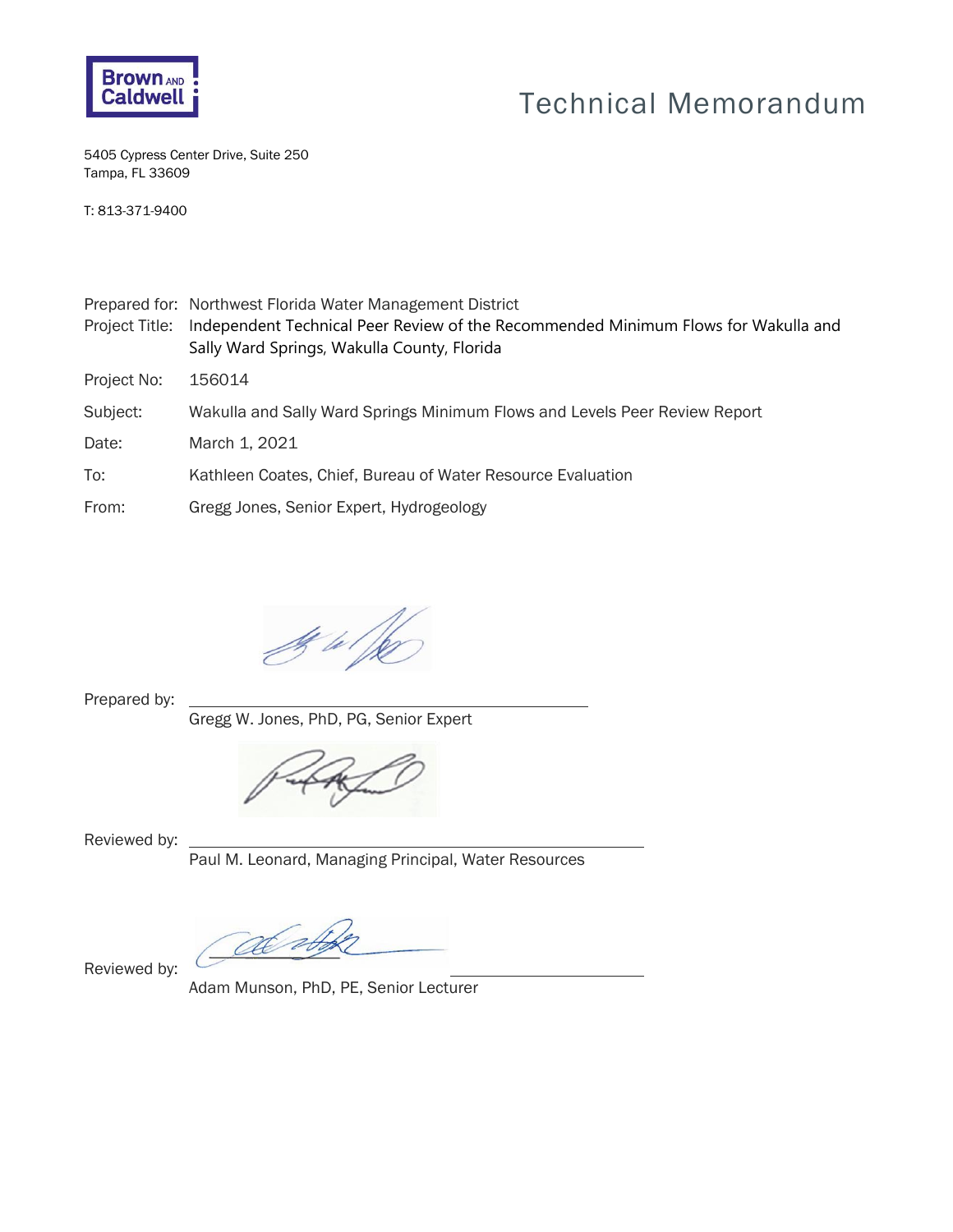

DRAFT for review purposes only. Use of contents on this sheet is subject to the limitations specified at the beginning of this document. Final Wakulla Springs MFL Peer Review Report 03.01.21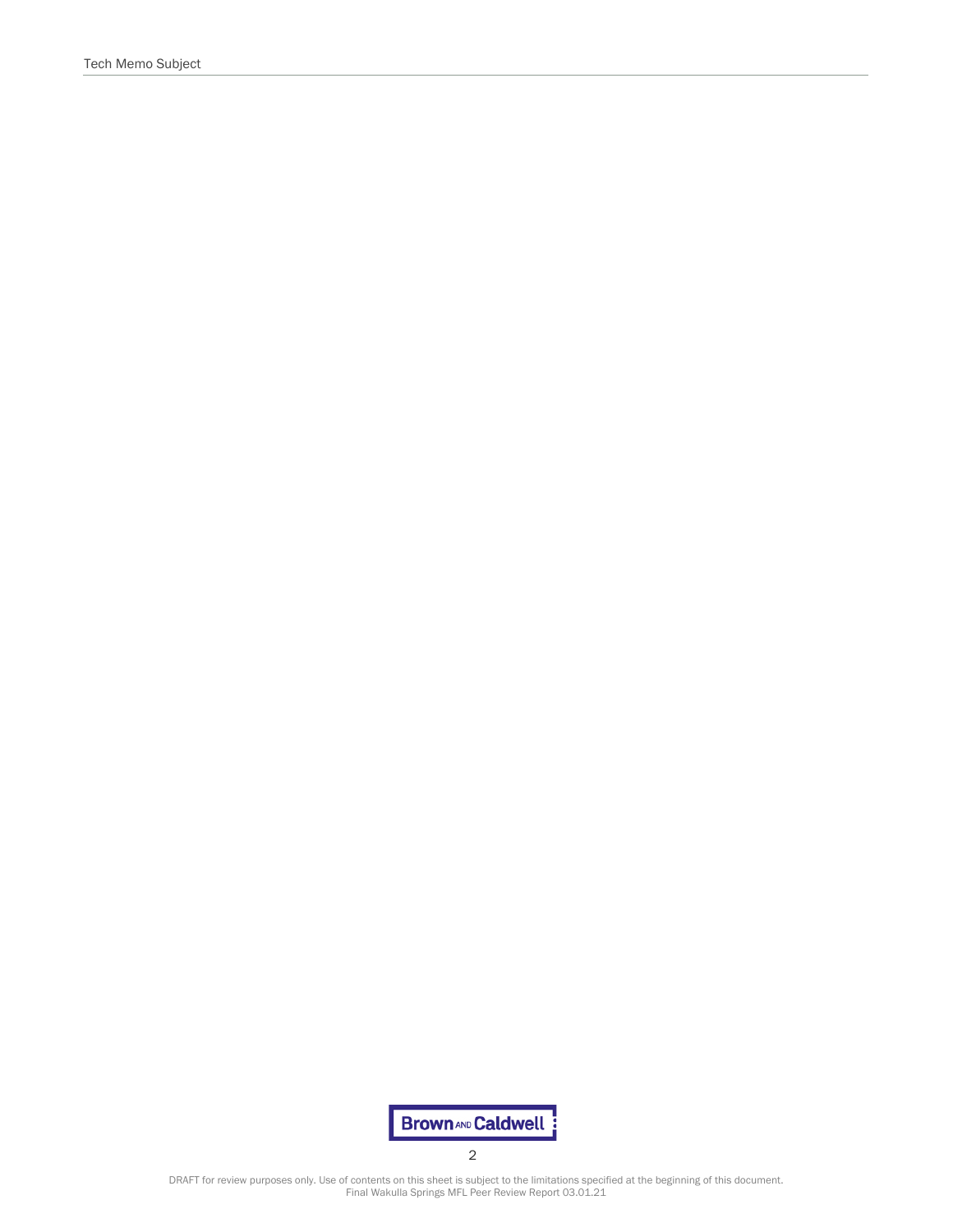### **Table of Contents**

| 1.1           |                                                                                     |  |  |  |  |
|---------------|-------------------------------------------------------------------------------------|--|--|--|--|
| 1.2           |                                                                                     |  |  |  |  |
| 1.3           |                                                                                     |  |  |  |  |
| 1.4           |                                                                                     |  |  |  |  |
|               |                                                                                     |  |  |  |  |
| 2.1           |                                                                                     |  |  |  |  |
| $2.2^{\circ}$ |                                                                                     |  |  |  |  |
|               | 2.2.1                                                                               |  |  |  |  |
|               | 2.2.2                                                                               |  |  |  |  |
|               | 2.2.3                                                                               |  |  |  |  |
|               | 2.2.4                                                                               |  |  |  |  |
|               |                                                                                     |  |  |  |  |
|               |                                                                                     |  |  |  |  |
|               |                                                                                     |  |  |  |  |
|               |                                                                                     |  |  |  |  |
|               |                                                                                     |  |  |  |  |
|               | 3.3.2                                                                               |  |  |  |  |
| 3.4           |                                                                                     |  |  |  |  |
| 3.5           |                                                                                     |  |  |  |  |
|               |                                                                                     |  |  |  |  |
| 4.1           |                                                                                     |  |  |  |  |
| 4.2           |                                                                                     |  |  |  |  |
| 4.3           |                                                                                     |  |  |  |  |
|               | 4.3.1                                                                               |  |  |  |  |
|               | 4.3.2                                                                               |  |  |  |  |
|               | 4.3.3                                                                               |  |  |  |  |
|               | 4.3.4                                                                               |  |  |  |  |
| 4.4           |                                                                                     |  |  |  |  |
| 4.5           | Appendix C. Wakulla Spring MFL: Hydrodynamic Model for Thermal Refuge Evaluation 20 |  |  |  |  |
| 4.6           |                                                                                     |  |  |  |  |
| 4.7           | Appendix D. Wakula Spring MFL: Hydrodynamic Model for Thermal Refuge Evaluation 22  |  |  |  |  |
| 4.8           |                                                                                     |  |  |  |  |
|               |                                                                                     |  |  |  |  |
|               |                                                                                     |  |  |  |  |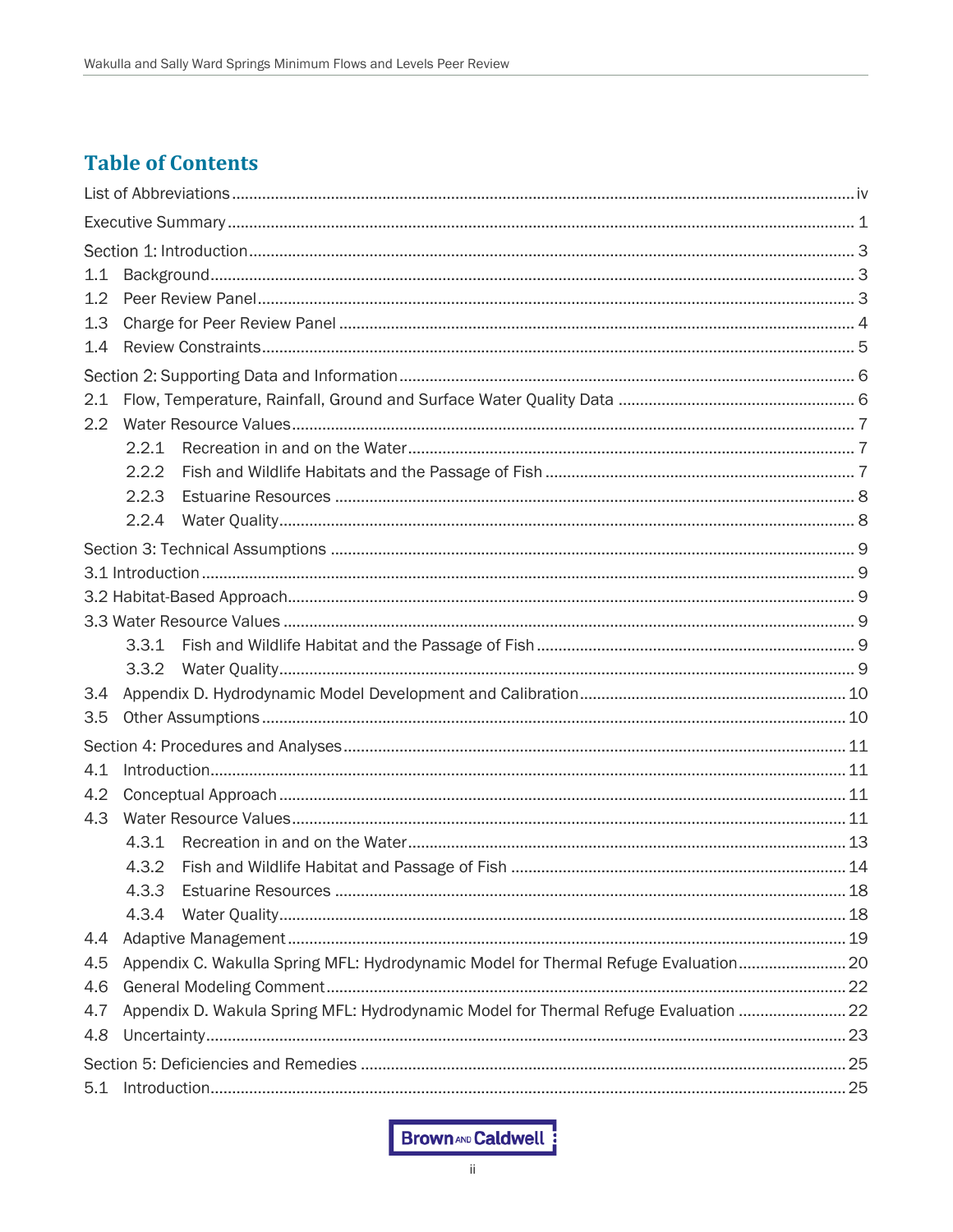| 5.2 |            |                                                                                    |  |
|-----|------------|------------------------------------------------------------------------------------|--|
| 5.3 |            |                                                                                    |  |
|     | 5.3.1      |                                                                                    |  |
|     | 5.3.2      |                                                                                    |  |
|     | 5.3.3      |                                                                                    |  |
| 5.4 |            |                                                                                    |  |
|     |            |                                                                                    |  |
|     |            |                                                                                    |  |
|     |            |                                                                                    |  |
|     |            |                                                                                    |  |
|     |            |                                                                                    |  |
|     |            |                                                                                    |  |
|     |            |                                                                                    |  |
|     | 5.4.2      |                                                                                    |  |
|     | 5.4.3      | Appendix C. Wakula Spring MFL: Hydrodynamic Model for Thermal Refuge Evaluation30  |  |
|     | 5.4.4      |                                                                                    |  |
|     | 5.4.5      | Appendix D. Wakula Spring MFL: Hydrodynamic Model for Thermal Refuge Evaluation 32 |  |
|     | 5.4.6      |                                                                                    |  |
|     |            |                                                                                    |  |
|     | Appendix A |                                                                                    |  |
|     | Appendix B |                                                                                    |  |
|     | Appendix C |                                                                                    |  |



iii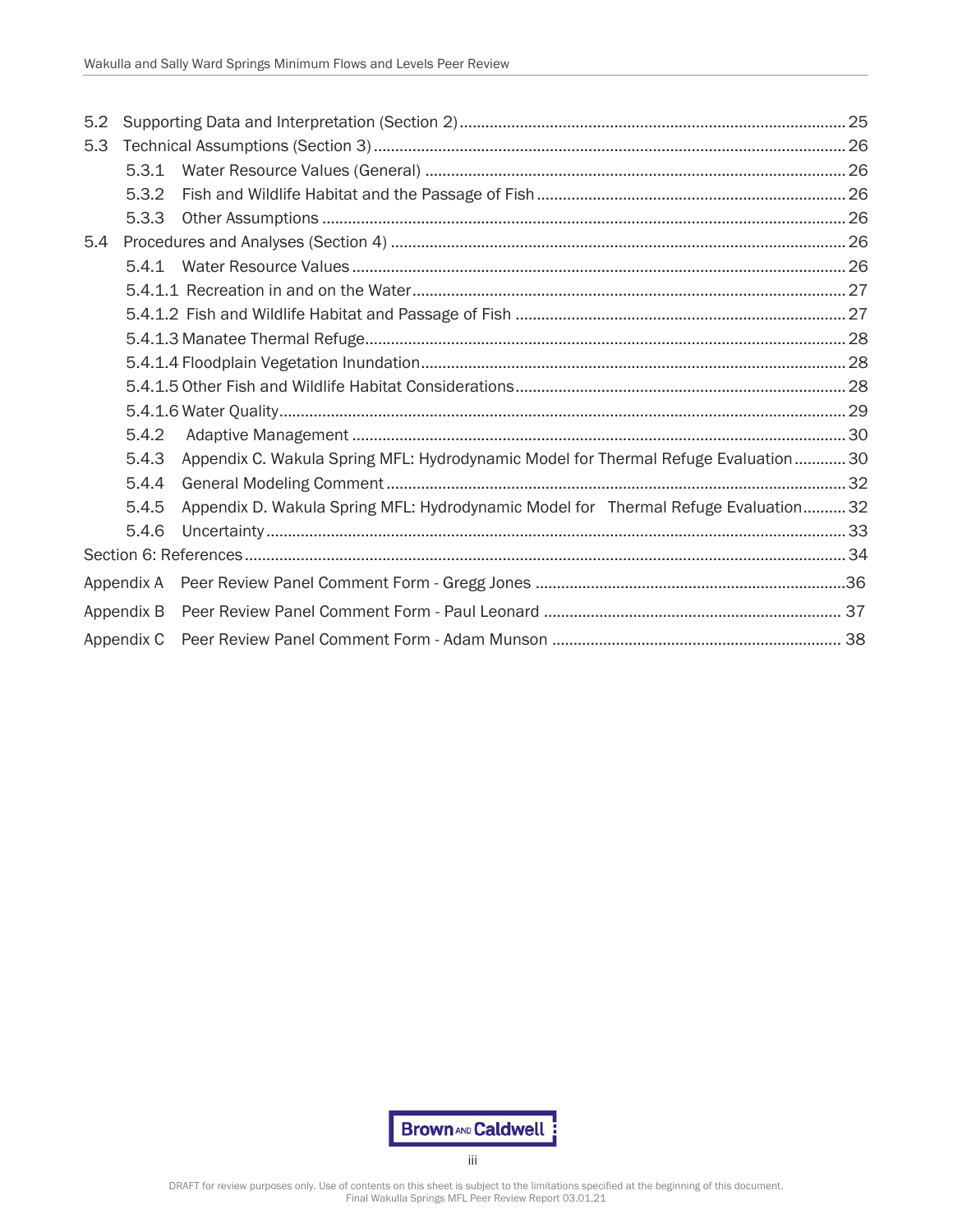### <span id="page-4-0"></span>List of Abbreviations

| <b>ADCP</b>     | acoustic Doppler current profiler                 |
|-----------------|---------------------------------------------------|
| <b>ATM</b>      | Applied Technology and Management                 |
| <b>BMAP</b>     | Basin Management Action Plan                      |
| cfs             | cubic foot/feet per second                        |
| <b>District</b> | Northwest Florida Water Management District       |
| <b>EFDC</b>     | <b>Environmental Fluid Dynamics Code</b>          |
| F.A.C.          | Florida Administrative Code                       |
| <b>FDEP</b>     | Florida Department of Environmental Protection    |
| <b>FEMA</b>     | Federal Emergency Management Agency               |
| F.S.            | <b>Florida Statutes</b>                           |
| <b>FFWCC</b>    | Florida Fish and Wildlife Conservation Commission |
| <b>GWCA</b>     | groundwater Contribution Area                     |
| <b>HEC-RAS</b>  | River Analysis System                             |
| <b>IUCN</b>     | International Union for Conservation of Nature    |
| IV              | importance value                                  |
| LiDAR           | light detecting and ranging                       |
| <b>MFL</b>      | minimum flow and level                            |
| <b>MGD</b>      | million gallons per day                           |
| NAVD88          | North American Vertical Datum of 1988             |
| <b>NWFWMD</b>   | Northwest Florida Water Mangement Districts       |
| <b>NWI</b>      | National Wetlands Inventory                       |
| Panel           | <b>Peer Review Panel</b>                          |
| <b>PHABSIM</b>  | <b>Physical Habitat Simulation Model</b>          |
| <b>POR</b>      | period of record                                  |
| ppt             | part(s) per thousand                              |
| RPI             | Research Planning Inc.                            |
| SAV             | submerged aquatic vegetation                      |
| <b>SEFA</b>     | System for Environmental Flows Analysis           |
| <b>SJRWMD</b>   | St. Johns River Water Management District         |
| <b>SKT</b>      | Seasonal Kendall Test                             |
| <b>SRWMD</b>    | Suwannee River Water Management District          |
| <b>SWFWMD</b>   | Southwest Florida Water Management District       |
| <b>TMDL</b>     | <b>Total Maximum Daily Load</b>                   |
| <b>USGS</b>     | <b>U.S. Geological Survey</b>                     |
| <b>WRV</b>      | water resource value                              |
|                 |                                                   |

**Brown AND Caldwell** 

÷

iv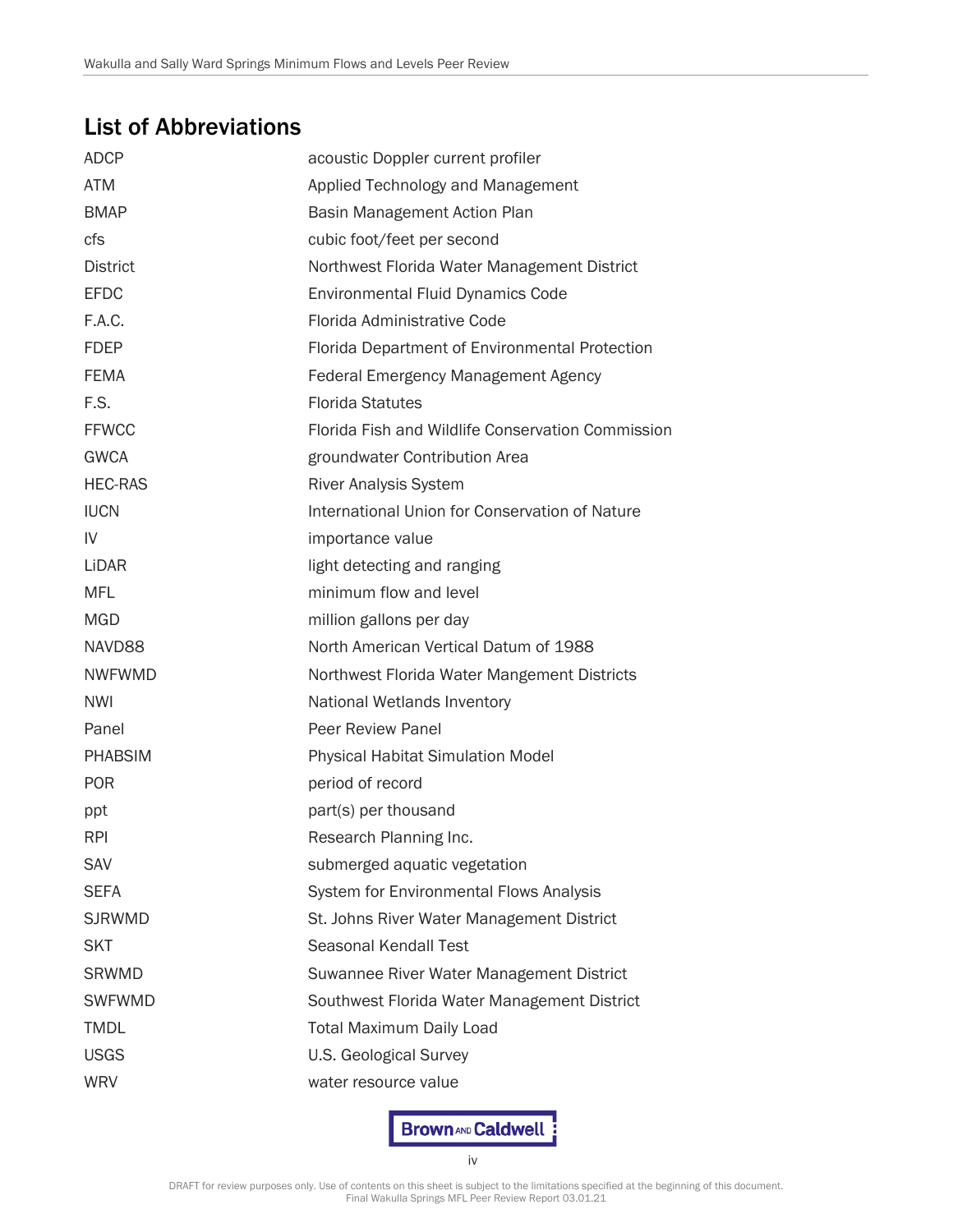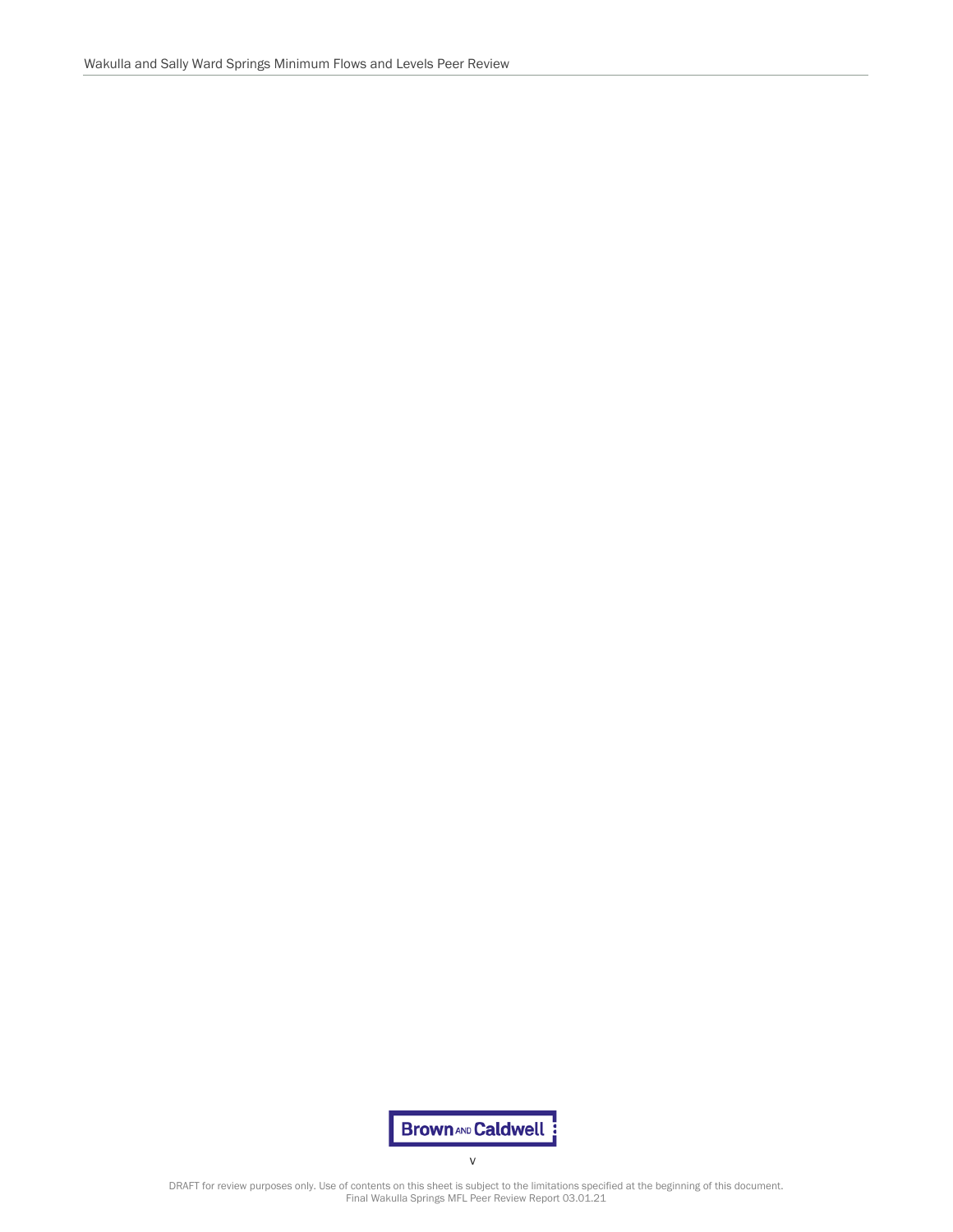## <span id="page-6-0"></span>Executive Summary

#### **Introduction**

The Northwest Florida Water Management District (District) contracted technical experts to provide independent scientific peer review of the report titled Recommended Minimum Flows for Wakulla and Sally Ward Springs (MFL Report), Wakulla County, Florida".

The Peer Review Panel (Panel) received the MFL Report and appendices on December 2, 2020 and began its review. The Panel participated in a kickoff conference call with District staff on December 10, 2020. District staff delivered a presentation on all aspects of the process to develop a minimum flow for Wakulla and Sally Ward Springs. Following the call, the Panel agreed on review assignments, reviewed the MFL Report, appendices, and other pertinent documents, and prepared its reviews. The Panel Chair compiled the reviews into a single document, which was reviewed and edited by all Panel members and the Panel Chair into the final Peer Review Report. Peer Review comment forms, a compilation of the comments each Panel member included in the Peer Review Report, were also submitted to the District.

#### Peer Review Panel

The District assembled a Panel consisting of the following staff with expertise in hydrology, hydrogeology, statistics, modeling, and riverine and wetlands ecology:

- Gregg Jones, Ph.D., P.G.: (Panel Chair): karst hydrogeology, groundwater quality
- Paul Leonard: fisheries science, aquatic ecology, hydrology, modeling
- Adam Munson, Ph.D.: hydrology, statistics

As per the task order, the Panel has prepared a report of the findings and recommendations related to the peer review of the MFL Report. The following is a summary of the Panel's major findings.

#### Major Findings

The Panel concludes the District had sufficient data to address the complete range of flows currently likely to be observed on the Wakulla River through its consideration of various WRVs and use of several metrics to evaluate the potential for "significant harm" against the baseline period. The District focused on minimum flow requirements but did not limit its assessment to just low flows. The District has addressed low flows, instream flows, and high flows where the latter are intended to protect floodplain wildlife habitats (plant communities) from significant harm due to flow reductions.

The District evaluated the WRV metrics most likely to be limiting across the range of flows to develop the recommended minimum flow for the Wakulla and Sally Ward springs system for which there was adequate data. A single metric (safe manatee passage) at Wakulla River transect 41707.76 was found to be the most limiting, allowing for a flow reduction of 59.21 cfs (38.3 mgd) in the combined spring flows from Wakulla and Sally Ward Spring that would be protective of resource values.

After a thorough review of the MFL Report, appendices, and supporting documents, the Panel finds the District's approach to developing the minimum flow based on the safe manatee passage metric to be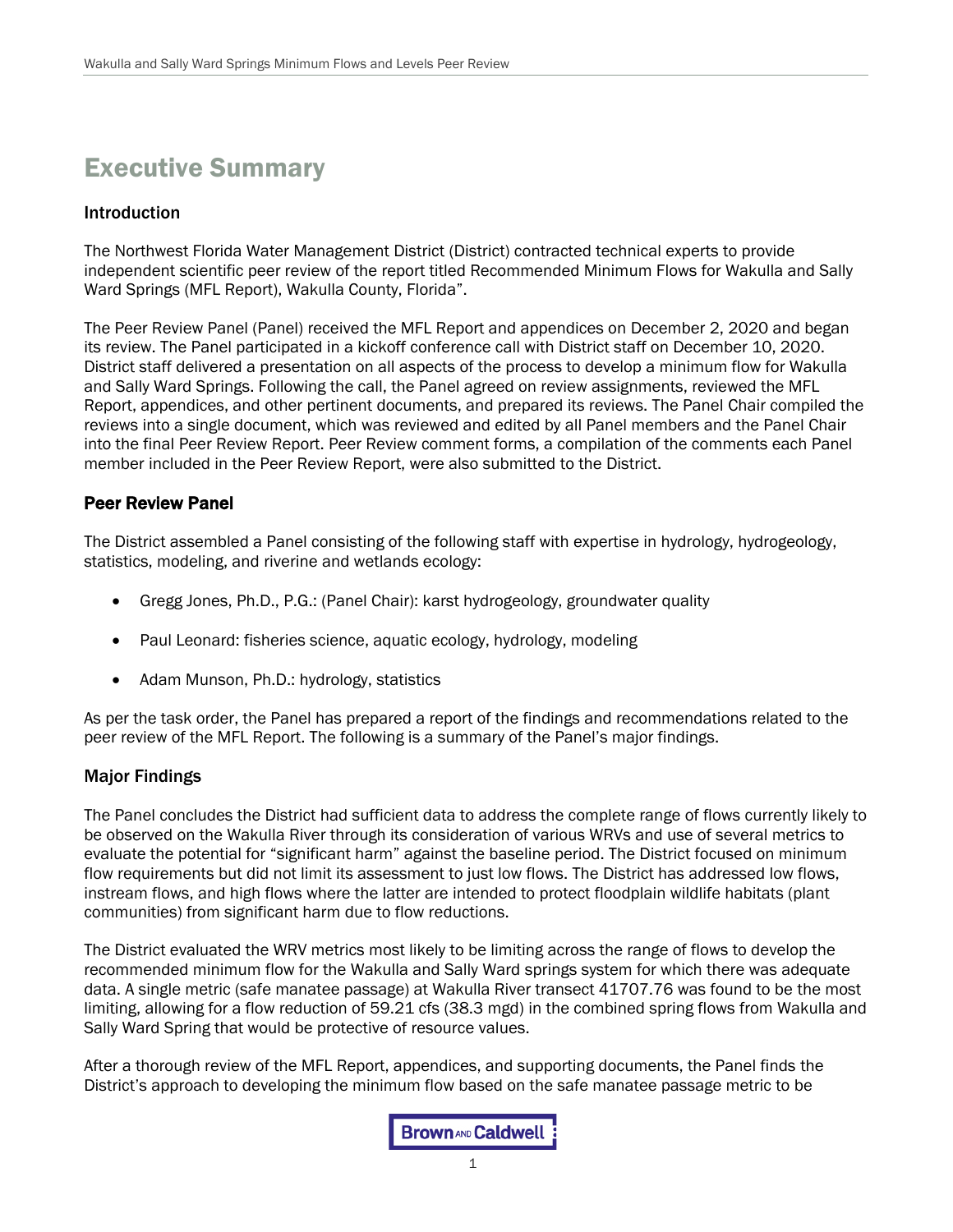reasonable. Wakulla and Sally Ward Springs is a highly complex system. It has experienced a considerable increase in flow in recent years, is subject to the effects of sea level rise, and has been altered by a recent hurricane. The inherent complexity of the spring system makes it very challenging to develop a full understanding of the relative contribution of surface water to the system and flow reversals resulting from its connections to the submarine Spring Creek Springs located in the coast estuary. These factors contribute to uncertainty in the establishment of the MFL, which the available data cannot fully resolve at this time.

However, the risk that these uncertainties would result in an inappropriate or flawed MFL or harm to the system is very low due to the higher flows in the system and the restriction on flow reductions resulting from the proposed MFL anchored by the MFL established by the safe manatee passage WRV. In addition, groundwater withdrawals in the groundwater contribution area (GWCA) of the springs that could reduce spring flow over the next 20 years are projected to be very small, which considerably decreases the risk that the proposed MFL would be reached in the foreseeable future or before the MFL is re-evaluated in the review cycle. This will provide the District an opportunity to collect additional information and analyze data in the next MFL review cycle in an adaptive management mode.

The Panel has identified a number of technical issues that are elaborated on in the following sections and made recommendations as to how these issues might be addressed. With the exception of recommending the District re-examine Wakulla River transect 41707.76, which encompasses the limiting impediment for Manatee passage, none of the issues were substantial enough for the Panel to require additional analysis before completion of the MFL. However, the Panel recommends the District modify the text of the MFL Report in several places to provide clarification and discuss issues that should be addressed with further monitoring and analysis for the next re-evaluation of the Wakulla and Sally Ward Springs Recommended Minimum Flows.

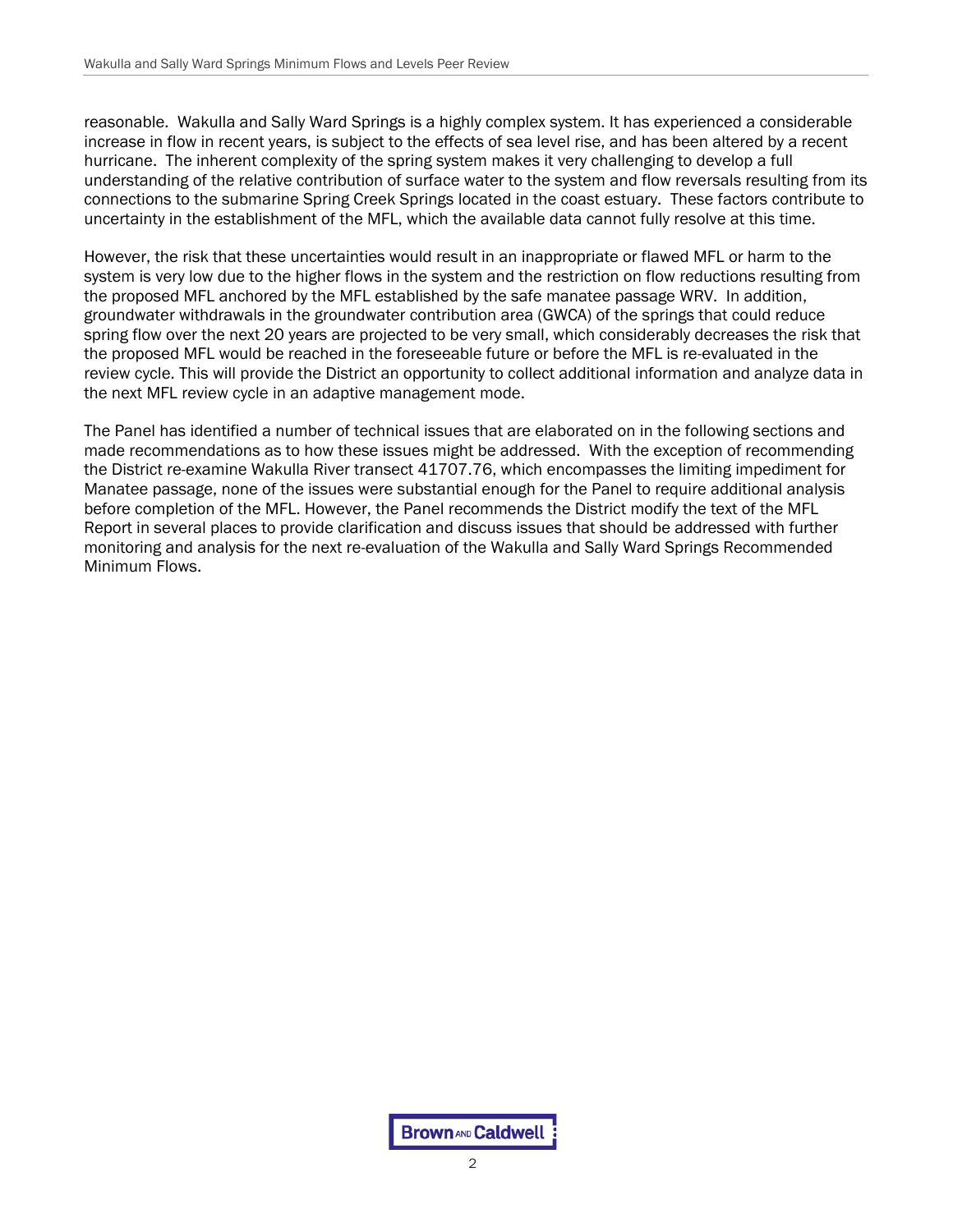# <span id="page-8-0"></span>**Section 1: Introduction**

### <span id="page-8-1"></span>1.1 Background

The Northwest Florida Water Management District (District) is mandated by the Florida Statutes (F.S.) to establish minimum flows and levels (MFLs) for priority surface waters and aquifers within its boundaries for the purpose of protecting the water resources and ecology of the aquatic ecosystems from "significant harm" (F.S. §373.042, 1972 as amended). In this report, minimum flows are proposed for the Wakulla and Sally Ward Springs system in Wakulla County, Florida.

Under the statutes, MFLs are defined as follows:

- A minimum flow is the flow of a watercourse below which further water withdrawals will cause significant harm to the water resources or ecology of the area
- A minimum level is the level of water in an aquifer or surface water body at which further water withdrawals will cause significant harm to the water resources of the area

The statutes require the District to annually develop and update a list of priority water bodies for which MFLs are to be established and identify those that will be subjected to a voluntarily independent scientific review. The District's Governing Board is committed to voluntarily submit MFLs determinations for independent scientific peer review.

The Florida Statutes also provide for the MFLs to be established using the "best available information," for the MFLs "to reflect seasonal variations," and for the District's Governing Board, at its discretion, to provide for "the protection of non-consumptive uses." In addition, F.S. §373.0421 states that the District's Governing Board "shall consider changes and structural alterations to watersheds, surface waters and aquifers, and the effects such changes or alterations have had, and the constraints such changes or alterations have placed on the hydrology of the affected watershed, surface water, or aquifer…."

The State Water Resources Implementation Rule (Florida Administrative Code [F.A.C.] Chapter 62-40.473) contains additional guidance for the establishment of MFLs, providing that "…consideration shall be given to the protection of water resources, natural seasonal fluctuations, in water flows or levels, and WRVs associated with coastal, estuarine, aquatic and wetlands ecology, including:

- 1. Recreation in and on the water;
- 2. Fish and wildlife habitats and the passage of fish;
- 3. Estuarine resources;
- 4. Transfer of detrital material;
- 5. Maintenance of freshwater storage and supply;
- 6. Aesthetic and scenic attributes;
- 7. Filtration and absorption of nutrients and other pollutants;
- 8. Sediment loads;
- 9. Water quality; and
- <span id="page-8-2"></span>10. Navigation."

### 1.2 Peer Review Panel

The District assembled a Peer Review Panel (Panel) consisting of the following staff with expertise in hydrology, hydrogeology, statistics, modeling, and riverine and wetlands ecology: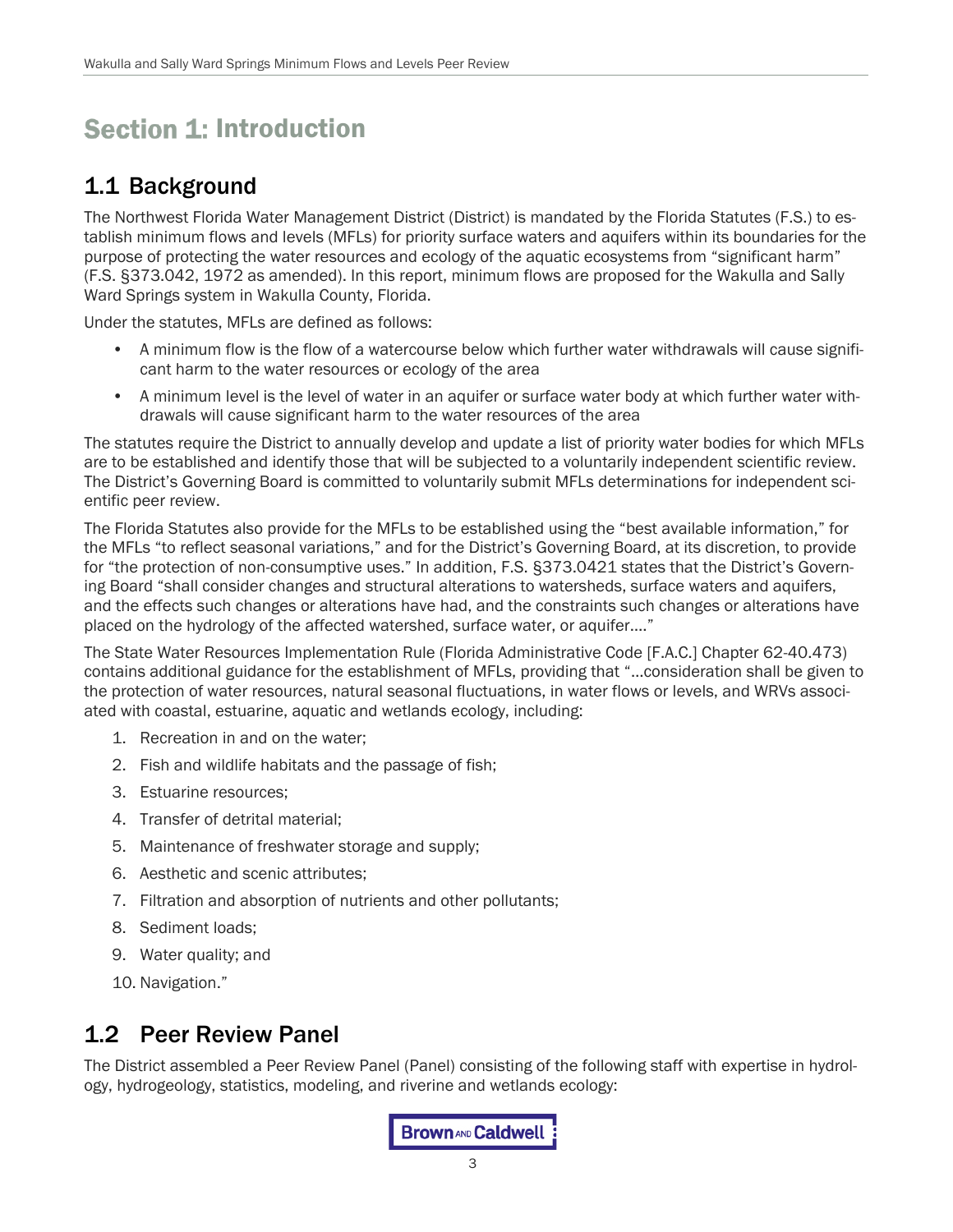- Gregg Jones, Ph.D, P.G.: (Panel Chair): karst hydrogeology, groundwater quality
- Paul Leonard: aquatic ecology, hydrology, modeling
- Adam Munson, Ph.D.: hydrology, statistics

As per the task order, the Panel has prepared a report of the findings and recommendations related to the peer review of the Recommended Minimum Flows for Wakulla and Sally Ward Springs, Wakulla County, Florida. The following is a summary of the Panel's major findings.

### <span id="page-9-0"></span>1.3 Charge for Peer Review Panel

The District provided the Panel with the following charge:

- Review the draft MFL technical assessment report and appendices which summarize the data and methods used to develop the proposed minimum flow criteria for Wakulla and Sally Ward Springs.
- Evaluate the data, analyses, models, and methodologies used by the District to determine the proposed minimum flow(s).
- Complete the following tasks and include responses or comments on each task in a written report provided to the District.
- Responses and comments reflecting views shared by the peer reviewers will be presented collectively in a written report compiled by the CHAIRPERSON (Gregg Jones).
- Disagreements, if any, between peer reviewers concerning responses and comments on each task will also be identified.
- In their review, per reviewers will use the Peer Review Comment Forms provided by the District, to provide responses.

1. Supporting Data and Information: Review the data and information that supports the conclusions made in the report to determine:

- a. The data and information used was properly collected;
- b. Reasonable quality assurance assessments were performed on the data and information;
- c. Exclusion of available data from the analyses was justified; and
- d. The data used was the best information available.

Note: The reviewers are not to provide independent review of standard operating procedures used as part of institutional programs that have been established for the purpose of collecting data, such as the U.S. Geological Survey and the DISTRICT's hydrologic monitoring network.

2. Technical Assumptions: Review the technical assumptions inherent to the analysis used in the MFL report to determine whether:

a. The assumptions are clearly stated, reasonable and consistent with the best information available;

b. Other analyses that would require fewer assumptions but provide comparable or better results are available.

3. Procedures and Analyses: Review the procedures and analyses used in the MFL report to determine whether:

a. The procedures and analyses were appropriate and reasonable, based on the best information available;

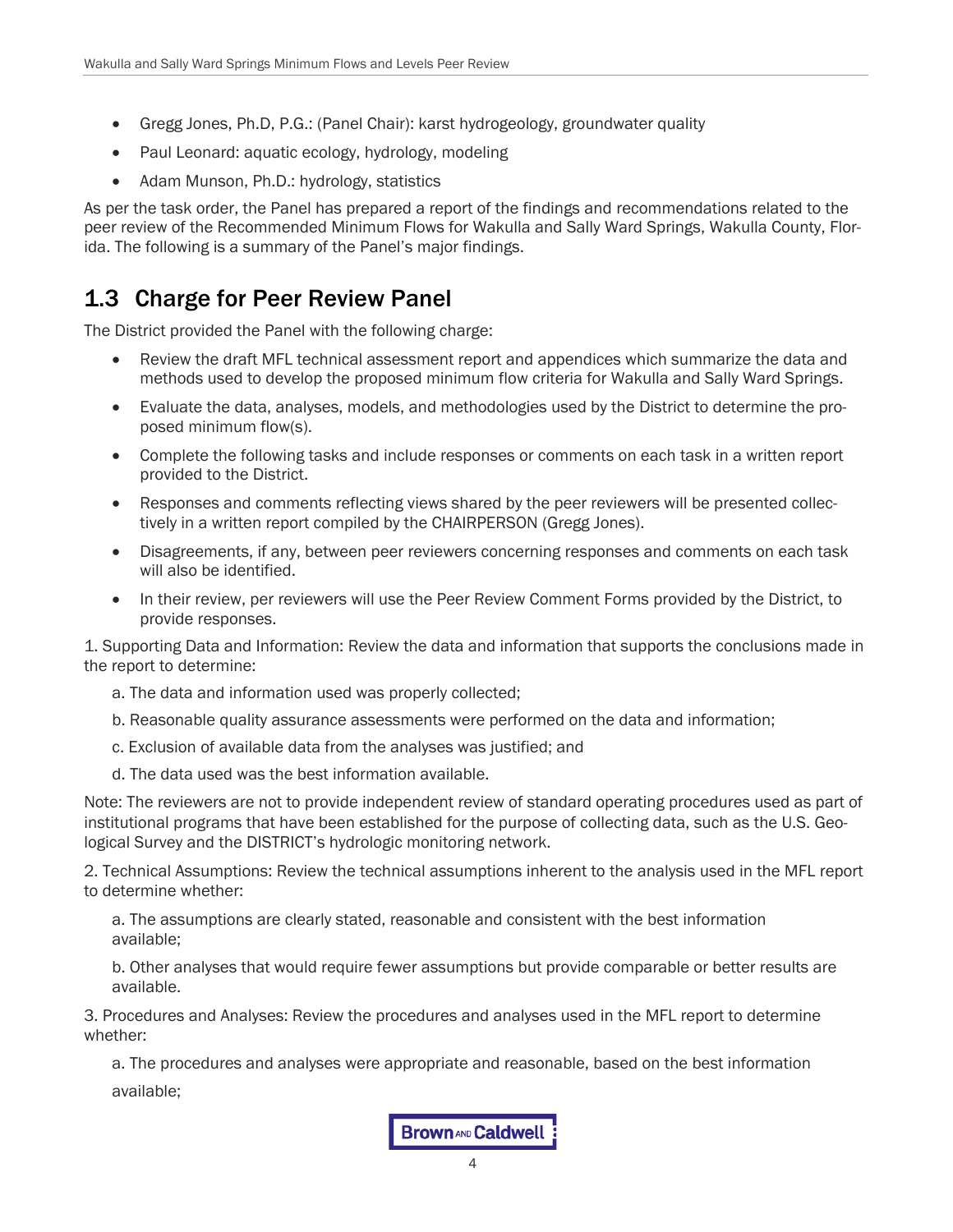- b. The procedures and analyses incorporate all necessary factors;
- c. The procedures and analyses were correctly applied;
- d. The limitations and imprecision in the information were reasonably handled;
- e. The procedures and analyses are repeatable;
- f. Conclusions based on the procedures and analyses are supported by the data.

g. Determine if the methods used in establishing the MFL are scientifically reasonable. If a proposed method used in the MFL report is not scientifically reasonable, the Panel shall:

1. List and describe scientific deficiencies and, if possible, describe potential implications of the error associated with the deficiencies;

2. Determine if any identified deficiencies can be remedied:

a. If the identified deficiencies can be remedied, then describe the necessary remedies and if possible provide an estimate of time and effort required to develop and implement each remedy.

b. If the identified deficiencies cannot be remedied, then, if possible, identify one or more alternative methods that are practical, cost-effective, and scientifically reasonable. If an alternative method is identified, provide a qualitative assessment of the relative strengths and weaknesses of the alternative method(s) and the effort required to collect data necessary for implementation of the alternative methods.

### <span id="page-10-0"></span>1.4 Review Constraints

The Panel was requested to acknowledge that review of certain assumptions, conditions, and established legal and policy interpretations of the Governing Board are not included in the Scope of Work. These included:

- a. The selection of water bodies or aquifers for which minimum levels are proposed to be set
- b. The definition of what constitutes "significant harm" to the water resources or ecology of the area
- c. The evaluation and selection of priority water resource values (WRVs)
- d. The method(s) used to establish MFLs for water bodies outside of the District

e. Standard procedures used as part of institutional programs that have been established for the purpose of collecting data, such as the U.S. Geological Survey (USGS) and District hydrologic monitoring networks

The Panel received the MFL Report and its five supporting appendices and began its review on December 2, 2020. The Panel participated in a kickoff conference call with District staff on December 10, 2020. District staff delivered a presentation on all aspects of the process to develop a minimum flow for the Wakulla/Sally Ward Springs system. Following the call, the Panel agreed on review assignments, reviewed the MFL Report, appendices, and other pertinent documents, and prepared its reviews. The Panel Chair compiled the reviews into this draft document, which was then reviewed and edited by all Panel members and the Panel Chair to finalize this draft Peer Review Report.

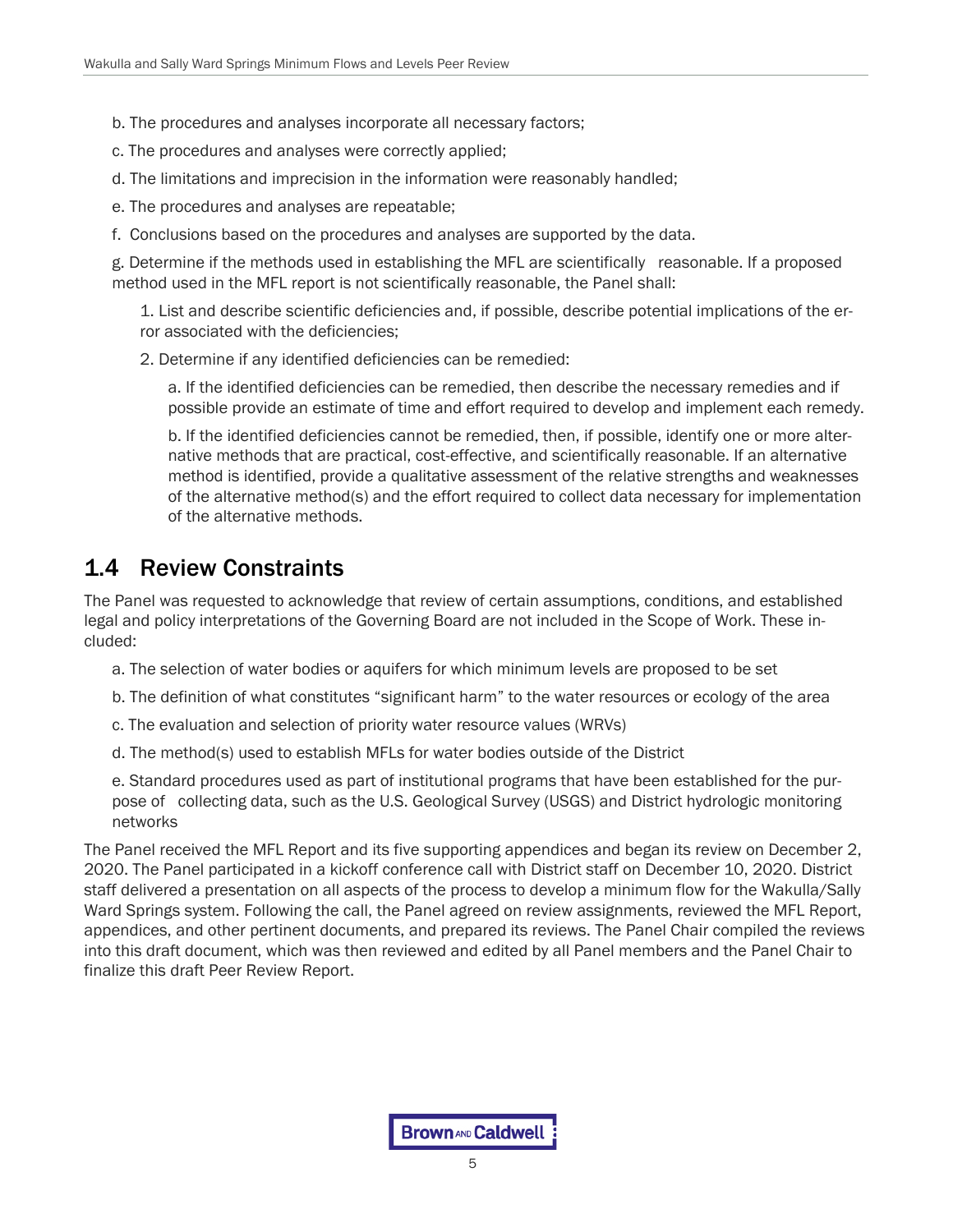# <span id="page-11-0"></span>**Section 2: Supporting Data and Information**

- a) The data and information used were properly collected.
- b) Reasonable quality assurance assessments were performed
- c) Exclusion of available data from the analysis was justified
- d) The data used was the best information available

The Panel has evaluated the information that pertained to data collection, use, quality assurance, and availability that was included in the Minimum Flow Report and its appendices. The following is the Panel's assessment of the data in terms of the District's evaluation criteria listed above.

### <span id="page-11-1"></span>2.1 Flow, Temperature, Rainfall, Ground and Surface Water Quality Data

The Panel concludes that based on the documentation in the reports, the data used in the Districts analyses was the best available. Flow data was collected by or with USGS, which sets the standard for flow data collection. Rainfall data was collected from National Weather Service and District gauges and follows documented collection protocols. Stage and water quality data near the Wakulla Spring pool is currently monitored by the USGS. Prior to January 2017 it was monitored by the District. This data was used for River Analysis System (HEC-RAS) and thermal Environmental Fluid Dynamics Code (EFDC) model development and calibration.

Five temporary data collection stations were established by the District for use in the estuarine EFDC model development and calibration. Each station was equipped with continuous recording sondes measuring stage, temperature, and specific conductivity. A total of 29 in situ, vertical profile stations located along the length of the rivers were sampled monthly for depth, temperature, and conductivity to support additional estuarine EFDC hydrodynamic model calibration. Thermal profile data was collected between the Wakulla Spring pool and Wakulla Boat Tram for the calibration of a thermal EFDC model.

Although the Minimum Flow Report provided some documentation on the operation of data collection stations, data collection procedures, sampling protocols, instrument calibration, and quality control procedures, it was not comprehensive. However, the Panel believes the acknowledged expertise and long-term experience of the agencies involved in the collection of data ensures the data are of high quality.

The following are comments provided to improve the minimum flow as part of future re-evaluations.

1) As the District and the Davis and Verdi report have shown, the hydrogeology in the vicinity of Wakulla/Spring Creek Springs is extremely complex and the fact that there are 6 hypotheses to explain why flows have been increasing at Wakulla Springs, demonstrates that it is not well understood. Figure 46 in the Minimum Flow Report shows there are only 16 wells monitoring the Floridan aquifer in the entire Wakulla Spring Groundwater Contribution Area (GWCA). In addition, there are only 3 wells within 5 miles of the Wakulla/Spring Creek Springs vicinity. The Davis and Verdi paper makes it clear that the seasonally changing head relationships between Wakulla Springs and the Spring Creek Springs play a major role in determining how groundwater moves between the springs. The current well network provides very little data on these head relationships. The Panel agrees the data used was the best available at the time and the District's analyses were as thorough as could be expected given the limited availability of groundwater data.

The Panel has recently been made aware that the District has substantially upgraded and expanded their data collection networks. A brief discussion of this should be added to the MFL Report to document the District Efforts.

2) On page 80 in the Minimum Flow Report, it is stated that "Additional research and the continued collection and review of hydrologic data over time is required to better understand the causal mechanisms driving long-term changes in Wakulla Spring flow." The change in Wakulla Springs flows and changes in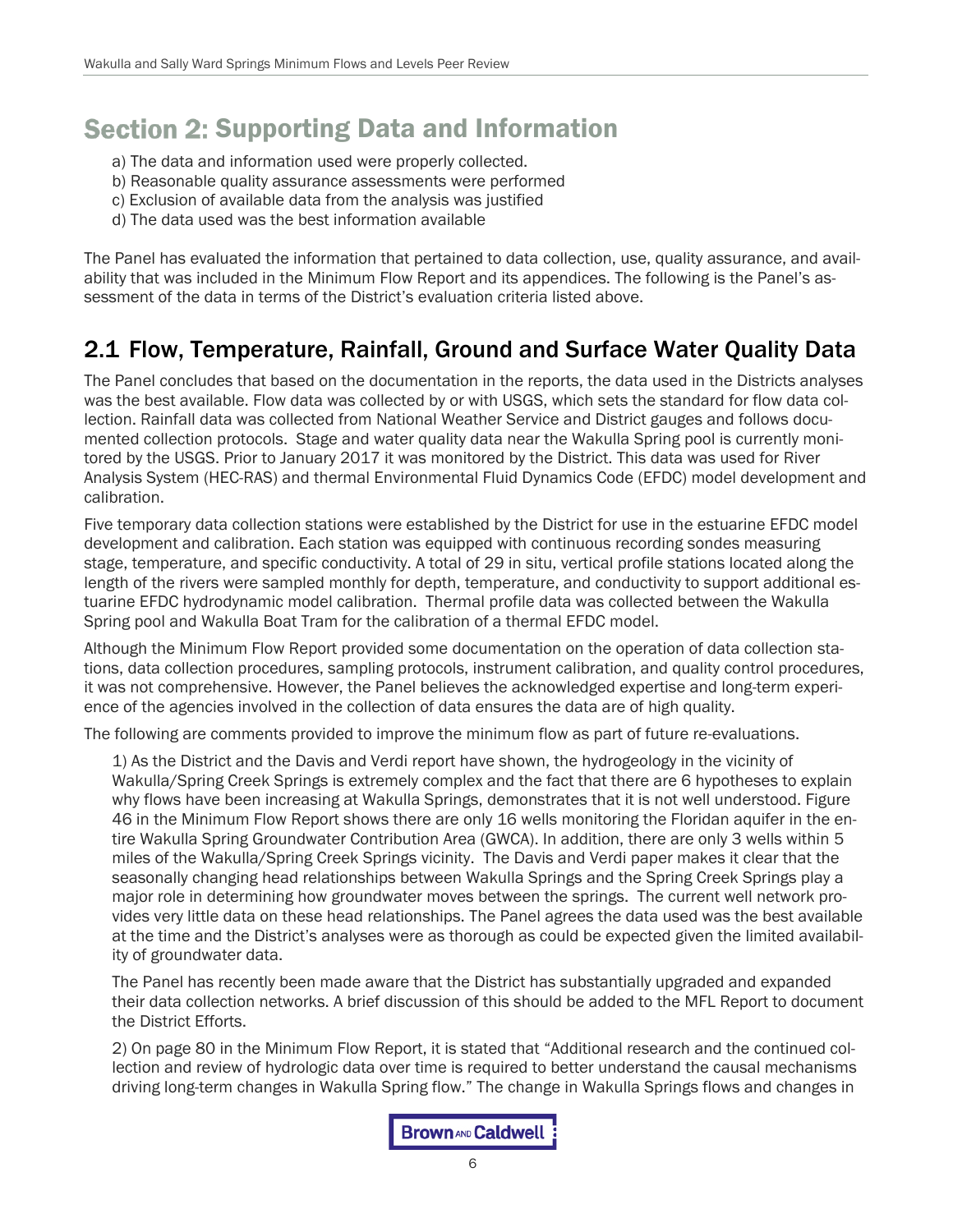hydraulics (stage-discharge) over time seems to be one of the largest, if not the largest, source of uncertainty in this minimum flow determination. The section posits five potential causes but does not sufficiently describe how additional research and monitoring would address this trend and how monitoring might be used to differentiate the possible reasons.

3) Because the District requires its MFL peer review panels to address the quality of supporting data, the District should supply more information on how it ensures that its data is of high quality. The District should also require its consultants that write supporting documents to provide comprehensive information on the quality of data used in their analysis.

### <span id="page-12-0"></span>2.2 Water Resource Values

The following is a discussion of the Panel's review of supporting data and information for the District's priority water resource values that were used to develop the minimum flow. These include:

- Recreation in and on the Water
- Fish and Wildlife Habitats and the passage of fish
- Estuarine Resources
- Water Quality

#### <span id="page-12-1"></span>2.2.1 Recreation in and on the Water

The District relied upon general criteria for safe boat use including safe boat passage on the river. The criteria used were obtained from the literature. The Panel evaluated the data collected to support the safe boating criteria for the state park tour boats, private recreational power boat use, and canoes and kayaks. Data on river dimensions that was obtained from cross sections across the shoals where depth profiles were measured and the thalweg for canoes and kayaks determined was also reviewed. The Panel concludes that this data was properly collected, reasonable quality assurance assessments were performed, and the data used was the best information available

#### <span id="page-12-2"></span>2.2.2 Fish and Wildlife Habitats and the Passage of Fish

For this WRV, the District evaluated Fish Passage, Manatee Passage and Thermal Refuge, Instream Woody Habitat Inundation, and Floodplain Vegetation Inundation. The primary tool for simulating inundation and depth, and volume over a range of flows within the channel was the HEC-RAS model. The data used the in the model includes in channel surveys supplemented with LiDAR data as well as USGS gauge information, including Shadeville Road (USGS 02327022 gage) and the HD-3 monitoring station.

The District recognized that channel changes may have occurred during Hurricane Michael in 2018 and so collected additional bathymetric data. Data were collected along 12 new instream cross sections. The data were evaluated and used to either augment or replace preceding data. The collection of new data was appropriate and provided greater accuracy for the model.

Some data was excluded from the HD-3 station (2016-2018) because the station's data logger did not record the full tidal range during that period. This omission was prudent. The HD (including HD-3) sites were all collected as part of the hydrodynamic model development and are evaluated in that section. The Panel sees no reason to not to use the HD-3 as a boundary for the steady-state HEC-RAS model as it appears to be the best available for that purpose.

It is noted that the HEC-RAS steady state model was calibrated to Shadeville Road (USGS 02327022 gage) providing simulated river stages accurate to an average error of +/- 0.5 feet. The river stage and discharge data was collected by the USGS and is the best available. It was collected following the widely reviewed standards and practices of the USGS.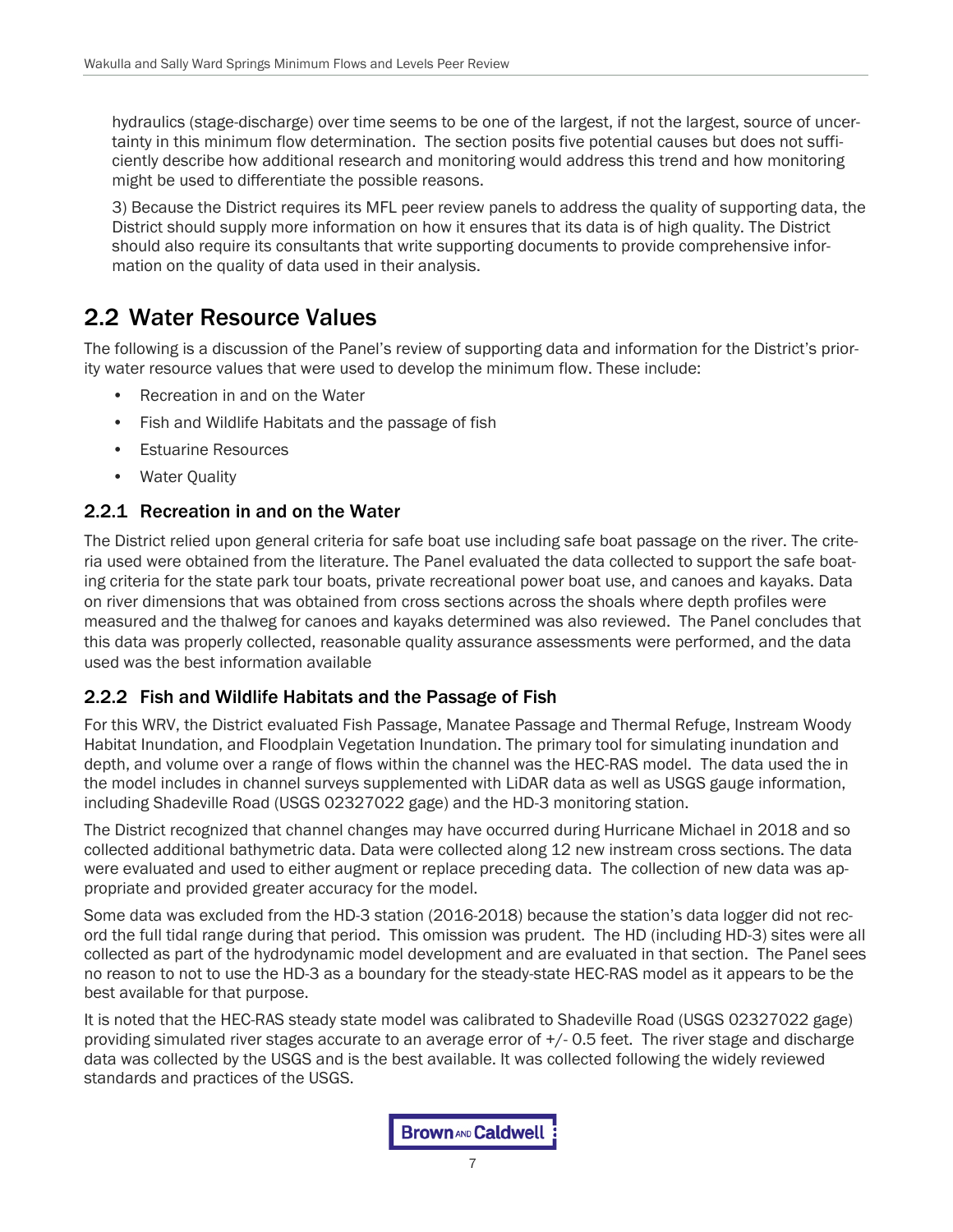#### <span id="page-13-0"></span>2.2.3 Estuarine Resources

**EFDC Model.** The District contracted to have the bathymetry of the river assessed. An assumption is that the bathymetry was adequate for determination of volume and bottom surface area. Appendix D points out that interpolation between measurement points was needed for establishing the three-dimensional model grid. The grid resolution appears to have been made based on the measurement resolution, a generally reasonable choice.

Data to parameterize the EFDC model came from multiple sources (various rain gauges, weather stations, solar radiation stations, etc.) with various degrees of accuracy and distance from the modeled area. However, they are typical of most modeling of this type, and sensitivity to variations in more important variables was investigated by the modeler and deemed to be small. The Panel agrees that the data collection for use in the model was appropriate. Other data were collected but used only for descriptive purposes. The Panel supports having descriptive data and also supports not using them in analyses where simpler metrics are available.

#### <span id="page-13-1"></span>2.2.4 Water Quality

There is a long history of water-quality data collection and characterization efforts to support studies in the Wakulla/Sally Ward GWCA and Wakulla River Watershed that were focused on the sources of nitrogen and the drivers of water clarity in the Wakulla/Sally Ward Spring System. There have also been concerted efforts by the FDEP, City of Tallahassee, Florida Department of Health, and the District to reduce nitrogen loading to groundwater, which ultimately has reduced the concentration of nitrate discharging from the springs. Information that describes the collection of water quality data for these studies and characterizations could be expanded for greater clarity in the MFL Report. However, the Panel believes the acknowledged expertise and long-term experience of the agencies involved in the collection of the data ensures that established sampling protocols and quality assurance requirements are followed. The Panel concludes that the data used were properly collected, reasonable quality assurance assessments were performed, and was the best information available.

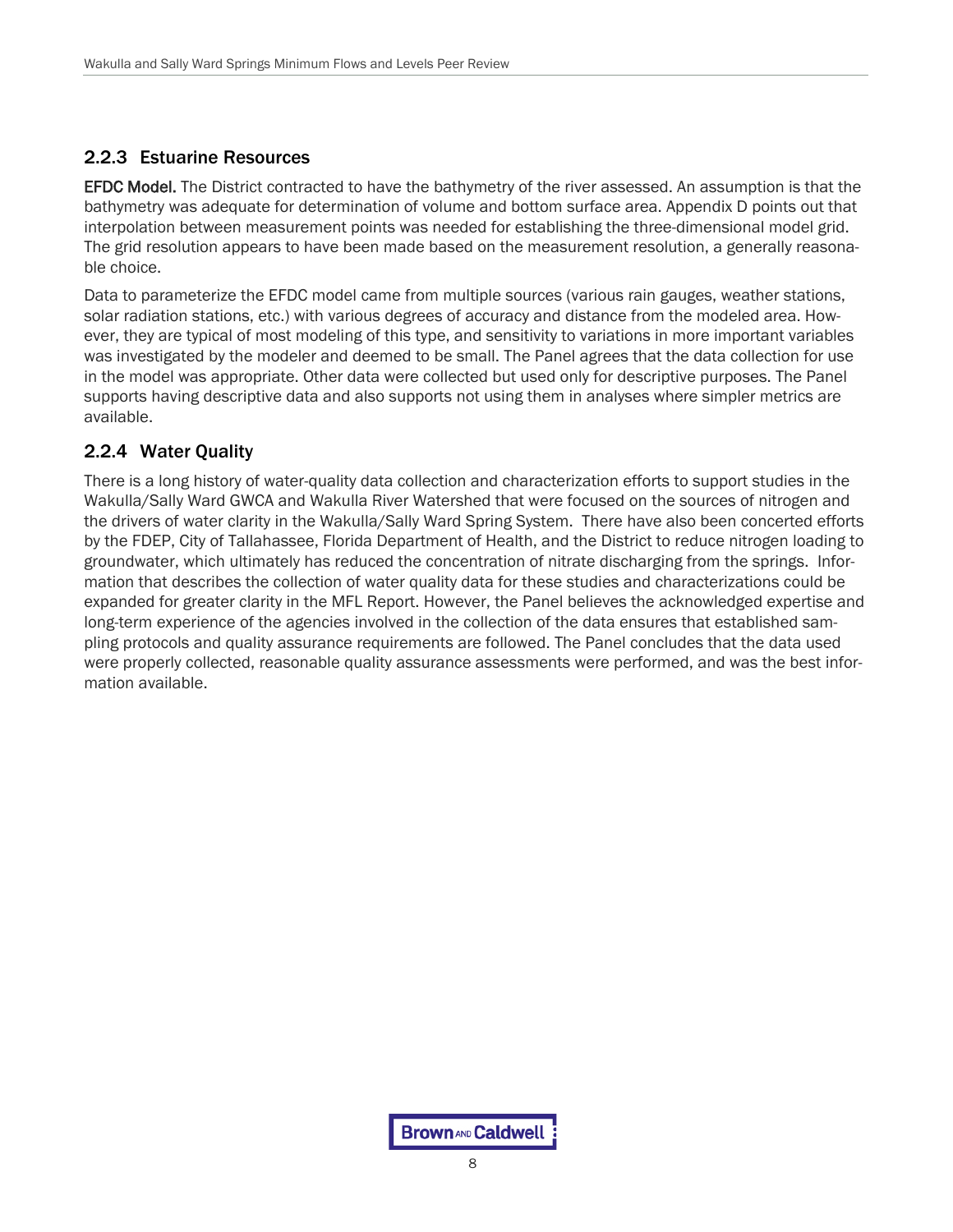## <span id="page-14-0"></span>Section 3: Technical Assumptions

a) The assumptions are clearly stated, reasonable, and consistent with the best available information. b) Other analyses that would require fewer assumptions but provide comparable or better results are available.

### <span id="page-14-1"></span>3.1 Introduction

The Panel generally supports the technical assumptions used to develop the minimum flow for the Wakulla/Sally Spring System. The following is a summary of the Panel's findings on the technical assumptions including suggestions for the near-term for improving the quality of the current report and appendices and future re-evaluations of the MFL.

### <span id="page-14-2"></span>3.2 Habitat-Based Approach

The District applied a habitat-based approach for a number of the WRVs to establish minimum flows for the Wakulla/Sally Ward Springs System under the assumption that protecting a wide range of habitats will protect the species known to inhabit the river, spring run, and floodplain. This assumption is reasonable, consistent with the best available information, and consistent with minimum flows established by other water management districts.

### <span id="page-14-3"></span>3.3 Water Resource Values

The following is the Panel's review of the District's assumptions relating to the District's evaluation of WRVs that were selected to develop the minimum flow.

General. In the Executive Summary (MFL Report Page 12), the assumption is made that *"Although there is generally not sufficient data to quantify relationships between the non-quantified WRVs and changes in spring flow, maintenance of flows protective of the WRVs evaluated are expected to extend protection to remaining WRVs."* This assumption carries with it the implicit assumptions that protective flows for one or some WRVs will be protective of other WRVs; and that basing the minimum flow recommendation primarily on one metric for one WRV is sufficiently protective. While this may be a supportable assumption, it is not possible to fully assess its veracity because no evidence or rationale is provided to support it. The Panel recommends that this assumption be supported with an explanation of its basis and with examples if possible.

### <span id="page-14-4"></span>3.3.1 Fish and Wildlife Habitat and the Passage of Fish

Manatee Passage. The analysis of the potential effects of flow reductions on manatee includes unsupported implicit assumptions about manatee behaviors, habitat use, and foraging support to manatees that are not explained and supported by literature on manatee ecological requirements. This relates closely to the use of a "carrying capacity" approach based on the space needs of individual manatee, and how many manatees can be physically "fit" into the available thermally suitable space. As pointed out in other comments, this analysis is insufficiently supported with relevant and information on manatee behaviors, habitat use, and foraging support. The Panel recommends that either the questionable "carrying capacity" approach be dropped, or the analysis be supported by the necessary ecological information and citations.

### <span id="page-14-5"></span>3.3.2 Water Quality

Several water quality parameters were evaluated to ensure that potential reductions in spring flow would not cause significant harm to Wakulla and Sally Ward Spring water quality. The District makes a number of assumptions regarding water as discussed below.

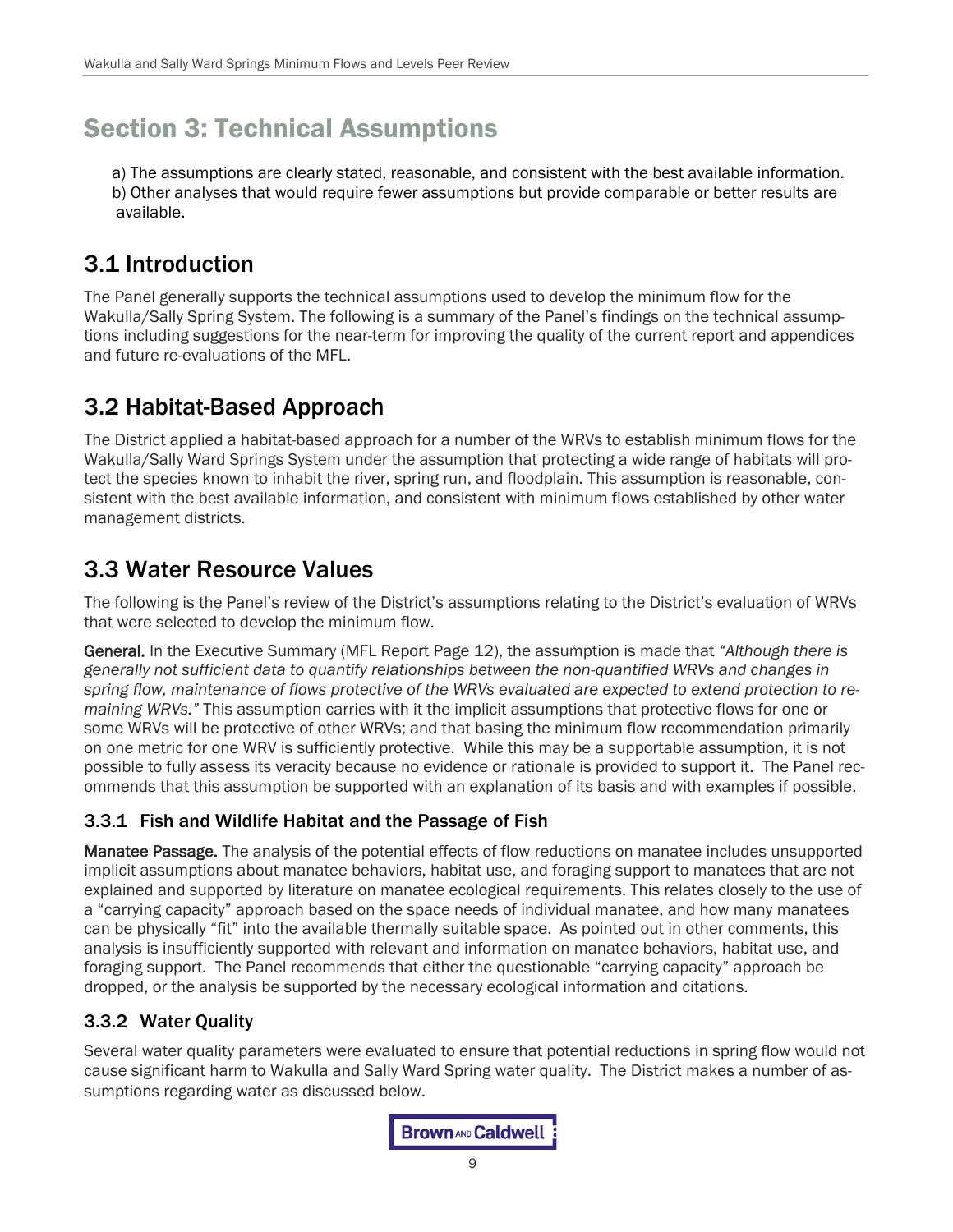Nitrate. The MFL Report states that: *"the potential dilution effect of declining nitrate concentrations with increased flows should be accounted for …."* This statement appears to assume that groundwater that will be diverted to Wakulla Springs that will increase its flow as sea level rises, will not contain significant concentrations of nitrate. While this may be the case, the District should explain that they have not evaluated what the concentration of nitrate will be in water that may increase the flow of the spring in the future. The District should also explain whether they consider this to be an issue of concern for future re-evaluations of the MFL.

### <span id="page-15-0"></span>3.4 Appendix D. Hydrodynamic Model Development and Calibration

The District contracted to have the bathymetry of the river assessed. An assumption is that the bathymetry was adequate for determination of volume and bottom surface area. It is stated in Appendix D that interpolation between measurement points was needed for establishing the three-dimensional model grid. The grid resolution appears to have been made based on the measurement resolution, a generally reasonable choice.

### <span id="page-15-1"></span>3.5 Other Assumptions

Stabilization of Spring Flow. The MFL Report seems to have the implicit assumption that that current flows in Wakulla Springs have "stabilized" at recent levels and would stay that way for the foreseeable period that the MFL would be in place such that the MFL would remain protective during that period. The Panel recommends this issue be explicitly discussed. As this is an area of uncertainty in the development of the MFL, it may be advisable to also discuss it as part of the District's adaptive management approach.

Flow Reductions. Some of the MFL analyses (water quality, water temperature) seem to rely on the assumption that "flow reductions" used to test whether the 15 percent threshold would come at the vent, rather than somewhere upgradient in the groundwater-shed and that the flow reductions do not change the proportional flow from various sources or flow reversals. If this is an unavoidable assumption, then narrative should be added to the report to explain this and why it is a supportable assumption, how it may have affected the analysis, and how it may be addressed in the future.

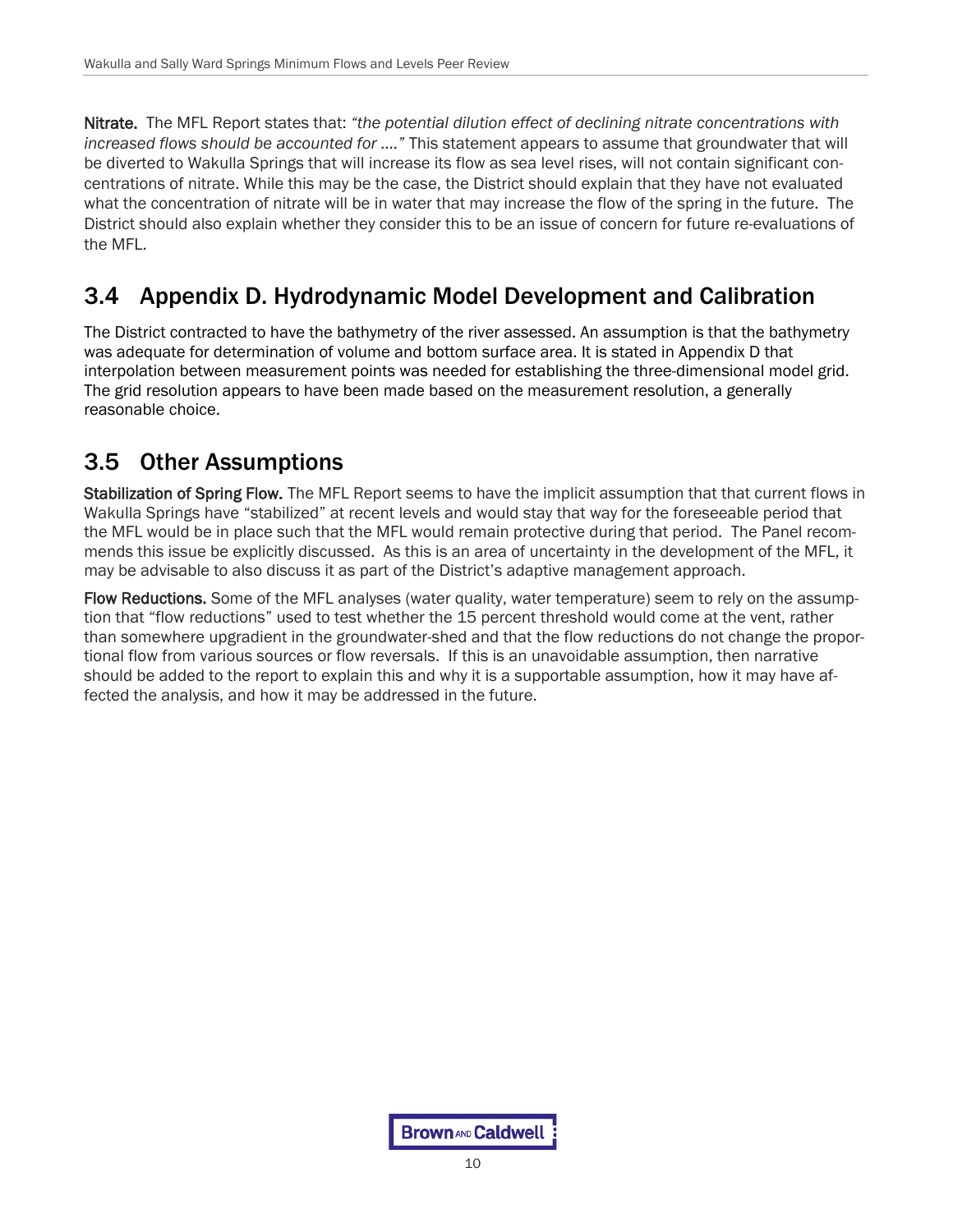## <span id="page-16-0"></span>Section 4: Procedures and Analyses

The procedures and analyses were appropriate and reasonable, and based on the best available Information.

- a) The procedures and analyses were appropriate and reasonable, and based on the best available Information.
- b) The procedures and analyses incorporate all necessary factors.
- c) The procedures and analyses were correctly applied.
- d) The limitations and imprecision in the information were reasonably handled.
- e) The procedures and analyses are repeatable.
- f) Conclusions based on procedures and analyses are supported by the data.

### <span id="page-16-1"></span>4.1 Introduction

The Panel generally supports the procedures and analyses used to develop the MFL for the Wakulla/Sally Ward Spring System. The Panel supports the elements of the District's approach including the identification of relevant WRVs that could be used in the analysis, determination of metrics for the selected WRVs as indicators of potential impacts of flow reductions, and synthesis of the critical flow metrics for the WRVs into an MFL.

For the most part the procedures and analyses incorporated appropriate factors and were correctly applied, and, with some exceptions discussed in this section, the documentation of limitations and imprecision in the information were reasonably handled and the procedures and analyses would be repeatable. The Panel provided suggestions for how the MFL Report and its supporting appendices could clarify certain explanations.

Conclusions based on the procedures and analyses are generally supported by the data. The following is a summary of the Panel's findings on the procedures and analyses of the MFL Report including suggestions for the near term and future re-evaluations of the minimum flow for improving the quality of the current report and appendices.

### <span id="page-16-2"></span>4.2 Conceptual Approach

The District's conceptual approach to the MFL uses a reasonable set of WRVs and accompanying metrics; modeling of river flows, stages, and estuarine salinity levels; and synthesis of those data to evaluate the potential reductions in the WRV metrics into a recommended MFL based on the concept of allowable withdrawals that would result in no more than a 15 percent reduction. For the most part, analyses presented in the MFL Report were thorough, scientifically reasonable, and based on the best available data. Many of the metrics used for the analysis of flows that would support WRVs are a continuation of technical approaches and analyses used successfully for the establishment of other MFLs in Florida.

### <span id="page-16-3"></span>4.3 Water Resource Values

General Comments. The District determined that the four WRVs that were most appropriate for the establishment of the MFL for the Wakulla and Sally Ward Spring System were: 1) recreation in and on the water, 2) fish and wildlife habitats and the passage of fish, 3) estuarine resources, and 4) water quality. These WRVs were selected by the District because they were considered to be the most relevant to the spring/river system, have the potential to be affected by spring flow reductions, and sufficient data for the WRV was available for an assessment.

For each of these four WRVs, quantitative metrics were utilized to relate WRVs to spring flows and to assess potential effects of reductions in flows from Wakulla and Sally Ward springs. The Panel supports the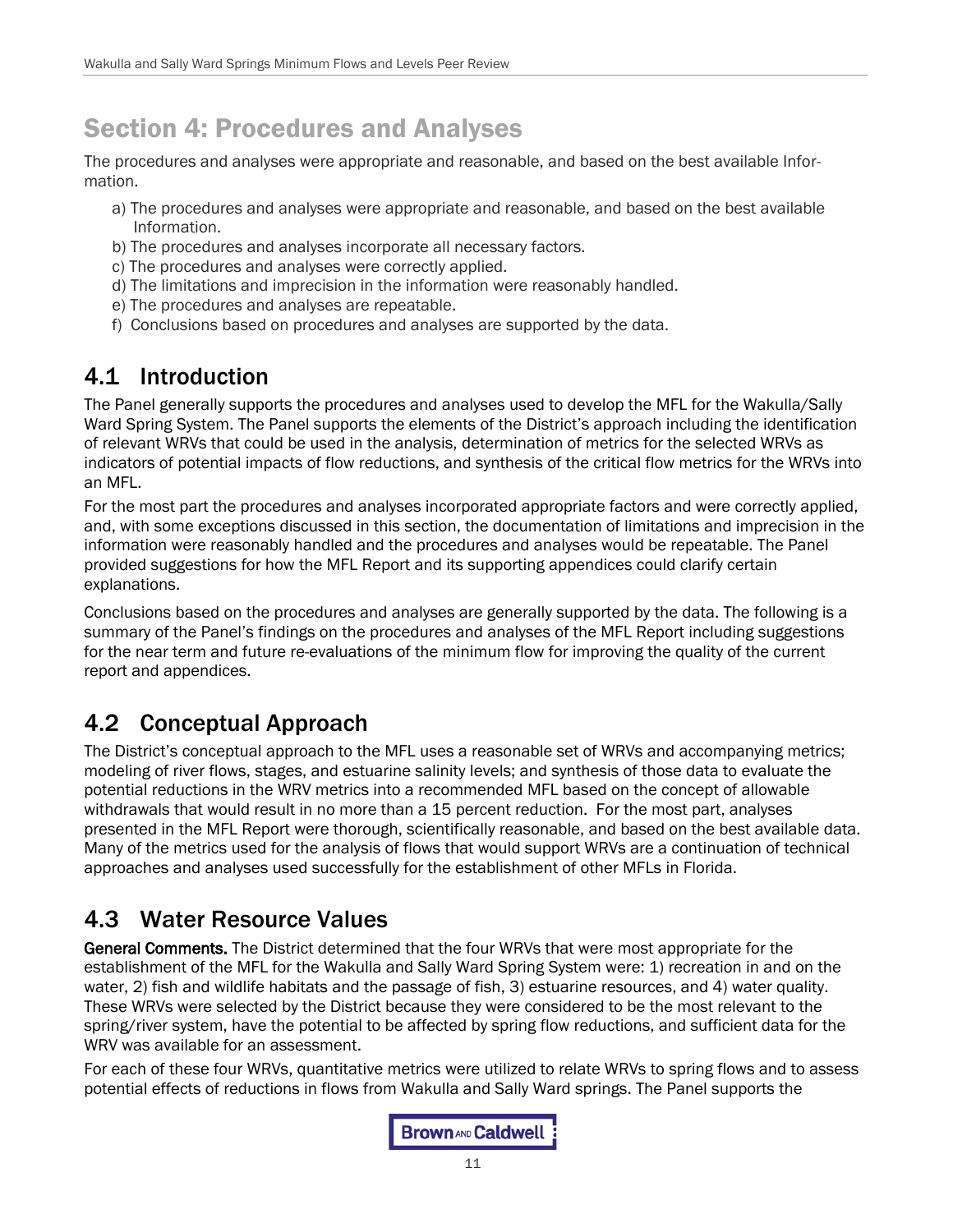District's selection of these WRVs and their approach to evaluating them. However, the Panel has concerns that are listed below.

1) The MFL Report states that *"Although there is generally not sufficient data to quantify relationships between the non-quantified WRVs and changes in spring flow, maintenance of flows protective of the WRVs evaluated are expected to extend protection to remaining WRVs."* The Panel recommends the District add additional narrative that provides objective support for this assertion, including an example if possible.

The Panel suggests the District provide more information on their conceptualization of the clarity issue in Wakulla Springs in the MFL Report. The current description is an over-simplification of a complex process that makes it difficult for the Panel to evaluate the District's rationale for not investigating the issue further. The Panel recommends that the District take the steps necessary to fully evaluate the clarity issue during the next re-evaluation of the minimum flow.

2) The Panel is concerned that the District did not include Aesthetics and Scenic Attributes as a priority WRV. The following are the Panel's comments regarding these concerns.

a) The District's position on considering the clarity aspect of Aesthetics and Scenic Attributes as a priority WRV is explained as follows: "*The available data indicate that water clarity is inversely related to spring discharge with high water clarity correlated with reduced spring discharge. By definition, MFLs are defined as the allowable reduction in spring flow corresponding to the threshold for significant harm to a WRV and are not suitable for assessing WRVs which are improved with reduced flows. Since reduced spring discharge corresponded with higher water clarity, reductions in spring flow were determined to not be significantly harmful to water clarity so this metric was not considered further for MFL quantification".*

The Panel recommends the District provide more information on their conceptualization of the clarity issue in Wakulla Springs in the MFL Report.

b) Water clarity is discussed in the MFL Report on pages 39 and 99. The District concludes that clarity is inversely proportional to vent flow. This is unusual and speaks to the complexity of source water in this system. This also is related to the idea of dilution. It is noted that higher concentrations of fluorescent, dissolved organic material, chlorophyll-a, and turbidity are seen. There should be little chlorophyll-a from groundwater and increasing flow should decrease residence time. In short, as is mentioned above, these flows probably represent other surface waters making their way to the spring vent. Therefore, these do not represent high flows from groundwater which is the water that the minimum flow would restrict. Therefore, the dilution effect of the groundwater might have value in protecting the water clarity of the Wakulla River and Spring system.

c) MFL Report, page 98. *"Reductions in spring flow were determined to not be significantly harmful to water clarity so this metric was not considered further for MFL quantification." "Little information exists concerning the relationship of flow and nuisance and exotic vegetation cover in the Wakulla River, making this potential metric unable to be reliably quantified."*

The Panel has seen all of these discussed as potential scenic attribute standards for water bodies. It is true that we are often unable to effectively set or measure a standard as each of these relationships with flow or level can be difficult to quantify. However, it is concerning that in a spring as unimpacted as Wakulla, an aesthetic value cannot be quantified. We are especially uncertain about the clarity standard being correctly evaluated (discussed in the previous comment). It is suggested that the District reconsider the Scenic and Asthenic Value WRV in the next re-evaluation of the MFL. It might be that the data is not currently available and so it will not alter this MFL recommendation, but it is an opportunity that can be included in the adaptive management approach.

d) Regarding the District's evaluation of whether an increase in filamentous algal cover in rivers represents a decrease in the aesthetics of a system, the following statement is made on page 98 of the MFL Report: *"However, little information exists concerning the relationship of flow and algal*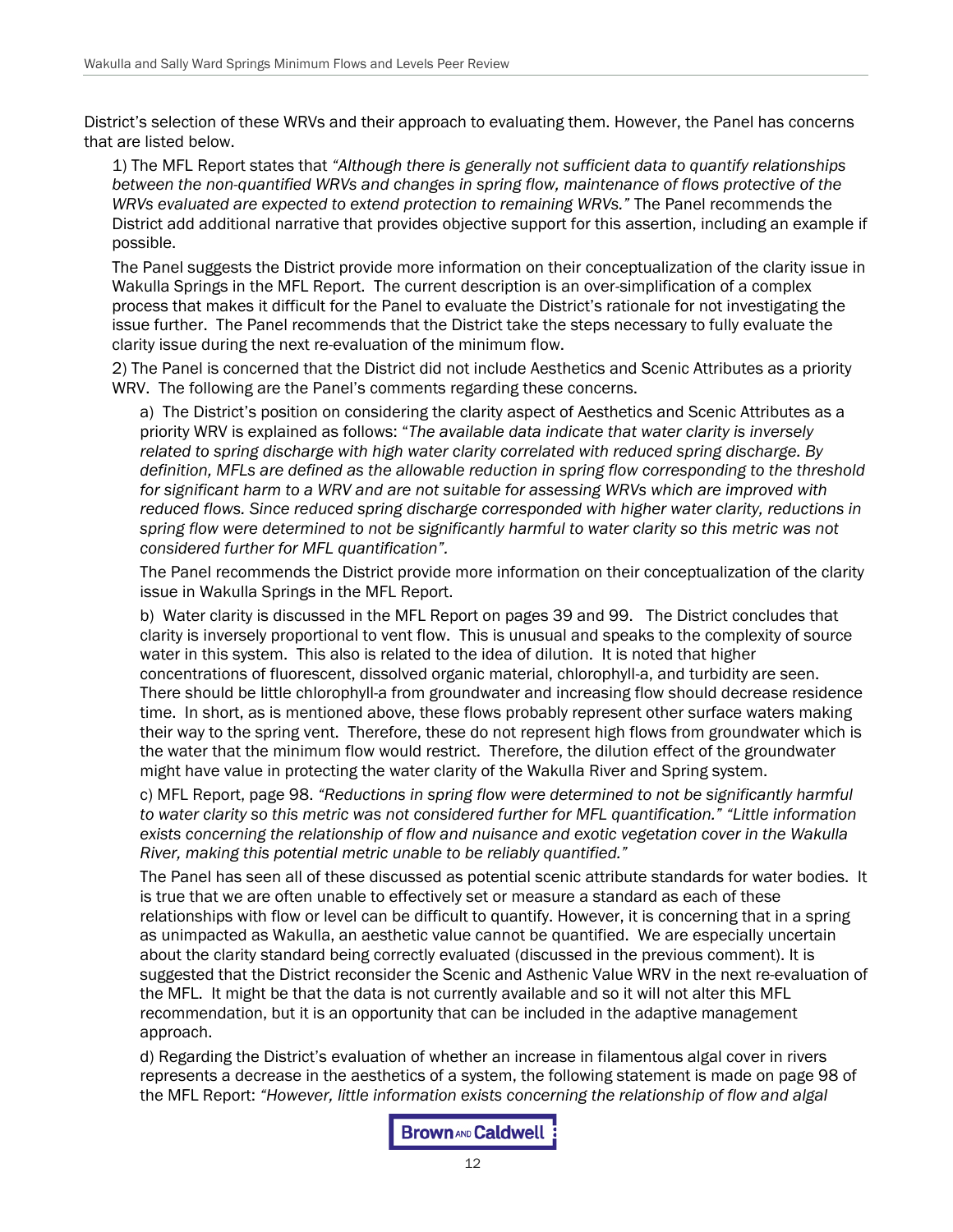*cover in the Wakulla River, making this potential metric unable to be reliably quantified. Specific data on water velocity across a river station and detailed information on the location and densities of submerged aquatic vegetation are both unavailable."* The Panel recommends that a clear distinction be made between "algal cover" and "algal mats" and rooted aquatic vegetation as they are referred to here as if they are the same. The Panel also described that simulated depth and velocity information may be obtained from the steady state HEC-RAS model, and should be considered for future MFL re-evaluations for the Wakulla and Sally Ward Spring System. As described in previous comments, the HEC-RAS model is capable of providing simulated depths and velocities at some number of points along each HEC-RAS transect for each simulated flow.

e) MFL Report page 98: *"Future work and data collection are recommended to better understand the complex relationship between velocity and filamentous algae in the Wakulla River".* The Panel concurs with this recommendation, and possibly more important, we recommend that additional research and targeted monitoring be directed towards the identification of factors that result in reduced water clarity, despite the observation that lower spring flows are associated with higher water clarity.

The following is the Panels review of the Priority WRVs the District selected.

#### <span id="page-18-0"></span>4.3.1 Recreation in and on the Water

Recreation was evaluated in terms of the frequency of sufficient water depths for recreational motorized boat and canoe/kayak passage in the Wakulla River below the Shadeville Road bridge. In addition, boat passage was evaluated within the State Park at transects located along the established tour boat route. Each metric is described below. The Panel agrees with the use of recreation in and on the water as a priority WRV but has comments for future consideration of the metrics.

The Wakulla River is utilized by recreational boaters including both State Park sponsored tour boats within park boundaries and intensive use by private boat use outside of the park boundaries. Reduced water levels can increase the chances of damage to river substrates (such as prop scarring to SAV habitats) and damage to outboard motors from hard substrates such as the limestone outcroppings present along many parts of the Wakulla River. The intensive recreational boat use along portions of the Wakulla River makes safe boat passage an important MFL metric. For the Wakulla Spring MFL determination, three separate boat passage metrics were utilized to account for different uses along the river.

State Park Tour Boats. Private boat use is prohibited within the boundaries of the State Park; however, the park provides river tours from the spring vent to approximately 1.0 mile downstream. The river tour boats travel downstream along the south side of river and return upstream along the north side of the river. Along both banks where the boat tour operates are deeper water levels presumably as a result of the structural alterations previously described. The State Park utilizes multiple similar pontoon boats to conduct river tours. When a tour boat was removed from the water for maintenance, the distance between the algae line on the boat and the bottom of the motor was measured to be 3.0 ft. As a result, a metric of 3.0 ft of water depth across two continuous 20 ft widths along the established tour boat route was used as the safe boat passage metric within the State Park.

The Panel generally supports this metric but suggests the District consider the comments listed below.

1) The distance between the algae line and the bottom of one pontoon boat was measured when the boat was removed from the water. The Panel suggests that a better method to measure the required boat depth for passage would be to measure the boat's draft when fully loaded with passengers. Another question was are all of the boats exactly the same, requiring the same passage depth? What is the width of a boat and what is the rationale for using a minimum 30-foot width?

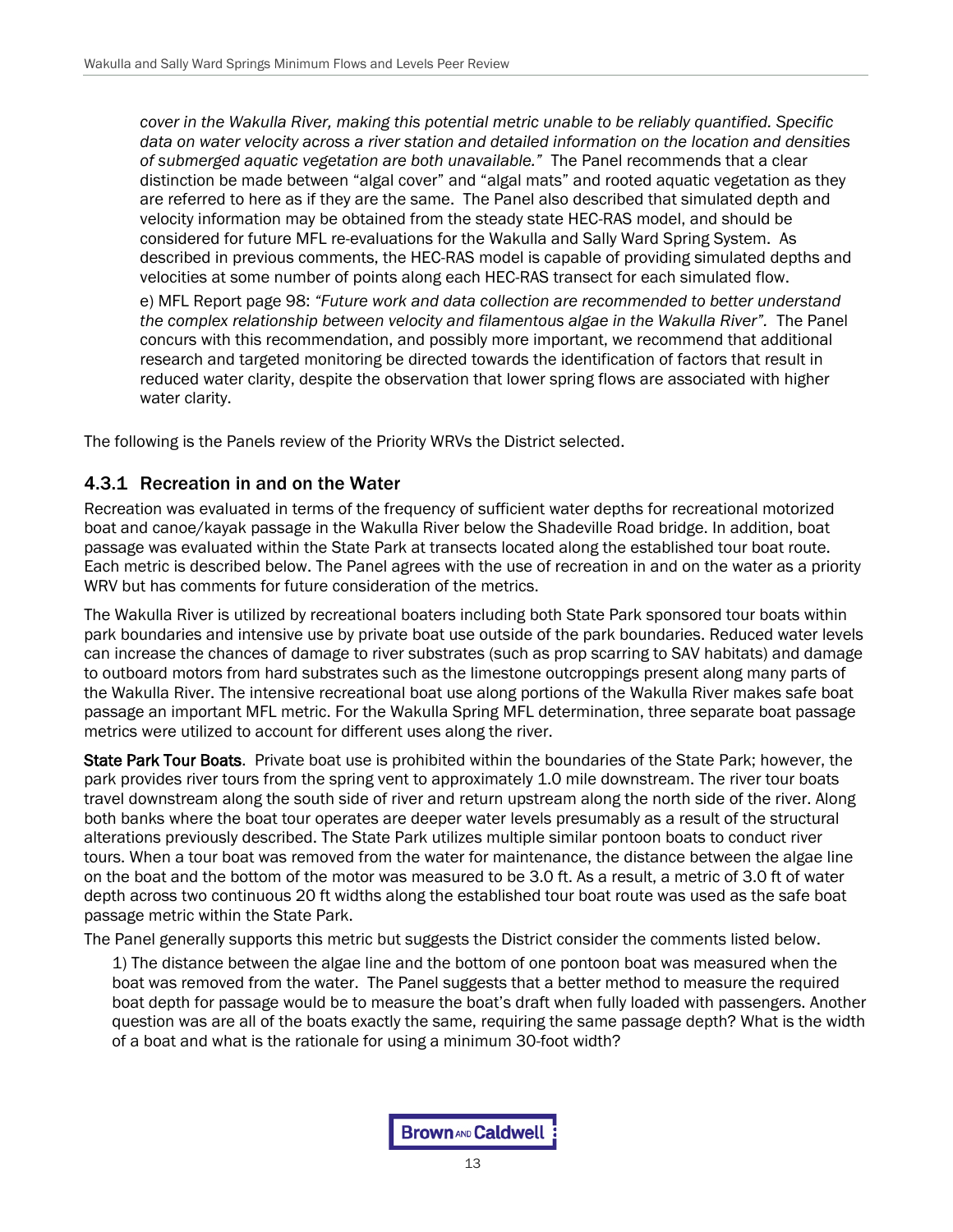Private Power Boats. Use of private power boats is allowed below the Shadeville Road bridge. For private recreational boat use in this region, a minimum water depth of 2.0 ft across a continuous channel width of 30 ft was used as the metric to evaluate safe boat passage. The Panel has seen a minimum 2-foot depth across a continuous 30-foot channel width used (NWFWMD 2019, SRWMD 2016a) and agrees it's use is appropriate for establishment of this minimum flow.

Canoe/Kayaks. The lower Wakulla River is commonly used for canoeing and kayaking. The U.S. Hwy 98 bridge is a popular destination for recreational users. The extensive use of the lower Wakulla River for canoeing/kayaking makes safe canoe and kayak passage an appropriate metric for this system. A minimum thalweg depth of 1.5 ft was used as the metric for safe canoe/kayak passage, similar to previous MFL evaluations (SRWMD 2013, NWFWMD 2019). This metric was not assessed within the boundaries of the Edward Ball Wakulla Springs State Park since recreational canoeing/kayaking is prohibited within park boundaries. The Panel supports use of this metric for Canoe/Kayak passage and has no comments.

#### <span id="page-19-0"></span>4.3.2 Fish and Wildlife Habitat and Passage of Fish

Metrics for Fish and Wildlife Resources were designed to protect sufficient water depths and frequencies for the passage of fish and manatees and the availability of adequate warm-water refuge habitat for manatees (during winter months).

Fish Passage. The SWFWMD determined in 2002 that 0.6 ft was most representative of the body depth of most individuals of the largest fish species known to inhabit the Peace River (largemouth bass). A screening of the fish species known to inhabit the freshwater portion of the Wakulla River revealed that largemouth bass and long-nose gar were the fish species capable of reaching the largest body depth. While a fish depth of 0.6 ft has been established and accepted as a minimum depth for largemouth bass, no such depth is available for long-nose gar. Information provided by Florida Fish and Wildlife Conservation Commission (FFWCC) biologists indicates that a 0.6 foot depth used for largemouth bass should also be protective of long-nose gar passage. As a result, a minimum thalweg depth of 0.6 ft was utilized as the minimum depth required for fish passage. No minimum channel width was used for this metric since largemouth bass and long-nose gar do not gather in large spawning migrations which require a large cross-sectional area for moving upstream or downstream. This metric was assessed at all channel transect locations along the Wakulla River and Sally Ward Spring run. The Panel supports the District's analysis, conclusions, and application of this metric for fish passage and has no comments.

Manatee Passage. Manatee have been reported to use the Wakulla River and spring year-round for foraging since 2006, with increasing use in recent years for what appears to be warm-water refuge during cold periods, based on the timing of use by most of the manatees.

Required flows for safe manatee passage were evaluated using a minimum water depth for manatee passage of 3.8 ft across a minimum continuous 3.8 ft channel width; this was the same metric used for the nearby St. Marks River Rise MFL evaluation (NWFWMD 2019) and other cited MFL reports. Rouhani et al. (2007) described a manatee depth and width of 3.8 ft for the average adult for use in the establishment of the minimum flow regime for Blue Spring in Volusia County, Florida, while a channel width of 3.8 ft was used for manatee passage. The Panel generally supports the District's analysis and conclusions and application of metrics for manatee passage. However, the Panel has a number of concerns listed below for the District's consideration.

1) MFL Report page 103: *"Therefore, the constructed Wakulla River steady-state model is considered suitable for use in MFL determinations and the associated assessment of water resource values."* The implications of using a steady-state HEC-RAS model for determining critical elevations could be more fully discussed to add clarity.

Tides do seem to matter to Florida manatee. For example, from Rappucci et al. (2012): Tides influence the movements of manatees (Hartman, 1979) and, therefore, their distribution. During high tide, manatees may have access to channels that are otherwise too shallow to traverse. Zoodsma (1991) found that during both cold and warm months, manatees in southeastern Georgia traveled more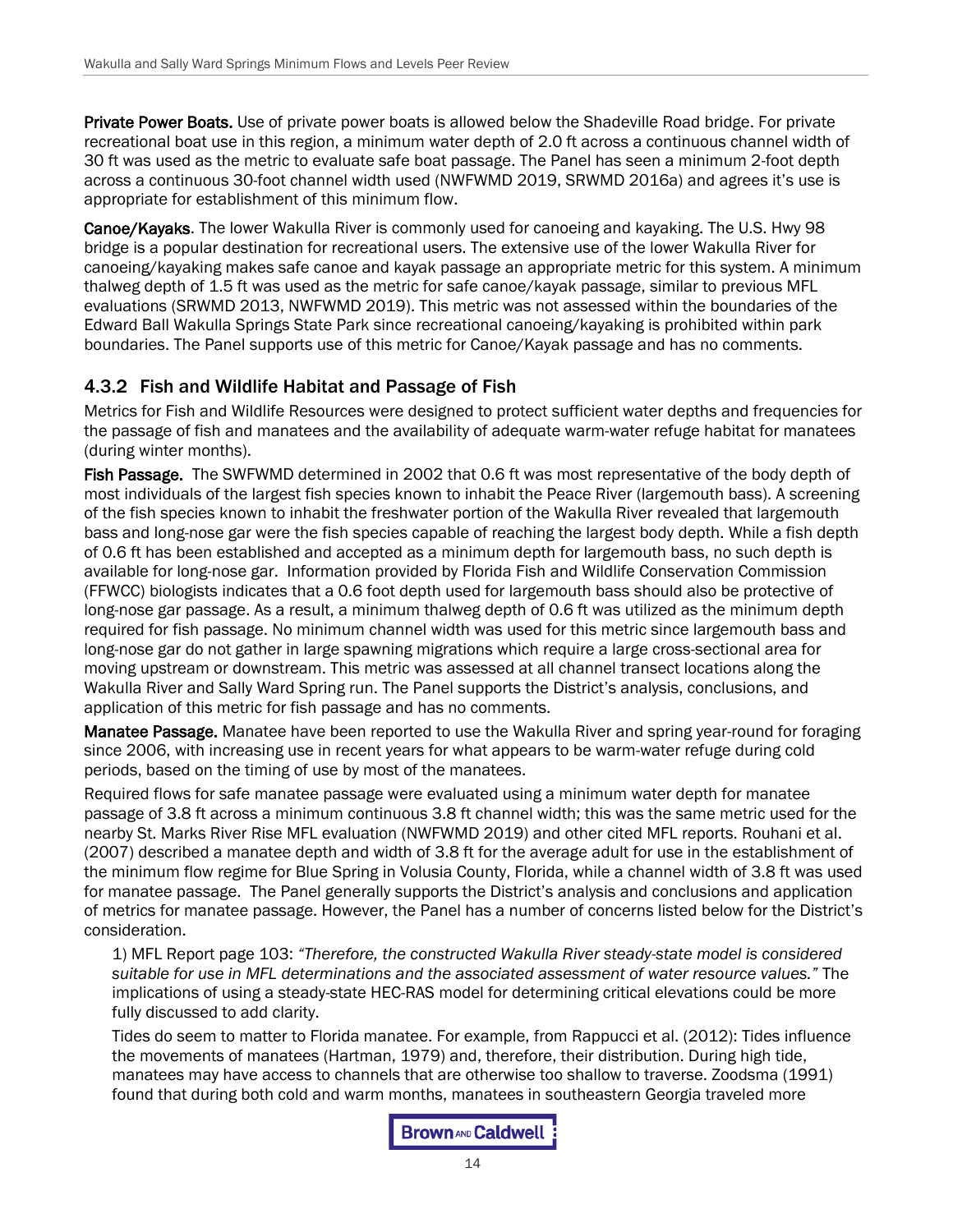frequently during high and mid-tides than during low tide (Rappucci, and others, 2012. Tidal Cycle Effects on the Occurrence of the Florida Manatee (Trichechus manatus latirostris) at the Port Everglades Power Plant).

2) Because manatee passage is the singular basis of the proposed minimum flow, and because the depth limitation occurred at transect 41707.76, it may be advisable to survey this transect during the current MFL establishment process to confirm that sufficient detail is provided, especially in regards to river width with sufficient depth. During that survey, the bottom and substrate at that location should be examined to determine their composition so that some conclusion can be made on the expected permanence of the bottom. Is it a persistent feature like a shoal, or a more erodible bottom that would likely change? Any differences found in the bottom elevations should be related back to changes that may have occurred during Hurricane Michael.

3) Increase in spring flows in recent years may be a substantial factor in why many of the WRV metrics did not show a 15 percent or greater impact. That is, the greater than historical flows and levels may be obscuring the response of the WRV metrics, and as a result, affect the eventual recommended minimum flow.

Because the reason for the increase in flows has not been definitively identified, it is a source of uncertainty, and the reasons for it should be addressed between now and the next MFL re-evaluation and/or description of the adaptive management approach, including developing hypotheses (such as those listed in Section 2.7, page 79 of the MFL Report) and investigating them through targeted data collection or monitoring.

The recommended MFL hinges entirely on manatee passage critical depth at one transect - 41707.76. It is advisable to review the bathymetry of the Wakulla River developed by Wantman Group (2016), and supplemental bathymetry data collected since (noted on Page 101, "…bathymetric survey along the Wakulla River and Sally Ward Spring run in August 2019 following Hurricane Michael; no citation provided for the survey). Does this data represent shallow areas generally within this segment of the Wakulla River or is this thought to be an atypical transect? Is the transect a rocky shoal or other fluvially stable substrate? Does it appear to have been influenced or created during the scouring noted to occur during Hurricane Michael? It would seem valuable to understand the answer to these questions to better understand the nature of areas potentially important to manatee passage.

Manatee Thermal Refuge. Florida manatee are susceptible to cold stress during winter months when water temperatures fall below 18°C to 20°C for extended periods or below 10°C to 12°C for periods less than a few hours. Although Wakulla Spring has not been designated as a primary warm water refuge, increased numbers of manatees have been observed overwintering near the Wakulla Spring pool since the winter of 2007/2008. Many previously established MFLs in Florida have two temperature thresholds for thermal habitat (Rouhani et al. 2006, SJRWMD 2007, SWFWMD 2008, SWFWMD 2012a, SWFWMD 2012b, SWFWMD 2017). The chronic stress criteria states that water temperatures must not fall below 20°C (68°F) for more than three days (72 hours), and the acute stress criteria states that water temperatures must not fall below 15°C (59°F) for more than four hours. Wakulla Spring is unique among Florida springs in that the temperature of water being discharged from the spring regularly and naturally falls below 20°C but has not been recorded below 19°C (often for longer than 3 days) during the winter months when manatees are using the spring as a thermal refuge. The Panel generally supports the District's analysis, conclusions and application of metrics for manatee thermal refuge. However, the Panel has a number of concerns listed below for the District's consideration.

1) MFL Report page 93*. "Many previously established MFLs in Florida have two temperature thresholds for thermal habitat"* and this statement is supported by a number of references. This statement is incomplete until the reader is told which two temperature thresholds were used in each study and whether they were all the same, or different. The MFL Report should provide the rationale for the selection of the temperature criteria used.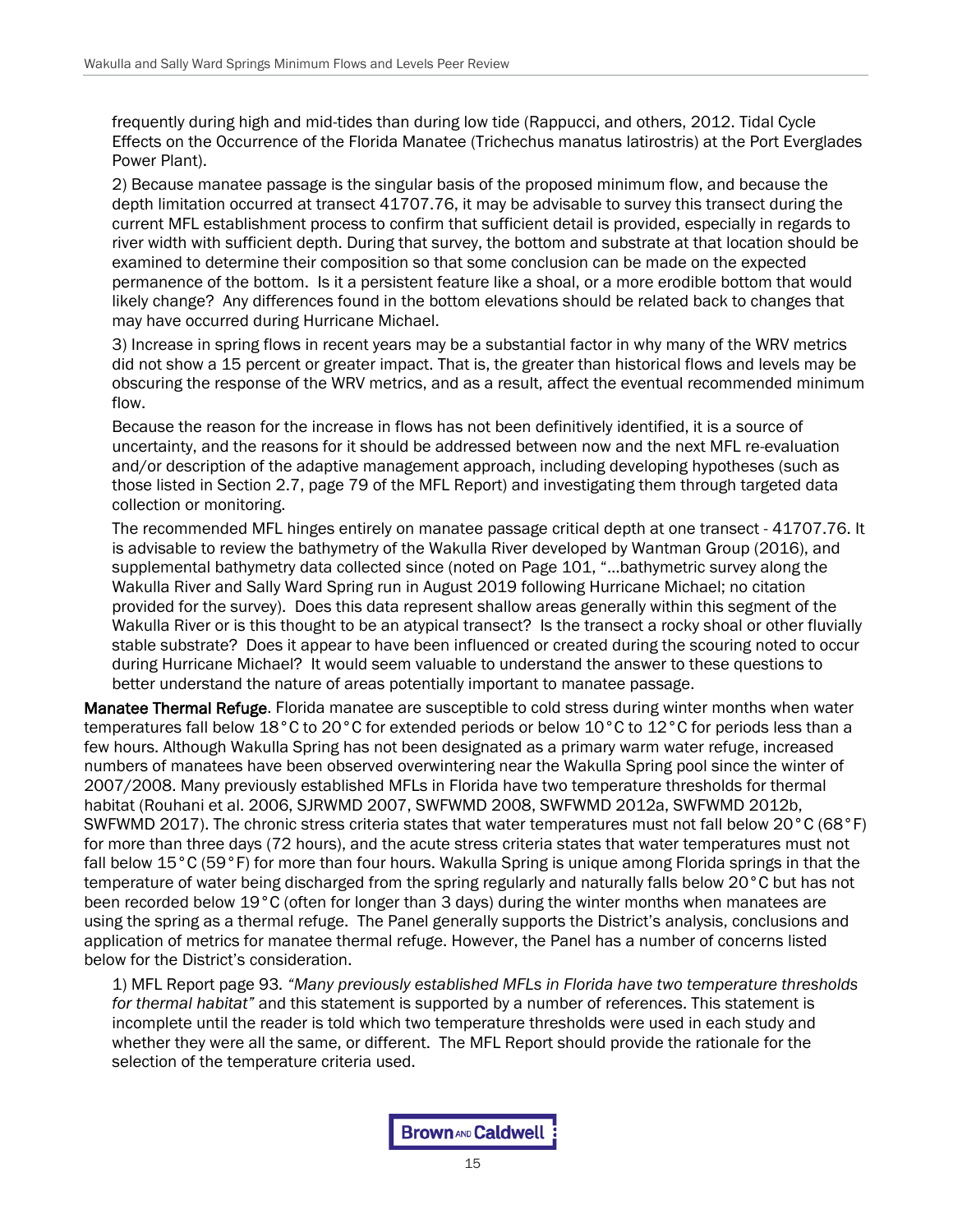2) MFL Report page 93. *"The chronic stress criteria states… the acute stress criteria states that water temperatures must not fall below 15°C (59°F) for more than four hours."* The District should provide citations for these criteria and whether they are the same or different that those described in the comment immediately above.

3) MFL Report page 112. *"…selected as they are the winters when manatees have been documented using Wakulla Spring as a thermal refuge."* How is it "documented" that manatees are using the spring as a thermal refuge? Versus foraging or other use? It is unclear why the selection of representative cold periods was limited to years when manatee were apparently using the Wakulla Spring.

4) Generally, the sections on Florida manatee do not appear to include an understanding or some potentially relevant ecological literature (carrying capacity, movements, etc.) which may be helpful in supporting the analyses for warm water refuge and safe passage.

Instream Woody Habitat Inundation. Submerged woody habitat has been identified as being important habitat and food for invertebrate species in streams of the southeastern United States. These macroinvertebrates provide food for larger fauna including the recreationally important sunfishes and largemouth bass. In addition, woody habitat alters streamflow characteristics and helps create multiple habitat types including pools and bars habitat.

Two types of instream woody habitat were observed along the Wakulla River. Dead woody debris consists of tree stumps and fallen logs/branches present and inundated along the edge of the river channel. Live roots include tree roots, cypress knees, etc. found along the river edge that are routinely inundated by river flow or have become exposed due to erosion from water flow. Dead woody debris often tends to be found deeper in the river channel and at a lower elevation than live roots.

Floodplain Vegetation Inundation. The presence, survival, and reproduction of wetland tree species are dependent in large part on the depth and frequency of inundation. The numerous wildlife species which utilize the Wakulla River rely heavily on the river's adjacent floodplain for their survival. The inundation of floodplain habitats has been used as WRV metrics in prior established MFLs for river systems and was evaluated for its appropriateness as a metric in this study. Due to the low ability for a discriminant function analysis to properly categorize different floodplain community types, the riparian communities were treated as a single unit and individual vegetation community types were not used. Wetland edges were delineated in the field across the river and from upland to upland. Land elevation points within the ten floodplain transects were surveyed by a licensed surveyor and analyzed to determine the percent of elevations which were at or below that elevation and could be considered to be inundated at a specified water surface elevation. Water surface elevations at each transect were determined which would inundate 5 percent, 25 percent, 50 percent, and 75 percent of the floodplain elevations and were analyzed for MFL determination.

The following are the Panel's comments related to Floodplain Vegetation Inundation.

1) Executive Summary, page 14. *"However, the available data and modeling results indicate that floodplain communities are maintained largely by direct precipitation and high water-table….woody habitat."* These assertions, even though they are in the Executive Summary, should be supported by a citation to the supporting appendix, report, or supporting data. In this case, the Panel believes the supporting study is the Floodplain Forest and Instream Woody Habitat Data Analysis to Support MFL Development for Wakulla, Sally Ward, and the St. Marks River Rise Springs Systems (NWFWMD 2013), which we were not provided for review, but we have it from the Peer Review for the St. Marks River Rise MFL. The NWFWMD (2013) report implies some of this, but not definitively. Was other analysis or information used to arrive at this conclusion?

2) MFL Report page 95. *"Due to the low ability for a discriminant function analysis to properly categorize different floodplain community types (NWFWMD 2016), the riparian communities were treated as a single unit and individual vegetation community types were not used."* This statement does not seem to be supported by the Research Planning Inc. (RPI) Report, which is cited as NWFWMD (2016) instead of RPI (2016). There does not appear to be anything in the RPI report to the effect that discriminant function analysis failed to properly categorize different floodplain community types, nor that they should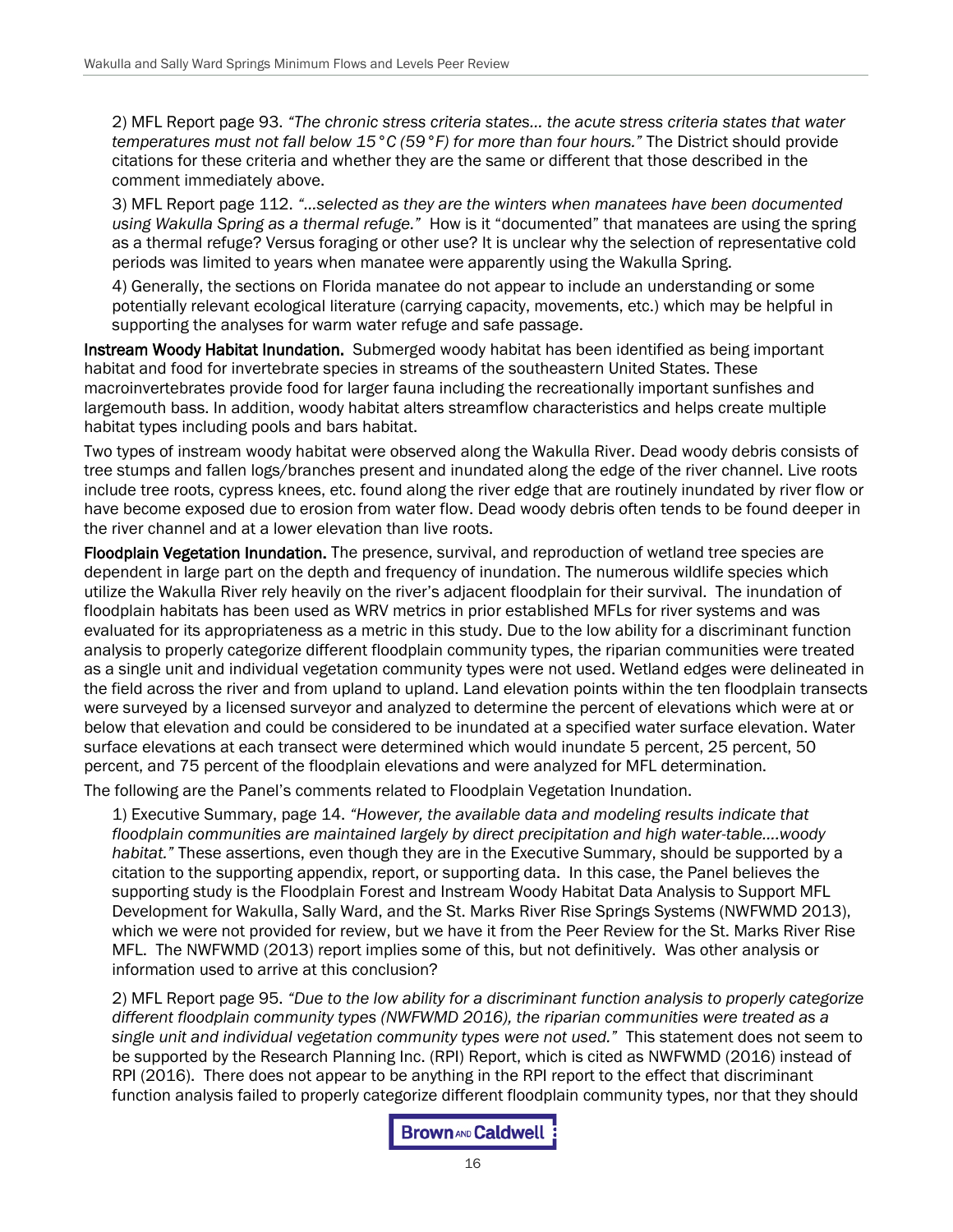be treated a single unit. This appears to be a decision made after the District's review of the RPI (2016) report and the rationale for this decision should be described. Some of the reasons seemed to be the shallow depth to groundwater in the floodplain and the importance of direct precipitation; these should be more directly linked to the decision.

Other Fish and Wildlife Habitat Considerations. Physical habitat models such as PHABSIM and System for Environmental Flows Analysis *(*SEFA) relate changes in flow to usable habitat by aquatic species and were considered for use in MFL determination, but not used. Preliminary field work was performed to identify suitable transects and characterize velocities and substrates along the Wakulla River. The field investigation revealed that Wakulla River is tidally influenced and characterized by dense aquatic vegetation. These characteristics were described as precluding the development of reliable relationships among channel profiles, velocities, and substrates (Gore, 2015). Multiple alternative habitat metrics including estuarine habitats (reduced salinity), floodplain habitats, instream woody habitats, and fish and manatee passage are included as metrics in this minimum flow evaluation to address and protect the range of flows supporting aquatic habitats.

The Panel does believe that the difficulties of collecting the necessary data and simulating the depths and velocities needed for application of PHABSIM or SEFA can be overcome and should be considered for future MFL re-evaluation.

1) MFL Report pages 13 and 95*. "Physical habitat models such as Physical Habitat Simulation (PHABSIM) and the (SEFA) were considered; however, tidal fluctuations and changes in vegetation density throughout the Wakulla River precluded the development of reliable relationships among channel profiles, velocities and substrates (Gore, 2015)."*

It is accepted that the application of PHABSIM is challenging in rivers with an abundance of rooted and submerged aquatic vegetation and that tidal influences are a challenge as well. However, these factors can no longer be said to necessarily preclude the use of PHABSIM or SEFA. Gore (2015) is used as supporting this statement for the District's conclusion, but review of Gore (2015), which is unpublished (found in the Appendix E from St. Marks River MFL Report) does not fully support the conclusion. Gore (2015) says nothing about tidal conditions, so the implication that Gore (2015) addresses tidal conditions should be corrected. More should be said about why these factors precluded this development versus just making it more challenging.

Gore (2105) also points to emerging techniques to apply PHABSIM without its normally used hydraulic models, citing Casper et al. (2011). It has been almost 10 years since that publication and methods have evolved further and been applied to generate the necessary depth and velocity predictions needed to drive the PHABSIM habitat models (See Page 2 of Adeva-Bustos et. al. 2019, Ecohydraulic Modelling to Support Fish Habitat Restoration Measures).

Also, one of the most widely used hydraulic models is HEC-RAS, which can be used to generate the necessary transect cell depth and velocity estimates (HEC-RAS River Analysis System Release Notes Version 5.0.5 June 2018). This has been done in another recent MFL study. *"However, to include the backwater effect of the Withlacoochee River in the PHABSIM-based simulations of the Rainbow River System, the hydraulic modeling component of the PHABSIM model system was not used. Rather, output from the HECRAS model for the 15 flow-profile simulations discussed previously was used as input for the PHABSIM model runs. The substrate composition and cover characteristics obtained during the field study and predicted velocities and depth values by the HEC-RAS model…"* 

The issue of unsteady flow can be addressed by converting HEC-RAS simulations into steady flow outputs (i.e., the HEC-RAS steady-state model runs), just as was done in the Wakulla and Sally Ward Springs MFL Study. The remedy for this issue is unlikely to be feasibly implemented using existing best available data within a reasonable time period so the District should consider this for the next reevaluation of the MFL. Because the Work Plan for this study (Atkins et. al. 2014) stated that PHABSIM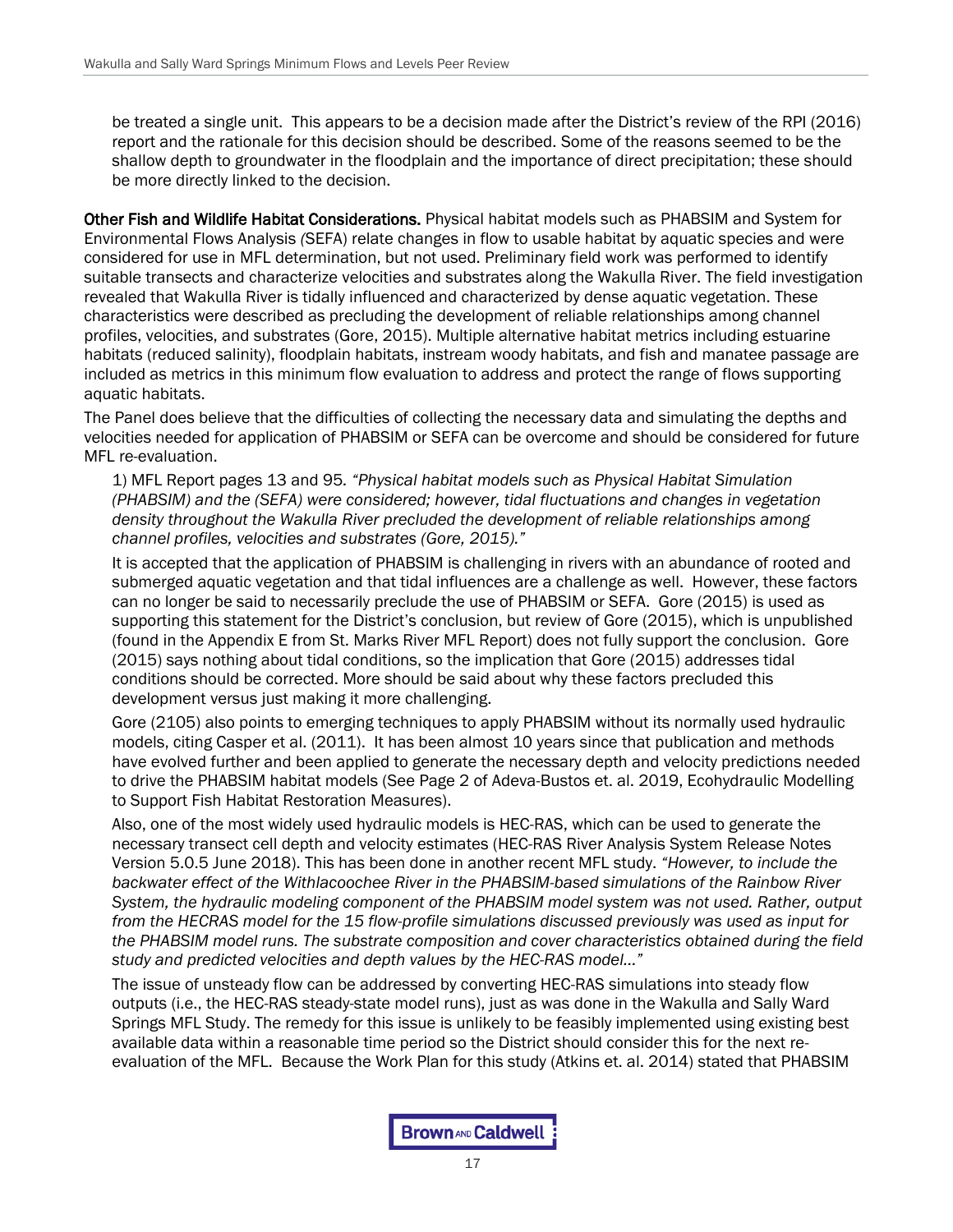would be used, and because using PHABSIM with the hydraulic outputs of HEC-RAS or other hydraulic models are possible, some explanation should be included in the MFL report.

#### <span id="page-23-0"></span>4.3.*3* Estuarine Resources

Appendix D of the MFL Report explains the development and application of the EFDC model, particularly the downstream tidally influenced freshwater and estuarine reaches of the Wakulla River and St. Marks River. The EFDC model is a widely used hydrodynamic model well-suited for this application. The Panel finds that the model development, calibration, and validation were well organized and documented and the model performance was well within the range needed for confidence in supporting minimum flow establishment based on the estuarine resources WRV using the volume and areal extent of low salinity (oligohaline) as the WRV metrics. A more thorough review of Appendix D is provided later in this report.

#### <span id="page-23-1"></span>4.3.4 Water Quality

The potential to cause significant harm to water quality by reducing spring flows was analyzed using nitrate, specific conductance, dissolved oxygen, and water clarity.

Nitrate. Trends in Wakulla Spring nitrate concentration as a function of time and flow were evaluated using various statistical methods to determine if observed long term declines in nitrate concentration are statistically significant and whether the effect of dilution from increased flow at Wakulla Spring was reducing concentrations in the spring. Results showed an apparent pattern of declining time-adjusted nitrate concentration residuals versus flow, which suggests the presence of a dilution effect, although a high degree of variability exists.

Dissolved Oxygen and Specific Conductance. Both dissolved oxygen and specific conductivity displayed no statistically significant trend from October 22, 2004 to December 31, 2019.

Water Clarity. The Panel's comments on water clarity are included above in Section 4.3, General Comments. The District's analysis of water quality concluded that the groundwater withdrawals allowed by the recommended MFL for Wakulla Spring will not cause significant harm to water quality or impair the designated use of the spring run. The District also concluded that the water quality WRV should be further protected by WRVs such as Fish and Wildlife Habitat and the Passage of Fish (Floodplain Vegetation) which will ensure vegetation is maintained to help uptake, store, and transform nutrients.

The Panel generally concurs with the District's analysis and conclusions regarding water quality, with the exception of water clarity, which is discussed above. The Panel agrees that the District's statistical analyses for nitrate, dissolved oxygen, and specific conductance was properly conducted and that the conclusions were valid. The Panel also supports the District's conclusion that a 9.9 percent reduction in flow allowed by the proposed MFL would not cause significant harm to water quality or impair designated uses of the spring run. The following are the Panel's comments that relate to the District's approach to evaluating water quality and to their conclusions.

1) MFL Report page 36. Although visual observation of Figure 13 suggests a declining nitrate concentration trend, the potential dilution effect of declining nitrate concentrations with increased flows should be accounted for to better discern actual trends in nitrate concentration with time.

This issue is very complicated, and a concern is that the District is limiting its evaluation of nitrate only to the effects of dilution. An important question the District may be overlooking in their analysis of nitrate trends is what is the nitrate concentration of water that is currently being diverted to Wakulla Springs and that will be diverted to Wakulla Springs in the future as sea level continues to rise? How does the District know that increased flows into Wakulla Springs will not bring more nitrate to the spring that might previously have gone to the Spring Creek springs? Is there an adequate record of nitrate data from groundwater discharging in the Spring Creek Springs and are nitrate concentrations in the Floridan aquifer in the Wakulla/Spring Creek Springs vicinity known?

The Panel acknowledges that the significant reduction in nitrate that has occurred at Wakulla Springs due to the efforts to reduce nitrogen inputs in the GWCA near the springs greatly reduces the risk an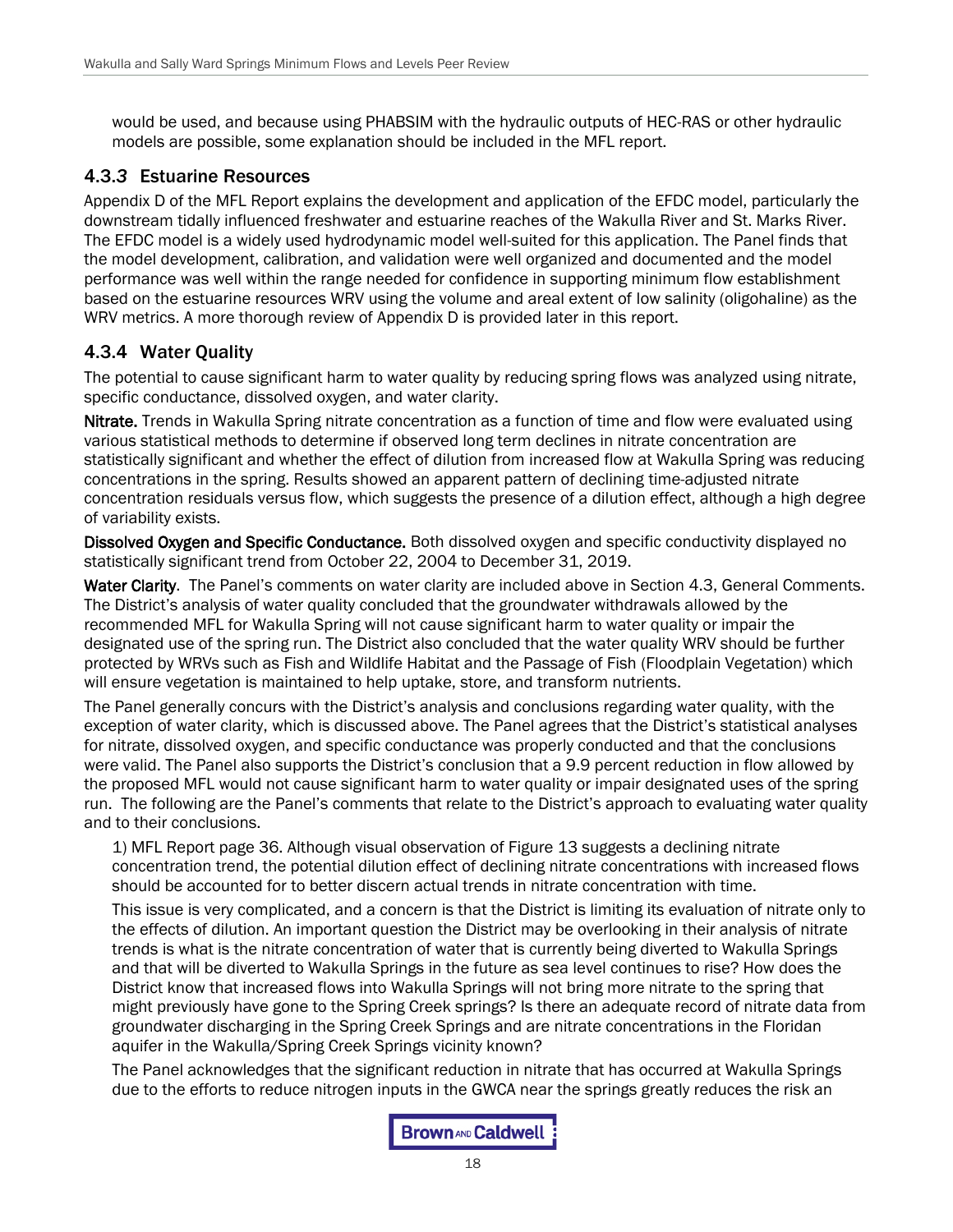incomplete understanding of the nitrate issue has on setting the MFL. However, to the extent that the data is available, the District should attempt to enhance their understanding of the nitrate issue in future re-evaluations of the MFL.

2) The Panel is concerned with the implication that the increasing flows have a dilution effect on nitrate concentrations. From Figure 13 it is clear that high nitrate during high flow has not been observed when time is removed. But there is relatively large variation when flows are low. Further, the implication was made that nitrogen loading is reduced due to improved management practices. In fact, it sounds as if the TMDL program is working here and dilution is not the solution? The impression is both that there is a dilution effect but also that the nitrate is not an MFL issue but rather a BMAP/TMDL issue that is being managed. The text would benefit from clarity here. We are left with the impression of uncertainty as to what exactly is the relationship and whether it matters to the establishment of the MFL. We suspect there is a decrease in nitrate loading from the city of Tallahassee but the source of the increase in flow is complicated and the load/concertation of the new water is not well understood. The text should either discuss the importance of this understanding and identify the data that is necessary, or it should express why it is not germane to establishing the MFL.

3) MFL Report page 36. *"This suggests the presence of a dilution effect, although a high degree of variability exists."* The implication of this finding for the analysis should be discussed; if there is a dilution effect, what is the implication"? If not, what is the implication?

4) MFL Report page 41: *"Effects of spring flow reductions on salinity (specific conductance) in the downstream portions of the Wakulla River where estuarine conditions are present will be assessed directly by the Estuarine Resources WRV through the use of an EFDC hydrodynamic model. The potential effects of reduced spring flows on low salinity habitats are addressed under the Estuarine Resources WRV."*

The District is assessing the effects of spring flow reductions on specific conductance in the estuary but what about assessing the effects of spring flow reduction on specific conductance of groundwater discharging from Wakulla Springs? Figure 20 shows that specific conductance frequently doubles due to flow reversals at the Spring Creek Springs. In time, as sea level continues to rise, the Spring Creek Springs may be in reversal mode most of the time. They may only flow during periods of very high rainfall. For future re-evaluations of the MFL, the District may want to consider what effect the predicted sea level elevations will have on the specific conductance of groundwater discharging at Wakulla Springs. Specific conductance is increasing because the concentrations of chemical parameters, most likely sodium and chloride, are increasing. How will increases in these parameters affect the ecology of the spring run?

In the future, as sea level continues to rise, the significance for the proposed MFL is that if a 9.9 percent decline in spring flow due to groundwater withdrawals is allowed, could the increase in the concentrations of the constituents responsible for the increase in specific conductance reach a level where the ecology of the spring and the upper reaches of the spring run could be harmed?

### <span id="page-24-0"></span>4.4 Adaptive Management

The District emphasizes adaptive management in several places in the MFL Report stating that implementation of the proposed MFL will be updated to address areas of uncertainty following an adaptive management approach, with MFLs periodically reviewed and revised by the District as needed, to incorporate new data and information. The Panel agrees with and supports an adaptive management approach.

The Panel suggests that more information be provided in the MFL Report as to which areas of uncertainty in the MFL analysis would be addressed, thresholds that may drive the reconsideration of the MFL, and any data needs or gaps identified in this review or the District's own review. The following are the Panel's comments relating to adaptive management.

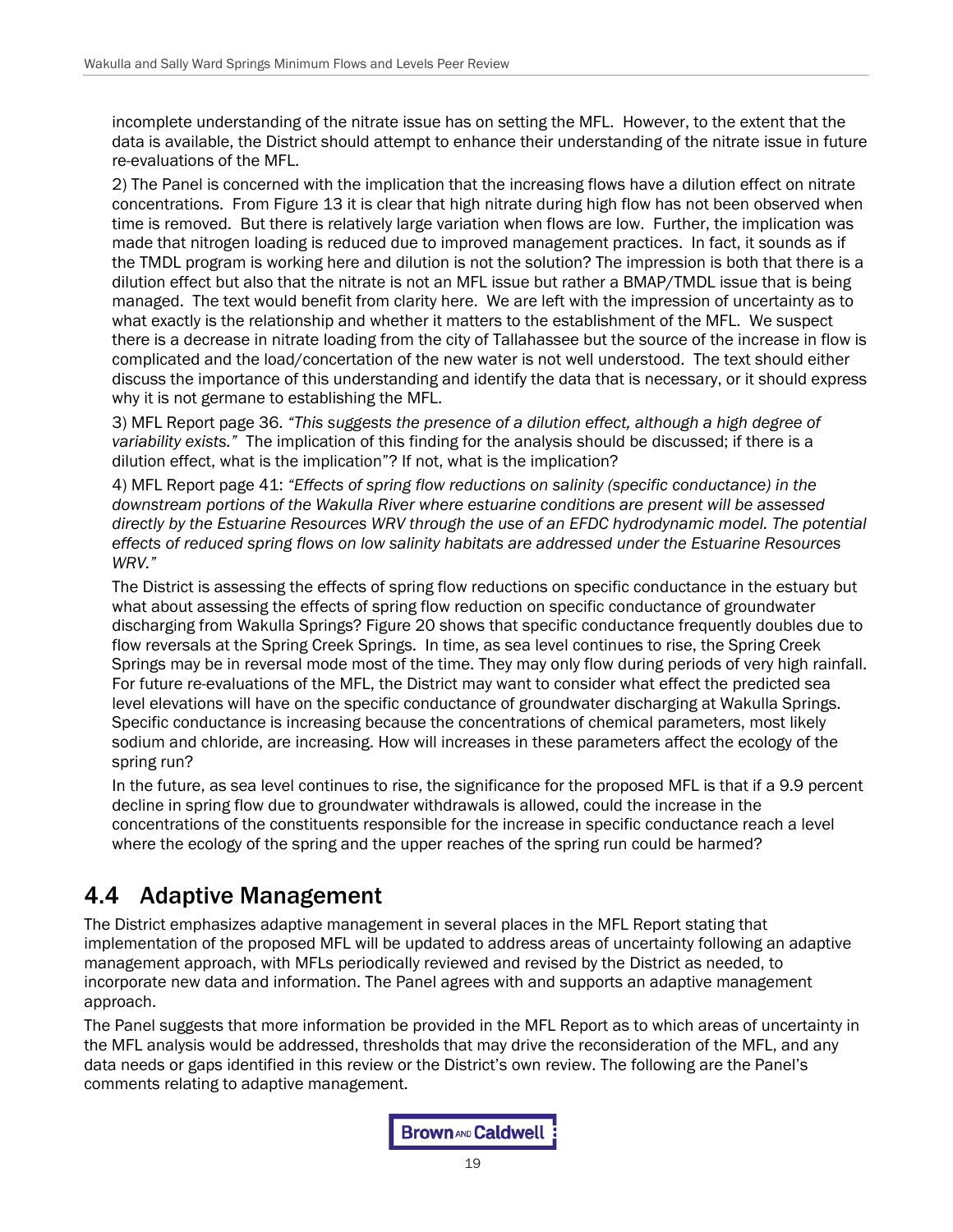1) The District's approach to and discussion of adaptive management is commendable but also very underdeveloped. The report and the stakeholders interested in the MFL would benefit from the development of a more robust framework stating the data thresholds and desirable data that might trigger a review/re-evaluation. There are examples from the SRWMD's recent MFL report for the lower Santa Fe and Ichetucknee Rivers and its subsequent peer review. First, the 2019 report was a reevaluation that had been committed to within 5 years of their first report. Second, in the report they detailed specific ongoing data collection which would be used to update MFL recommendations in the future.

Example opportunities might include identifying ongoing efforts that to review/renew MLF tools or ongoing or proposed data collection opportunities such as:

- Continued water chemistry monitoring to better understand the relationship between flow and chemistry.
- The period for which the HEC-RAS model was run was particularly short due to Hurricane Michael. Also, it was necessary to use predicted tides downstream of the model boundary. This is the best data that is currently available but presumably it is also an opportunity to improve the model in the future at a fairly low cost.

2) Suggest providing a bit more to support this statement – what is adaptive management and how does the District apply it in the MFL program? Is there a District explanation of the adaptive management part of the MFL program approach that could be cited? This seems particularly important for this MFL due to some of the uncertainties identified. That process should include the explicit identification of areas of uncertainty and data gaps, the development of monitoring to address the uncertainty, and a plan for addressing as part of the next MFL re-evaluation. The District is encouraged to adopt an explicit adaptive management approach allowing decisions based on limited data to be reinforced or modified as new research and monitoring information becomes available.

### <span id="page-25-0"></span>4.5 Appendix C. Wakulla Spring MFL: Hydrodynamic Model for Thermal Refuge Evaluation

The Panel generally agrees that the EFDC model calibration and application of the model to estimate the areas of habitat meeting or not meeting the manatee warm-water refuge temperature criteria is appropriate and largely based on the best available data. The Panel has also identified several issues that are discussed below for the District's consideration.

1) Chronic stress to manatees is reported to occur when water temperatures fall below 20°C for 72 hours or longer (Rouhani et al. 2007). Acute stress is reported to occur when water temperatures drop below 15°C for four hours or longer (Rouhani et al. 2007). Other investigators have used different temperature criteria. The main MFL document and Janicki (2020) should both describe the justification for using these criteria.

2) The Panel recommends that the *"Number of manatees supported"* not be used because it has an insufficient technical basis and has the potential to be misleading. The insufficient technical basis comes from a misapplication of this metric as if it is related to ecological "carrying capacity." It is really just a measure of how many manatees you could pack temporarily into an area that meets the temperature criteria. Manatees need more than just physical space, and manatee carrying capacity may be influenced by water temperature, tidal action and access, animal space requirements, available forage, behavioral factors, etc. If the District wishes to continue to use the number of manatees that could theoretically be supported, then the concept of warm water refugia capacity should be used and developed further with supporting ecological scientific information. Another implication of using the calculated numbers of manatees that could be packed into a thermally suitable areas is statements such as *"Assuming each manatee requires a surface area of 28.5 square feet (Rouhani et al. 2007), the spring pool alone could provide thermal refuge for 1,685 manatees."* (Appendix C, Janicki 2020; Page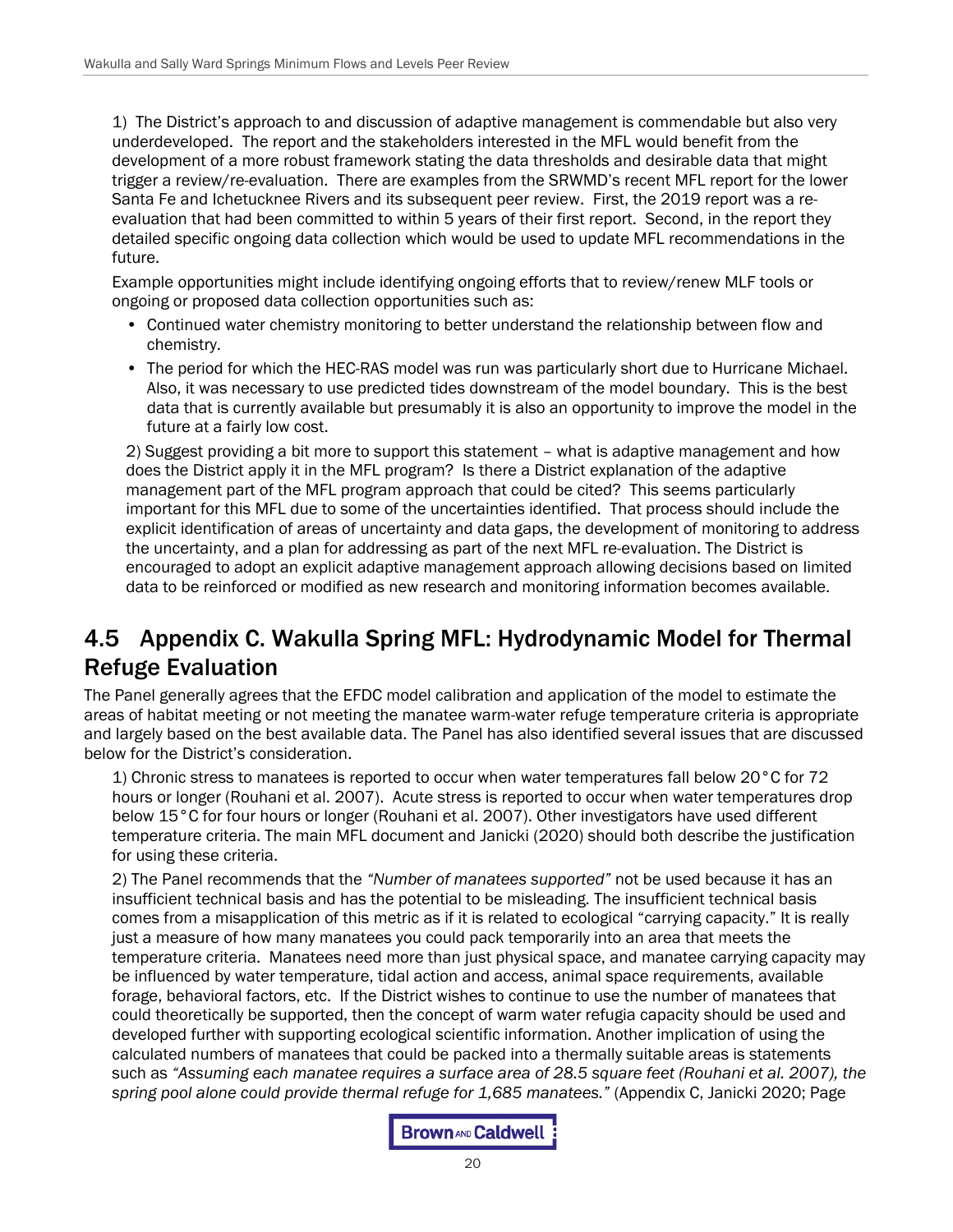1.) and *"The remaining periods could support more than 4,460 manatees under reduced spring flow conditions."* This number is greater than the entire known population of manatees in the northern Florida Panhandle. We suggest that the available space under no flow reduction and under flow reduction be used with the statement that it is more than sufficient for the known population using Wakulla Spring as a warm water refuge and leave it at that.

3) Characterization of modeling and analysis by Janicki (2020; Wakulla Spring MFL: Hydrodynamic Model for Thermal Refuge Evaluation) is explained in an overly simplified manner in the MFL Report. It does not explain that the available warm water refuge is not just a simple function of vent flows and at times depends on other factors (cold fronts and surface flows into spring vents that discharge to the Wakulla Spring) and that the chronic thermal refuge criterion for manatees is regularly violated under natural conditions at Wakulla Spring.

4) The Panel agrees with the statement *"…that there is not a straightforward relationship between air temperature and available cold event refuge habitat. The responses in available cold event refuge habitat to potential spring flow reductions is dependent on not only the air temperature during the cold event, but also on the vent discharges and vent water temperatures during the cold event."* For example, flow reductions during a period of time when vent temperatures are greater than 20°C may result in reduced levels of thermal refuge habitat above this temperature, while flow reductions during a period when vent temperatures are below 20°C may result in increased levels of thermal refuge habitat above this temperature, as less cold water enters the system.

5) Referring to *"cold-water refuge"* is confusing, and most of the scientific literature refers to it more commonly as "*warm-water refuge."* Currently the reports use *"thermal refuge habitat" "cold weather refuge habitat", "available cold event refuge habitat",* and *"warm-water refuge."* For consistency with the literature and other studies on manatees, and to avoid confusion, the District should use terminology consistent with other literature and studies on Florida manatees.

6) Page 1 Appendix C describes 4 different temperature criteria from literature/studies. The text provides no basis for the selection of the two temperature criteria used. Was the current scientific literature checked in this process? Or are these used because they are commonly used by others?

7) Page 12 Appendix C. *"The rationale for selecting this period is provided below."* This statement is only marginally accurate – the data used is described, but little rationale is provided; describes what data were used and for what, but not why.

8) Page 34 Appendix C. This section provides quantitative calibration statistics, but then does not provide specific criteria for the values or ranges considered to be good, fair, or poor calibrations, leaving the reader to try to interpret. It goes on to change the name of them from calibration metrics skill assessment criteria. This is confusing and leads to unsupported statements.

9) Page 38 Appendix C. *"…available period of record for vent discharges and associated water temperatures was limited to the period during which manatees have utilized the spring as a cold weather refuge…*" Explain why manatees have to be present to use useful data about flows, water temperatures, and physical processes. The Panel does not concur that manatees must be present in data used to model water temperatures. Why is manatee presence important to understand the range of typical and cold winter periods?

10) Page 49 Appendix C. Explain why discharge variance was much greater in 2017 than 2016, or at least acknowledge the difference.

11) Page 52 Appendix C. The term *"…conservative estimate…."* Explain how this is a *"conservative"* estimate when there is often an inverse, time-lagged response of water temperature to increased flows during winter?

12) Page 57 Appendix C. These statements are based on unsupported assumptions about manatee behaviors, habitat use, and foraging support to manatees that are not explained and supported by literature on manatee ecological requirements.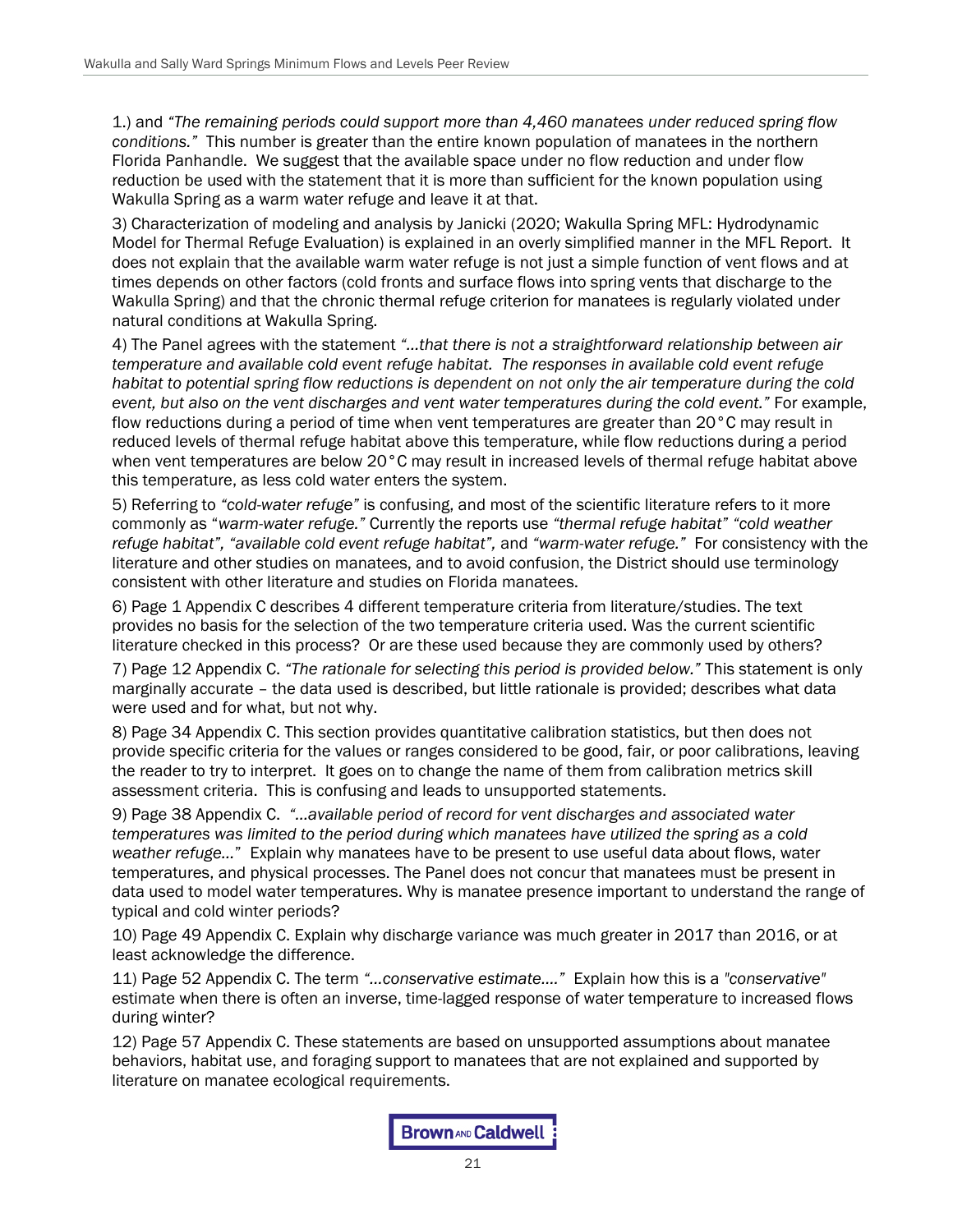13) Page 58 Appendix C. *"…Sally Ward water temperatures would provide an acceptable estimate for the Boat Tram water temperatures (Figures 70-73)…"* The contention that variance of temperatures of the two sources is very different seems questionable based on some of the plots. There is a wide divergence during portions of the Winter of 2018-2019.

14) Page 59 Appendix C. This assumes that water use leading to the 30 percent flow reduction would mostly affect the colder, rainfall sourced water than groundwater?

15) Page 63 Appendix C. Needs to be made clear that this examination is for one day and may not be applicable to many days in the record or air temps could be different, making this description less widely applicable to the understanding of flow-water temperature dynamics in the spring and downstream.

### <span id="page-27-0"></span>4.6 General Modeling Comment

A general comment on use of qualitative language to characterize the degree to which models are calibrated.

1) The main MFL document and the modeling reports often use phrases like "well calibrated", "appropriately calibrated", "calibrated model is sufficient", "relatively good fit", and "relatively tight relationship" are all qualitative statements about calibration quality that should be avoided. The basis for these judgements should be provided in quantitative terms and stated quality criteria. The Janicki (2020) report does report quantitative calibration statistics on page 34 (Tables 2 and 3) but does not explain them or the judgement criteria very well, and leaves it up the reader to interpret the values in the tables and the quality of the calibration. Similarly, in the ATM (2020) HEC-RAS report, Section 7.1, Model Calibration and Validation Results, provides extensive data on calibration statistics but provides little description of the quality of the calibration based on those statistics. The Panel recommends that when calibration and model performance is presented, they include three things: 1) the calibration metrics, 2) the resultant calibration metric values, 3) criteria for rating the calibration statistics, and 4) a clear characterization.

### <span id="page-27-1"></span>4.7 Appendix D. Wakula Spring MFL: Hydrodynamic Model for Thermal Refuge Evaluation

The Panel believes the model is generally well calibrated, especially considering the use of predicted tide and the short data window enforced by Hurricane Michael. The model uses the best available data and was updated following the hurricane with new data. The report would benefit from the inclusion of a discussion about how to improve the next iteration of the model. Just simple efforts like collecting boundary conditions (i.e., tidal observations) at the downstream boundary and continuing to collect upstream data so there is less of a need for data filling for development of data sets in the future. Additional comments on the model and suggestions for improvement are included below.

1) Were the St Marks River peer review panel's recommended improvements to the HEC RAS model for that system considered at all for this report?

2) Page 6 Appendix D. *"it is likely that the Wakulla river channel is continuing to change"* and notes substantial changes after Hurricane Michael. Therefore, the District updated model geometry based on new survey. It would be very useful to know more about the critical transect which has determined the MFL recommendation. Are the low spots rocky outcroppings unlikely to change or are they sandy or even silty substrate? If the geometry is likely to change and the MFL is based on this one transect, how often will it be re-surveyed or what type of flow event would trigger a resurvey? The MFL Report would benefit from a physical description of the critical channel cross-section characterizing it as transient or more durable in nature.

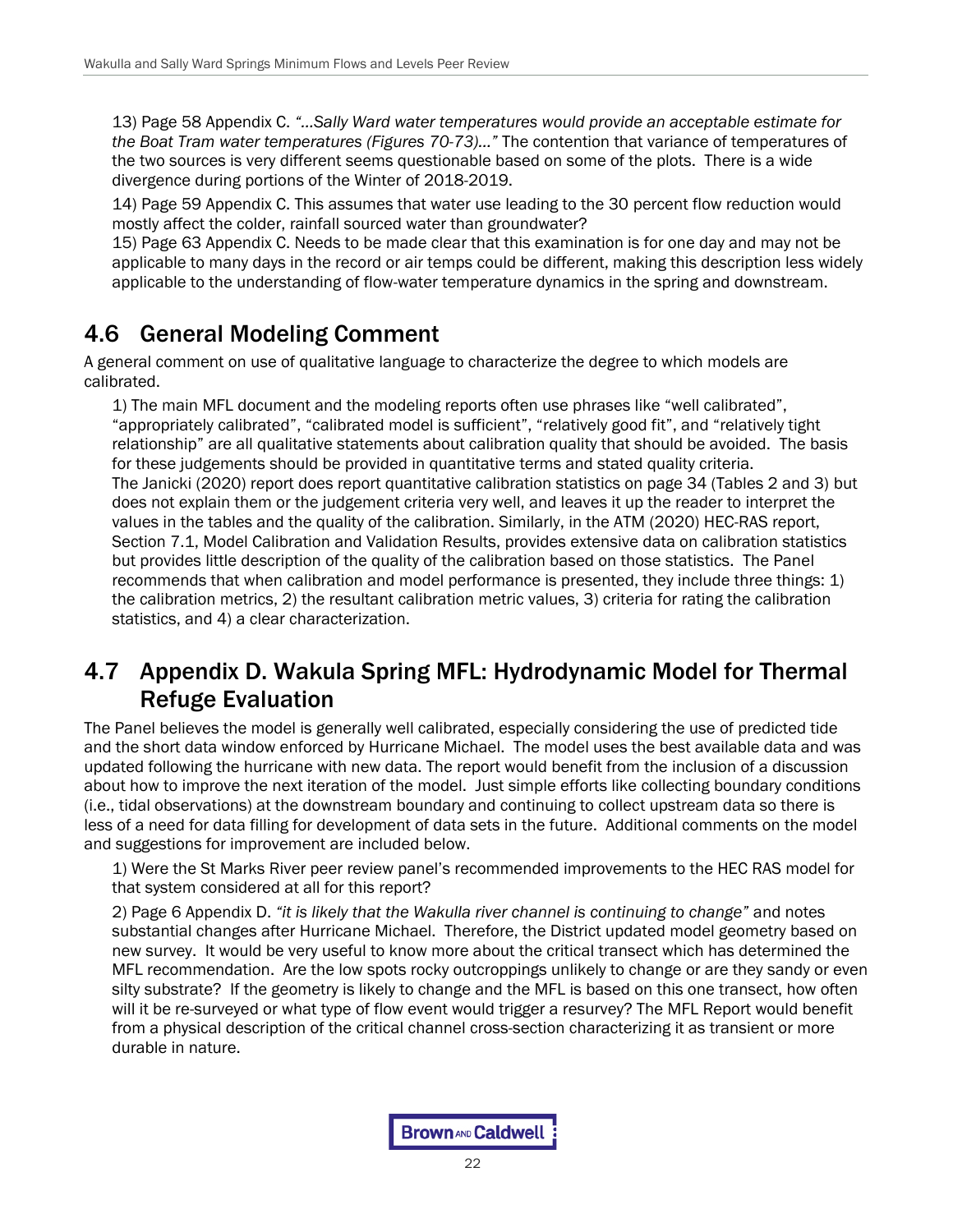3) MFL Report page 2. *"Available light detection and ranging (LiDAR) data were used to extend the transects in the model as needed to fully encompass the potential inundation area."* What is the accuracy of that data?

4) MFL Report page 3. *"Figure 3 presents the stage time series at USGS gage 02327022 (Wakulla River Nr Crawfordville). Evidence of the bathymetric changes is seen in Figure 3, which indicates a different tidal signal is being recorded at the 02327022 gage located approximately 3 miles downstream from the Wakulla spring vent at Shadeville Rd. (Figure 2). The low elevations are approximately 1 foot lower than historically seen."* The report should tell the readers more rather than having them try to figure out what you see.

5) MFL Report page 5. *"Morphological changes were observed in the Wakulla River following Hurricane Michael, as evidenced by survey data comparisons and review of available stage time series in the river reach." Morphological changes were previously referred to as "apparent".*

6) MFL Report page 6. *"The period from January 7, 2019, to September 9, 2019, was used for model testing and initial calibration."*

Why was this period used?

7) MFL Report page 7. *"The model input time series or boundary conditions were stored and processed in Microsoft Office Excel. The processing included calculations to develop the lateral inflows or reach pickup and surface water contributions from contributing basins."* This description is rather cursory and is inadequate considering it is a repeatability standard.

8) MFL Report page 13. *"The net inflow from Basin 2 was input as a uniform lateral inflow. Negative flow values were set to zero".* What is the uniform lateral inflow value? A plot and table should be provided. How often negative? How often not reasonable?

9) MFL Report page 15. "*Given that the flow at the Newport gage was approximately 3.5 times greater than the estimated lateral flow on August 25, 2017, the Newport gage flow time series was divided by 3.5 to estimate the synthetic flow time series for the Basin 4 lateral inflow. The series is named "Basin 4 Lateral Inflow" in the DSS file, SMR\_WR\_SWS. This flow was input into the HEC-RAS model as a uniform lateral inflow from the USGS 02326900 gage to the location of the ADCP measurement."* This is true for these conditions, but are they representative of the time series? Just one data point, so some uncertainty on uniformity of lateral inflows.

10) MFL Report page 20. *"This would seem to indicate that the Wakulla River is still transitioning following the passage of Hurricane Michael in October 2019, which resulted in some large changes in river morphology."* Is the District saying that changes in river morphology are resulting in better model performance? On what basis is that concluded?

11) MFL Report page 36. *"the stage data measured at the five calibration locations (Sally Ward Spring, USGS 02327000, Boat Tram, USGS 02327022 and USGS 02326900 and flow at USGS 02327022) were used to assess the model performance."* Why different than the performance metrics used in the hydrodynamic model reports?

12) MFL Report page 39. "largely due to timing differences between the simulated and observed stages since comparisons of the simulated and observed stage duration curves match well." Seems to be attributing most of this to timing issues. Provide data or explanation that supports this assertion.

### <span id="page-28-0"></span>4.*8* Uncertainty

The District should consider adding a section to address uncertainty in the context of adaptive management in the MFL Report that would address and discuss sources of uncertainty in determining the MFL in the future.

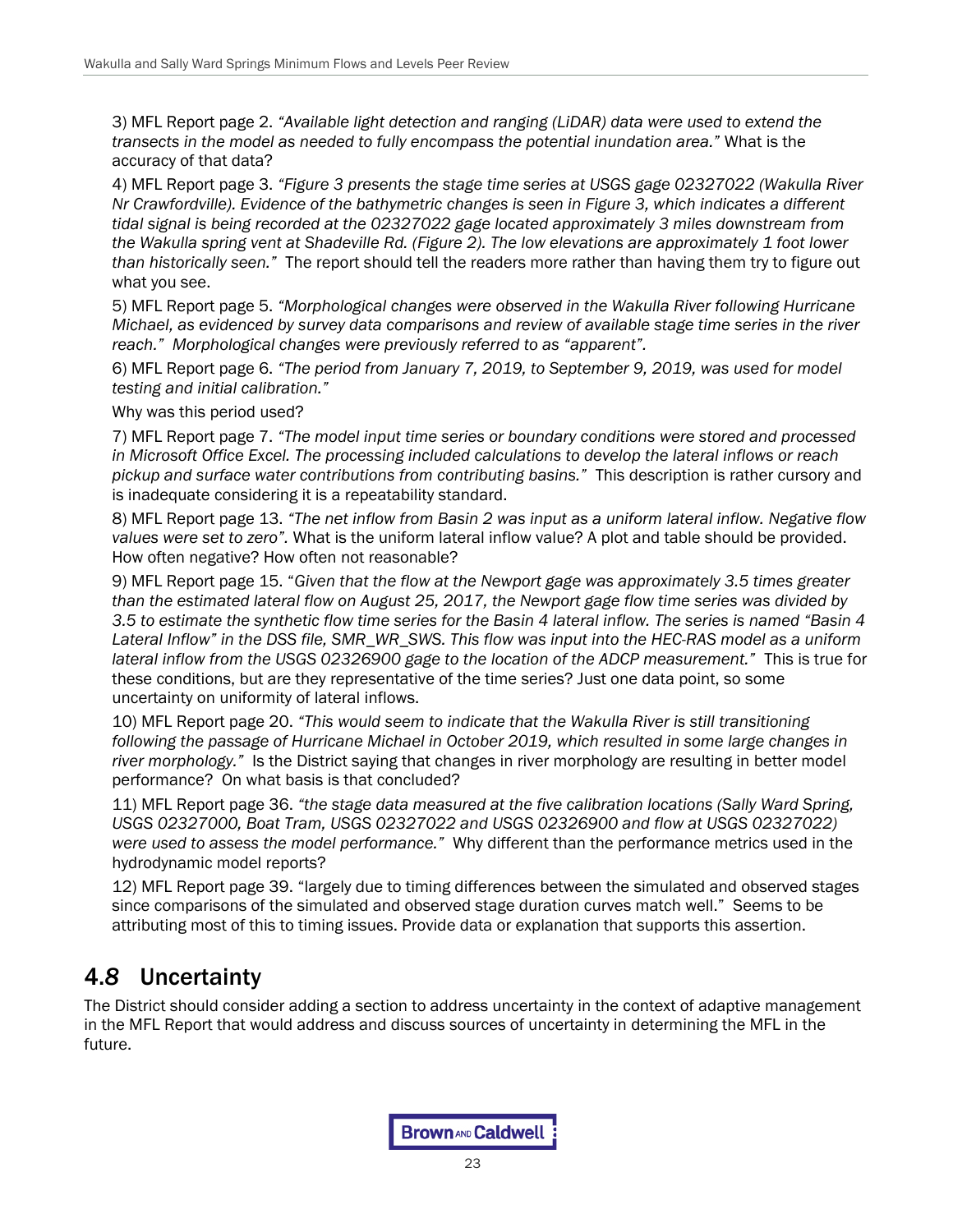1) MFL Report page 80. *"Additional research and the continued collection and review of hydrologic data over time is required to better understand the causal mechanisms driving long-term changes in Wakulla Spring flow."*

The change in Wakulla spring flows and the changes in hydraulics (stage-discharge) over time seems to be one of the largest, if not the largest, source of uncertainty in this MFL determination. The section posits 5 potential causes, but this statement does not sufficiently describe how additional research and monitoring would address this trend and how monitoring might be used to differentiate the possible reasons.

2) MFL Report page 100. *"Additional research and the continued collection and review of hydrologic data over time is required to better understand the causal mechanisms driving long-term changes in Wakulla Spring flow."* This point and other similar points should be repeated as part of the recommended MFL, along with other areas of uncertainty.

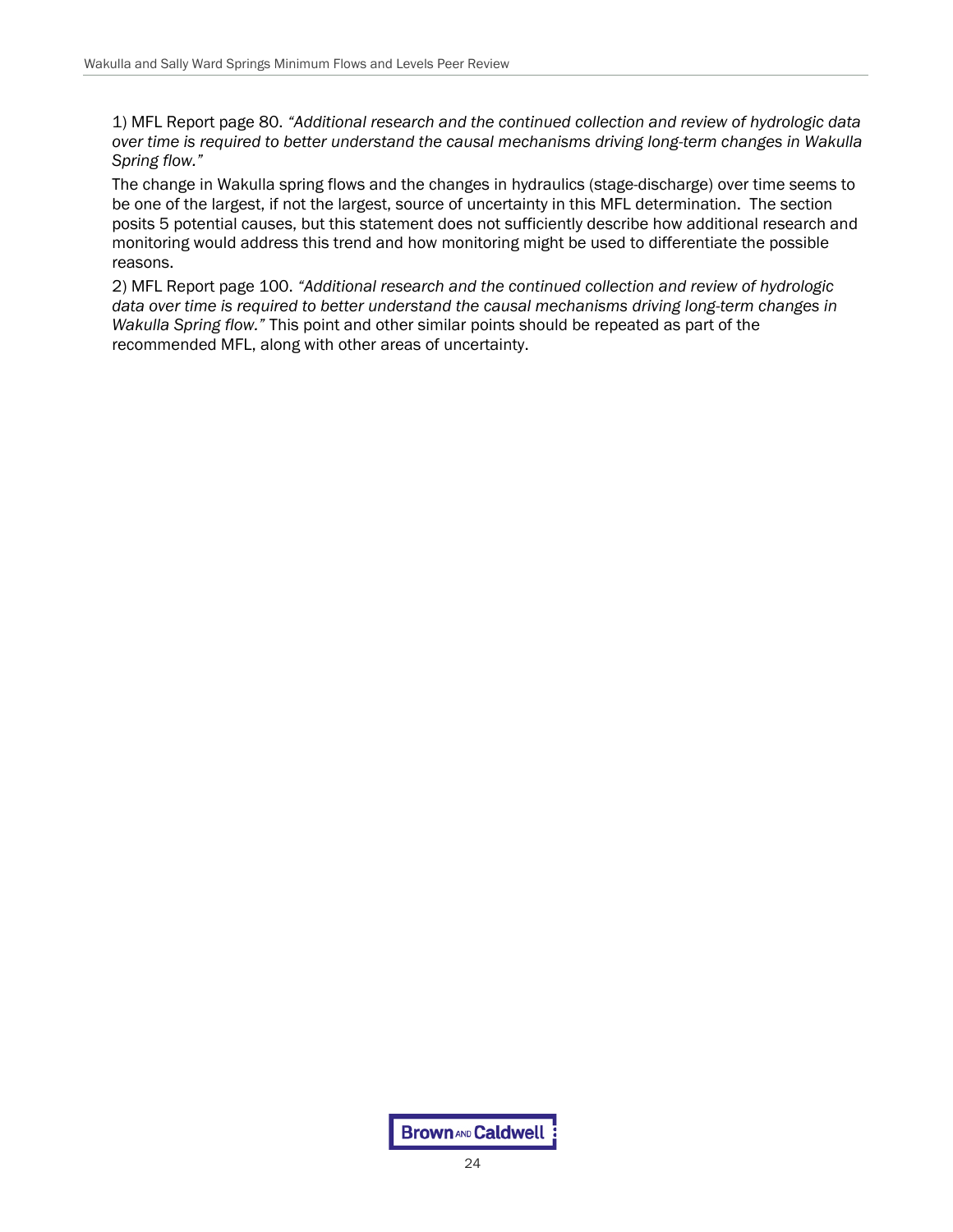# <span id="page-30-0"></span>Section 5: Deficiencies and Remedies

a) Determine if the methods used in establishing the MFL are scientifically reasonable. If a proposed method in the MFL report is not scientifically reasonable:

- List and describe scientific deficiencies
- Determine if the identified deficiencies can be remedied and provide suggested remedies

### <span id="page-30-1"></span>5.1 Introduction

Though the Panel's charge uses the word deficiency, we chose to use the word "issue" instead as our conclusion overall is that the MFL Report is not deficient. Rather, it can be improved now and in the future by addressing the issues we have identified.

The following is a compilation of issues in the District's MFL Report and Appendices identified by the Panel and deemed to be significant. The Panel identified numerous minor issues that include changes to text and figures to provide clarity, lack of or incorrect citations, editorial and readability comments, etc. These are listed in Section 4 and on the Peer Review Comment forms for each Panel member but are not included in this section.

### <span id="page-30-2"></span>5.2 Supporting Data and Interpretation (Section 2)

Issue: Figure 46 in the MFL Report shows there are only 16 wells monitoring the Floridan aquifer in the entire Wakulla Spring Groundwater Contribution Area (GWCA). In addition, there are only 3 wells within 5 miles of the Wakulla/Spring Creek Springs vicinity. Davis and Verdi (2014) makes it clear that the seasonally changing head relationships between Wakulla Springs and the Spring Creek Springs play a major role in determining how groundwater moves between the springs. The current well network provides very little data on these head relationships.

Remedy: The Panel has recently been made aware that the District has substantially upgraded and expanded their data collection networks. A brief discussion of this should be added to the MFL Report to document the District efforts.

Issue: MFL Report page 80. *"Additional research and the continued collection and review of hydrologic data over time is required to better understand the causal mechanisms driving long-term changes in Wakulla Spring flow."* The change in Wakulla Springs flows and changes in hydraulics (stage-discharge) over time seems to be one of the largest, if not the largest, source of uncertainty in this minimum flow determination. The section posits five potential causes but does not sufficiently describe how additional research and monitoring would address this trend and how monitoring might be used to differentiate the possible reasons. Remedy: Add descriptive information to the MFL Report.

Issue: The District requires its MFL peer review panels to address the quality of supporting data but does not provide sufficient information in the MFL Report and appendices to make this possible.

Remedy: The District should provide more information on how it ensures that its data is of high quality. The District should also require its consultants that produce documents to support MFL development to understand the charge to Peer Review Panels and provide better explanations about the source and quality of the data used, better descriptions of the quality of calibrations, support for assumptions made, and similar items. This should not be a significant change for the supporting consultant reports as they are consistent with scientific and engineering report standards.

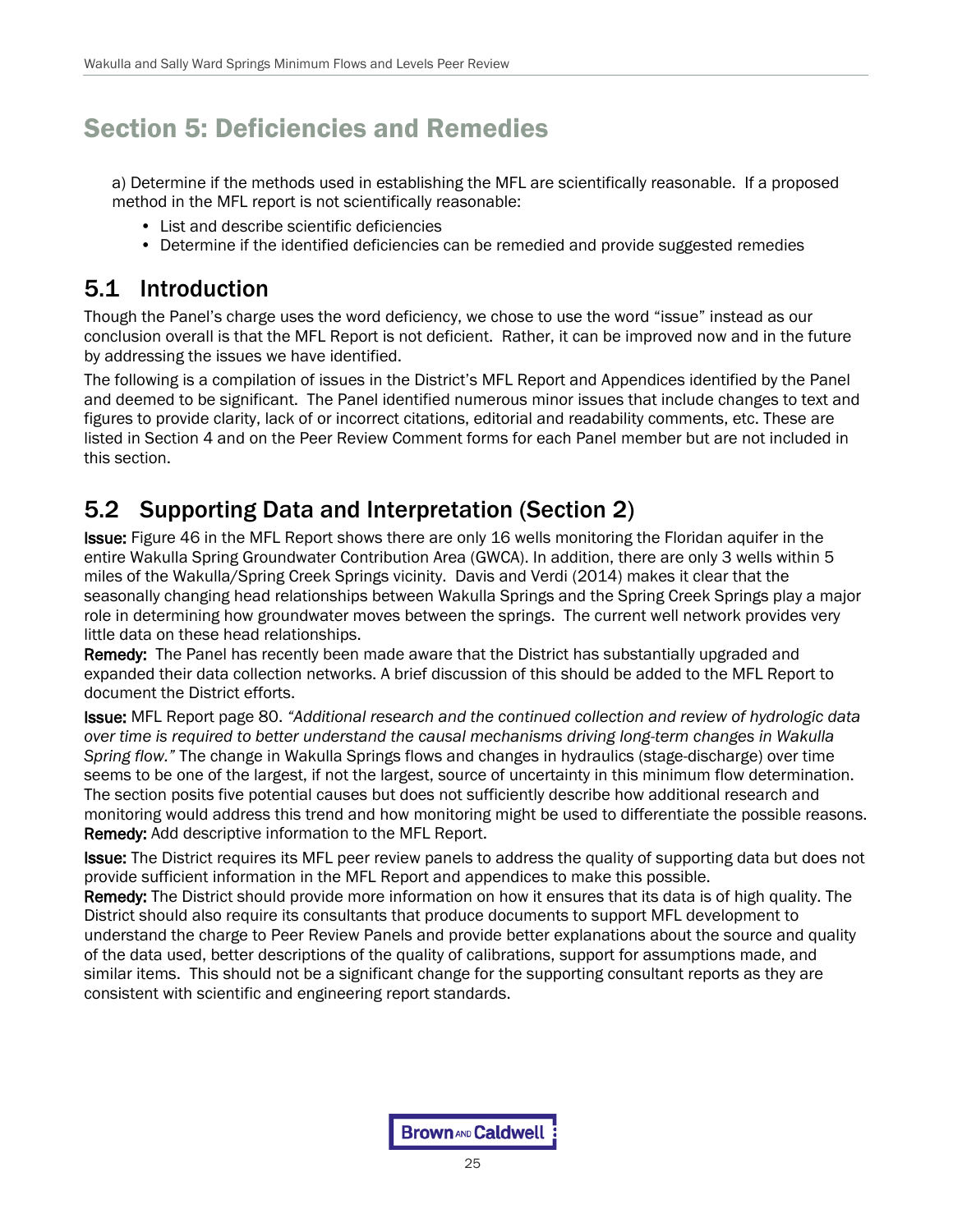## <span id="page-31-0"></span>5.3 Technical Assumptions (Section 3)

#### <span id="page-31-1"></span>5.3.1 Water Resource Values (General)

Issue: In the Executive Summary (MFL Report Page 12), the assumption is made that "Although there is generally not sufficient data to quantify relationships between the non-quantified WRVs and changes in spring flow, maintenance of flows protective of the WRVs evaluated are expected to extend protection to remaining WRVs." This assumption carries with it the implicit assumptions that protective flows for one or some WRVs will be protective of other WRVs; and that basing the MFL recommendation primarily on one metric for one WRV is sufficiently protective. While this may be a supportable assumption, it is not possible to fully assess its veracity because no evidence or rationale is provided to support it.

Remedy: The District should support this assumption in the current MFL Report with an explanation of its basis and with examples if possible.

### <span id="page-31-2"></span>5.3.2 Fish and Wildlife Habitat and the Passage of Fish

Issue: The analysis of the potential effects of flow reductions on manatee includes unsupported implicit assumptions about manatee behaviors, habitat use, and foraging support to manatees that are not explained and supported by literature on manatee ecological requirements. This relates closely to the use of a "carrying capacity" approach based on the space needs of individual manatee, and how many manatees can be physically "fit" into the available thermally suitable space. This analysis is insufficiently supported with relevant and information on manatee behaviors, habitat use, and foraging support.

Remedy: The "carrying capacity" approach should be dropped, or the analysis should be supported by the necessary ecological information and citations.

#### <span id="page-31-3"></span>5.3.3 Other Assumptions

Issue: The MFL Report seems to have the implicit assumption that that current flows in Wakulla Springs have "stabilized" at recent levels and would stay that way for the foreseeable period that the MFL would be in place such that the MFL would remain protective during that period.

Remedy: This issue should be explicitly discussed as part of the current MFL establishment effort. As this is an area of uncertainty in the development of the MFL, it is advisable to also discuss it as part of the District's adaptive management approach.

### <span id="page-31-4"></span>5.4 Procedures and Analyses (Section 4)

#### <span id="page-31-5"></span>5.4.1 Water Resource Values

Issue: The Panel is concerned that the District did not include Aesthetics and Scenic Attributes as a priority WRV. The District's position on considering the clarity aspect of Aesthetics and Scenic Attributes as a priority WRV is explained as follows: *"The available data indicate that water clarity is inversely related to spring discharge with high water clarity correlated with reduced spring discharge. By definition, MFLs are defined as the allowable reduction in spring flow corresponding to the threshold for significant harm to a WRV and are not suitable for assessing WRVs which are improved with reduced flows. Since reduced spring discharge corresponded with higher water clarity, reductions in spring flow were determined to not be significantly harmful to water clarity so this metric was not considered further for MFL quantification".*

The Panel recommends the District provide more information on their conceptualization of the clarity issue in Wakulla Springs in the MFL Report. The current description is an over-simplification of a complex process that makes it difficult for the Panel to evaluate the District's rationale for not investigating the issue further. Remedy: The Panel recommends that the District take the steps necessary to evaluate the clarity issue during the next re-evaluation of the MFL.

Issue: MFL Report page 98. *"Reductions in spring flow were determined to not be significantly harmful to water clarity so this metric was not considered further for MFL quantification." "Little information exists*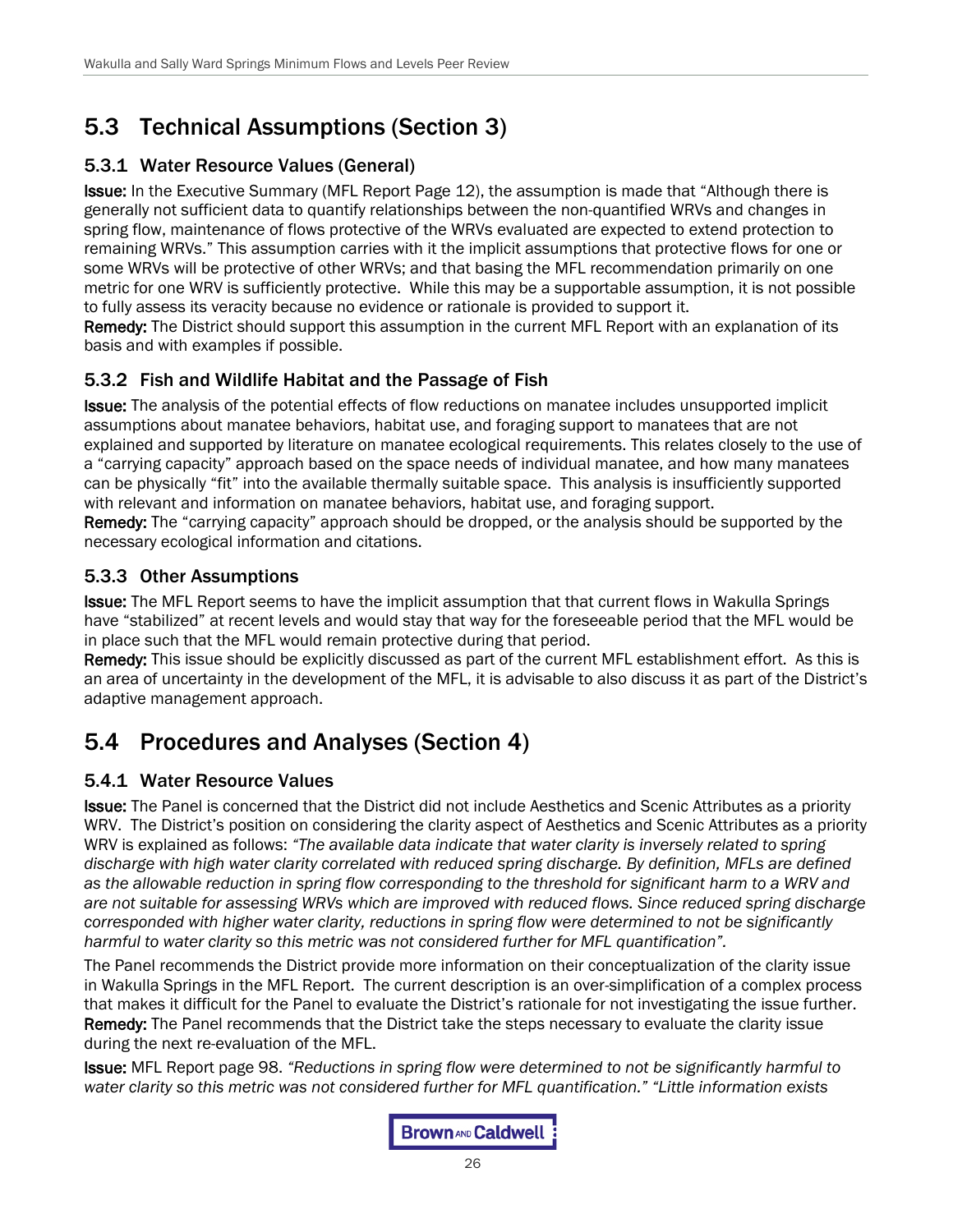*concerning the relationship of flow and nuisance and exotic vegetation cover in the Wakulla River, making this potential metric unable to be reliably quantified." "However, little information exists concerning the relationship of flow and algal cover in the Wakulla River, making this potential metric unable to be reliably quantified"*

The Panel has seen all of these discussed as potential scenic attribute standards for water bodies. It is true that we are often unable to effectively set or measure a standard as each of these relationships with flow or level can be difficult to quantify. However, it is concerning that in a spring as unimpacted as Wakulla, an aesthetic value cannot be quantified. We are especially uncertain about the clarity standard being dismissed (discussed in the previous comment) because it is important for the Recreation in and on the Water WRV and is an inherent part of the State Park tour boat experience.

Remedy: The District should reconsider the dismissal of the Scenic and Asthenic Value WRV during the next re-evaluation of the minimum flow.

Issue: Regarding the District's evaluation of whether an increase in filamentous algal cover in rivers represents a decrease in the aesthetics of a system, the following statement is made on page 98: *"However,*  little information exists concerning the relationship of flow and algal cover in the Wakulla River, making this *potential metric unable to be reliably quantified. Specific data on water velocity across a river station and detailed information on the location and densities of submerged aquatic vegetation are both unavailable."* Remedy: Text should be added to the report that makes a clear distinction between "algal cover" and "algal mats" and rooted aquatic vegetation. The Panel supports the statement on page 98 of the MFL Report that future work and data collection are recommended to better understand the complex relationship between velocity and filamentous algae in the Wakulla River.

Also, consider that it is not really correct to say that data for velocity across the river at a river station is not available. As described in previous comments, the HEC-RAS model is capable of providing simulated depths and velocities at each HEC-RAS transect for each simulated flow. This is something to consider for future reevaluations of the minimum flow.

#### <span id="page-32-0"></span>5.4.1.1 Recreation in and on the Water

Issue: Is the algae line on the pontoon boats determined primarily during times when the boats are docked and not fully loaded with people? To remove this as a potentially confounding variable, why was the required depth not measured when the boats were fully loaded with passengers? Are all of the boats exactly the same? What is the width of a boat and what is the rationale for using a minimum 30-foot width? Remedy: Provide additional description in the MFL Report to address this comment.

#### <span id="page-32-1"></span>5.4.1.2 Fish and Wildlife Habitat and Passage of Fish

Issue: MFL Report page 103. *"Therefore, the constructed Wakulla River steady-state model is considered suitable for use in MFL determinations and the associated assessment of water resource values."* Remedy: The implications of using a steady-state HEC-RAS model for determining critical elevations could be more fully discussed to add clarity, especially given the nature of the system today. The reader should be explicitly provided with tidal range numbers along with these statements so that the reader can understand the variation around the steady-state elevation predictions for any given flow.

Issue: Because safe manatee passage is the singular basis of the proposed MFL and because the depth limitation occurred at transect 41707.76, the District should investigate this transect in greater detail. Remedy: As part of the current effort to establish the MFL, this transect should be revisited to confirm that sufficient detail is provided, especially in regard to river width with sufficient depth. The bottom and substrate at that location should be examined to determine their composition so that some conclusion can be made on the expected permanence of the bottom at that location. Is it a persistent feature like a shoal, or a more erodible bottom that would likely change? Any differences found in the bottom elevations here should be related back to changes that may have occurred during Hurricane Michael.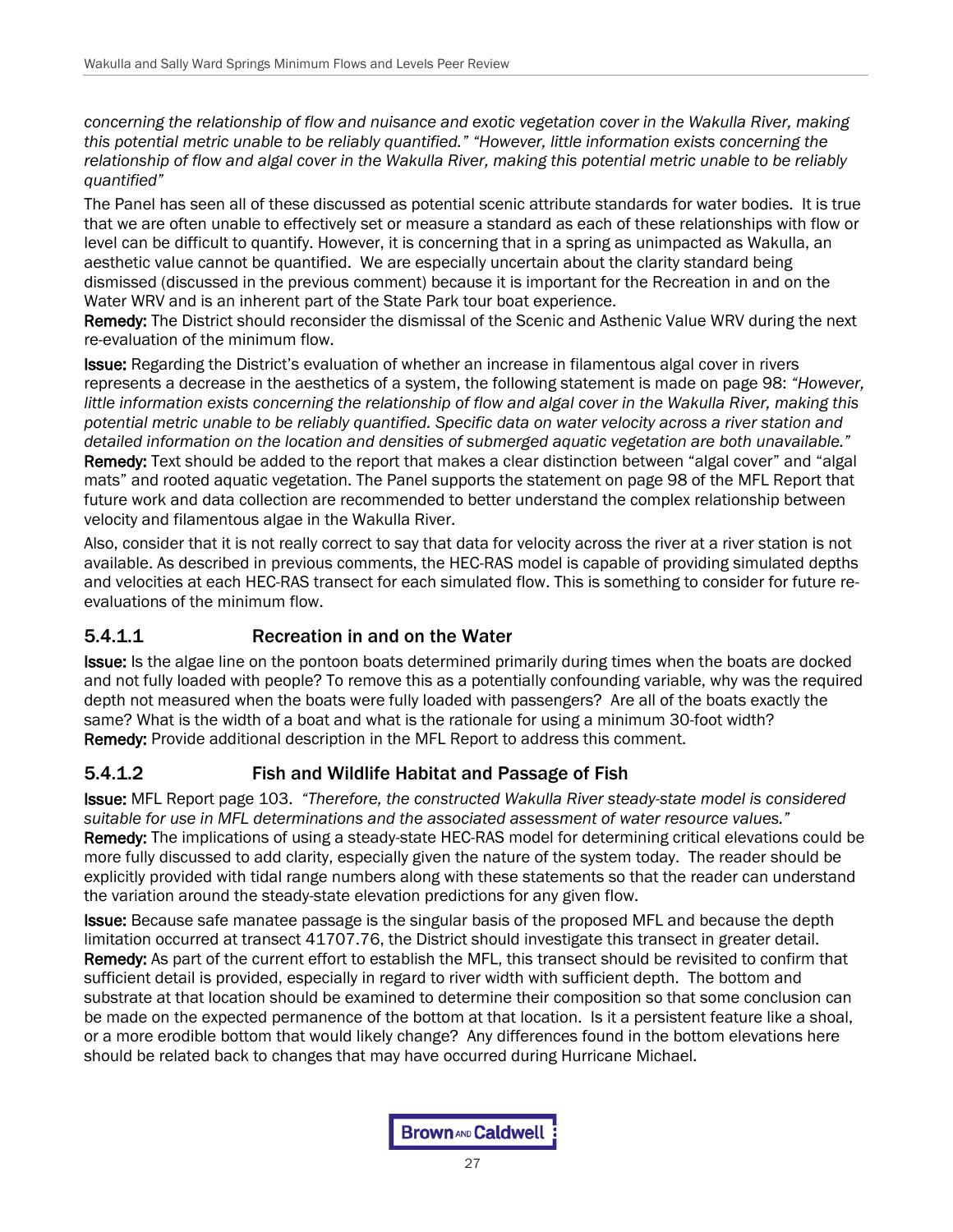Issue: The increase in spring flows in recent years is a substantial factor in the MFL analysis overall, and possibly in the lack of response to the most important WRV metric and in the recommended MFL. Because the reason for the increase in flows has not been definitively identified, it is a source of uncertainty. Remedy: A more thorough understanding of the causes of the increase in flow should be addressed between now and the next MFL re-evaluation, including developing hypotheses (such as those listed in Section 2.7, page 79) and investigating them through targeted data collection or monitoring.

### <span id="page-33-0"></span>5.4.1.3 Manatee Thermal Refuge

Issue: MFL Report page 93. *"Many previously established MFLs in Florida have two temperature thresholds for thermal habitat and this statement is supported by a number of references"*. This statement is incomplete until the reader is told which two temperature thresholds were used in each study and whether they were all the same, or different.

Remedy: Provide the rationale for the selection of the temperature criteria used.

Issue: MFL Report page 93. "The chronic stress criteria states… the acute stress criteria states that water temperatures must not fall below 15°C (59°F) for more than four hours."

Remedy: Provide citations for these criteria and whether they are the same or different that those described in the previous comment.

Issue: MFL Report page 112. "…selected as they are the winters when manatees have been documented using Wakulla Spring as a thermal refuge." How is it "documented" that manatees are using the spring as a thermal refuge versus foraging or other use? Is this based on manatee movements into the spring and associated increase in abundance during cold periods?

Remedy: The MFL Report should include a description of how it is known that manatees use the springs as warm water refugia versus other uses such as foraging.

### <span id="page-33-1"></span>5.4.1.4 Floodplain Vegetation Inundation

Issue: MFL Report Executive Summary, page 14. *"However, the available data and modeling results indicate that floodplain communities are maintained largely by direct precipitation and high water-table….woody habitat."* These assertions, even though they are in the Executive Summary, should be supported by a citation to the supporting appendix, report, or supporting data. In this case, the Panel believes the supporting study is the Floodplain Forest and Instream Woody Habitat Data Analysis to Support MFL Development for Wakulla, Sally Ward, and the St. Marks River Rise Springs Systems (NWFWMD 2013), which we were not provided for review, but we have from the Peer Review for the St. Marks River Rise MFL. The NWFWMD (2013) report implies some of this, but not definitively. Was other analysis or information used to arrive at this conclusion?

Remedy: Add text to address the comment.

Issue: MFL Report page 95. *"Due to the low ability for a discriminant function analysis to properly categorize different floodplain community types (NWFWMD 2016), the riparian communities were treated as a single unit and individual vegetation community types were not used".* This statement does not seem to be supported by the Research Planning Inc. Report, which is cited as NWFWMD (2016) instead of RPI (2016). There does not appear to be anything in the RPI report to the effect that discriminant function analysis failed to properly categorize different floodplain community types, not that they should be treated a single unit. Remedy: This appears to be a decision made after the District's review of the RPI (2016) report and the rational for this decision should be provided.

#### <span id="page-33-2"></span>5.4.1.5 Other Fish and Wildlife Habitat Considerations

Issue: MFL Report pages 13 and 95. *"Physical habitat models such as Physical Habitat Simulation (PHABSIM) and the System for Environmental Flows Analysis (SEFA) were considered; however, tidal fluctuations and changes in vegetation density throughout the Wakulla River precluded the development of reliable relationships among channel profiles, velocities and substrates (Gore 2015)."*

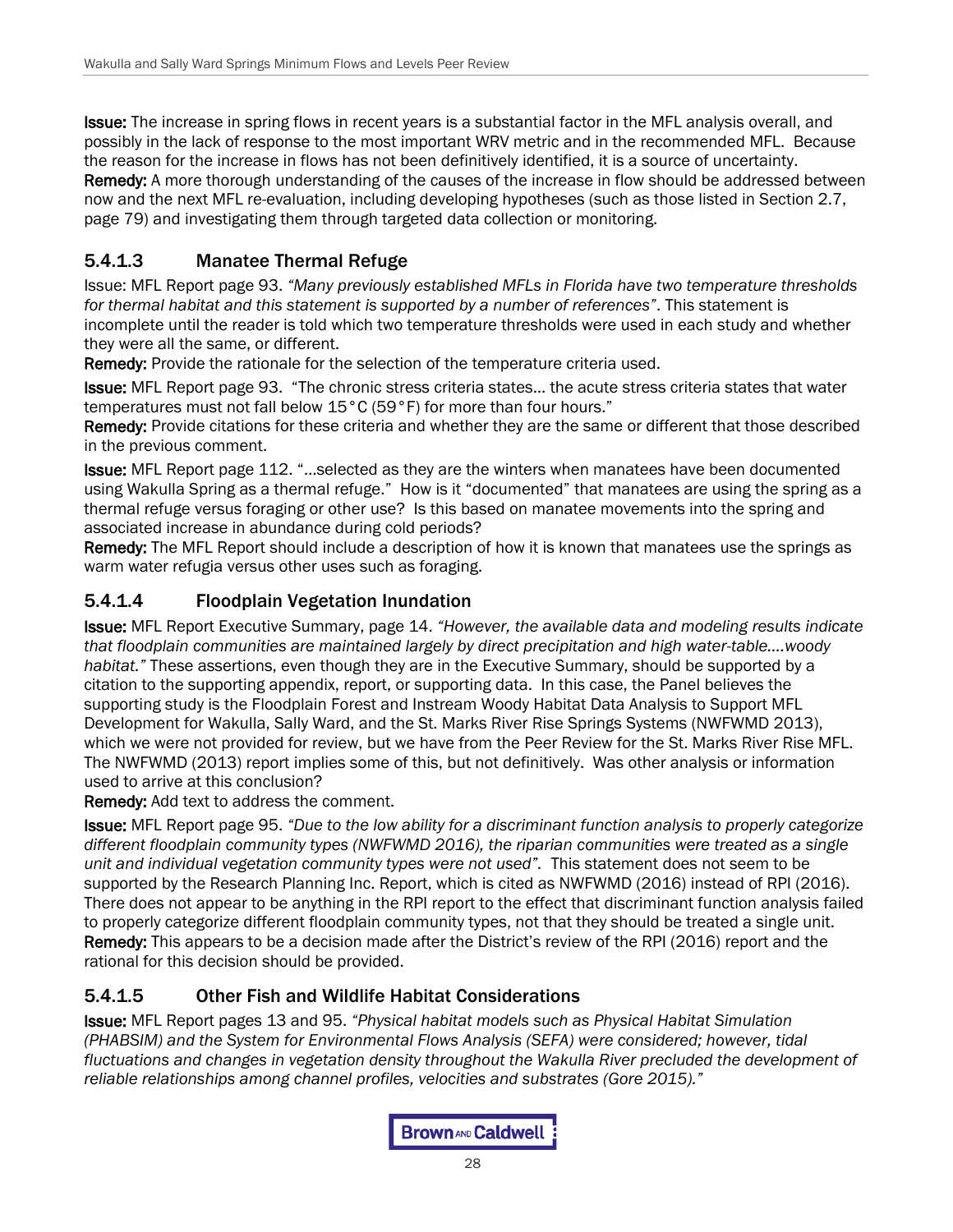It is accepted that the application of PHABSIM is challenging in rivers with an abundance of rooted and submerged aquatic vegetation and that tidal influences are a challenge as well. However, these factors can no longer be said to necessarily preclude the use of PHABSIM or SEFA. Gore (2015) is used as supporting this statement for the District's conclusion, but review of Gore (2015), which is unpublished (found in the Appendix E from St. Marks River MFL Report) does not fully support the conclusion. Gore (2015) says nothing about tidal conditions, so the implication that Gore (2015) addresses tidal conditions should be corrected. More should be said about why these factors precluded this development versus just making it more challenging.

Gore (2105) also points to emerging techniques to apply PHABSIM without its normally used hydraulic models, citing Casper et al. (2011). It has been almost 10 years since that publication and more methods have evolved and been applied to generate the necessary depth and velocity predictions needed to drive the PHABSIM habitat models (See Page 2 of Adeva-Bustos et. al. 2019, Ecohydraulic Modelling to Support Fish Habitat Restoration Measures). One of the most widely used is hydraulic models is HEC-RAS, which can be used to generate the necessary transect cell depth and velocity estimates (HEC-RAS River Analysis System Release Notes Version 5.0.5 June 2018).

This has been done in another recent MFL study. "However, to include the backwater effect of the Withlacoochee River in the PHABSIM-based simulations of the Rainbow River System, the hydraulic modeling component of the PHABSIM model system was not used. Rather, output from the HEC-RAS model for the 15 flow-profile simulations discussed previously was used as input for the PHABSIM model runs. The substrate composition and cover characteristics obtained during the field study and predicted velocities and depth values by the HEC-RAS model…"

Remedy: The issue of unsteady flow can be addressed by converting HEC-RAS simulations into steady flow outputs, as was already done in the Wakulla/Sally Ward MFL Study (cite HEC-RAS report). The remedy for this issue is unlikely to be feasibly implemented using existing best available data within a reasonable time period so the District should consider this for the next re-evaluation of the MFL. Because the Work Plan for this study (Atkins et. al. 2014) stated that PHABSIM would be used, and because using PHABSIM with the hydraulic outputs of HEC-RAS are possible, some explanation should be included in the current MFL Report.

#### <span id="page-34-0"></span>5.4.1.6 Water Quality

Issue: MFL Report page 36. *"Although visual observation of Figure 13 suggests a declining nitrate concentration trend, the potential dilution effect of declining nitrate concentrations with increased flows should be accounted for to better discern actual trends in nitrate concentration with time."* This issue is very complicated, and the concern is that the District is limiting its evaluation of nitrate only to the effects of dilution. An important question the District may be overlooking in their analysis of nitrate trends is what is the nitrate concentration of water that is currently being diverted to Wakulla Springs and that will be diverted to Wakulla Springs in the future as sea level continues to rise? How does the District know that increased flows into Wakulla Springs will not bring more nitrate to the spring that might previously have gone to the Spring Creek springs? Is there an adequate record of nitrate data from groundwater discharging in the Spring Creek Springs and are nitrate concentrations in the Floridan aquifer in the Wakulla/Spring Creek Springs vicinity known?

Remedy: The Panel acknowledges that the significant reduction in nitrate that has occurred at Wakulla Spring due to the efforts to reduce nitrogen inputs in the GWCA near the springs greatly reduces the risk an incomplete understanding of the nitrate issue has on setting the MFL. However, to the extent that the data is available, the District should attempt to enhance their understanding of the nitrate issue in future reevaluations of the MFL.

Issue: The Panel is concerned with the implication that the increasing flows have a dilution effect on nitrate concentrations. From Figure 13 it is clear that high nitrate during high flow has not been observed when time is removed. But there is relatively large variation when flows are low. Further, we feel the implication was made that nitrogen loading is reduced due to improved management practices. In fact, it sounds as if the TMDL program is working and dilution is not the solution? The impression is both that there is a dilution

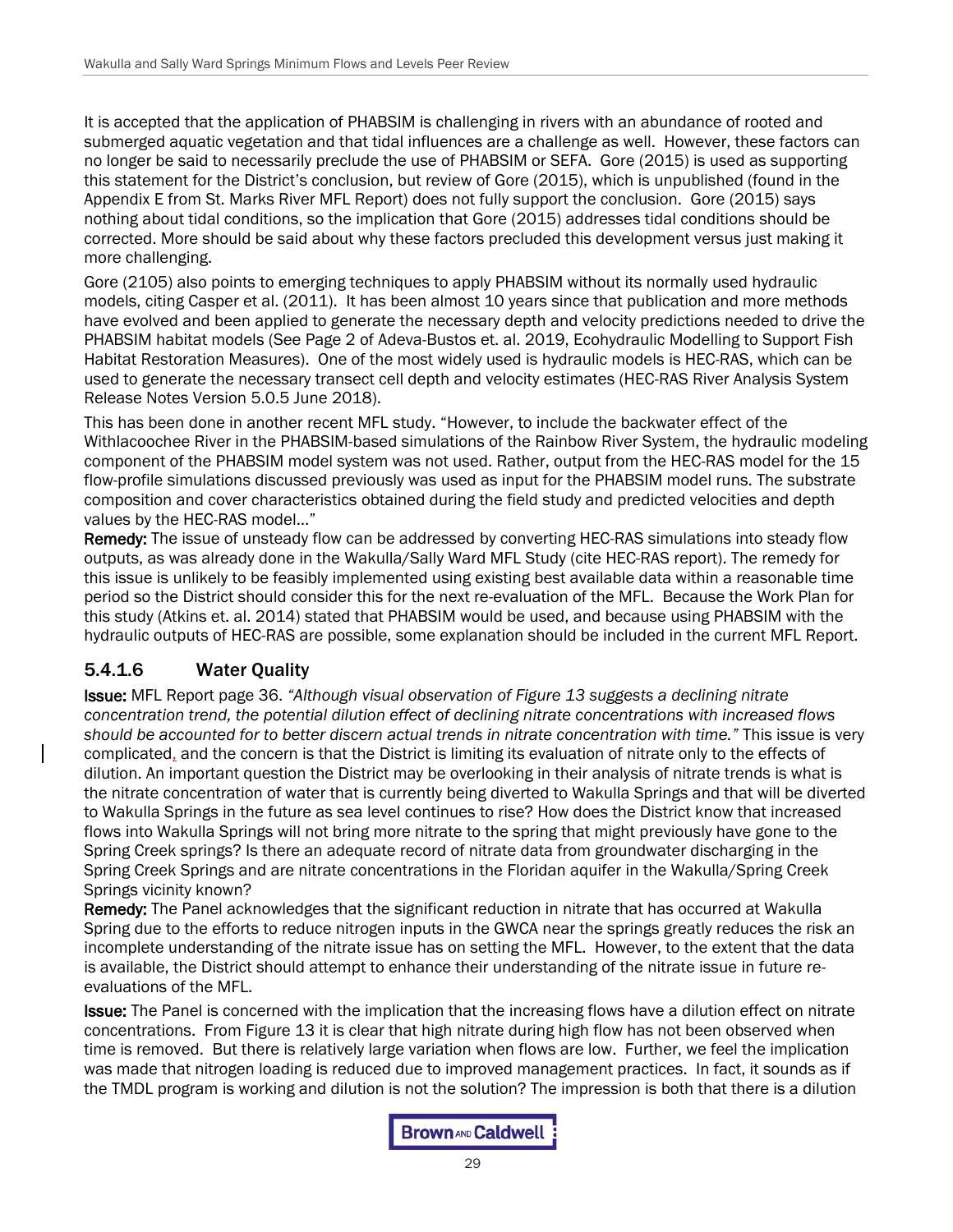effect but also that the nitrate is not an MFL issue but rather a BMAP/TMDL issue that is being managed. The text would benefit from clarity here. We are left with the impression of uncertainty as to what exactly is the relationship and whether it matters to the establishment of the MFL.

Remedy: The Panel suspects there is a decrease in nitrate loading from the City of Tallahassee but the source of the increase in flow is complicated and the load/concentration of the new water is not well understood. The text should either discuss the importance of this understanding and identify the data that is necessary, or it should express why it is not germane to establishing the MFL.

Issue: MFL Report page 36. "This suggests the presence of a dilution effect, although a high degree of variability exists."

Remedy: The implication of this finding for the analysis should be discussed; if there is a dilution effect, what is the implication"? If not, what is the implication?

Issue: MFL Report page ? *"Effects of spring flow reductions on salinity (specific conductance) in the downstream portions of the Wakulla River where estuarine conditions are present will be assessed directly by the Estuarine Resources WRV through the use of an EFDC hydrodynamic model. The potential effects of reduced spring flows on low salinity habitats are addressed under the Estuarine Resources WRV."* The District is assessing the effects of spring flow reductions on specific conductance in the estuary but what about assessing the effects of spring flow reduction on specific conductance of groundwater discharging from Wakulla Springs? Figure 20 shows that specific conductance frequently doubles due to flow reversals at the Spring Creek Springs. In time, as sea level continues to rise, the Spring Creek Springs may be in reversal mode most of the time. They may only flow during periods of very high rainfall. In the future, as sea level continues to rise, the significance for the proposed MFL is that if a 9.9 percent decline in spring flow due to groundwater withdrawals is allowed, could the increase in the concentrations of the constituents responsible for the increase in specific conductance reach a level where the ecology of the spring and the upper reaches of the spring run could be harmed?

Remedy: For future reevaluations of the MFL, the District may want to consider what effect the predicted sea level elevations will have on the specific conductance of groundwater discharging at Wakulla Springs.

#### <span id="page-35-0"></span>5.4.2 Adaptive Management

Issue: The District's approach to and discussion of adaptive management is under developed. Remedy: Develop a more robust framework stating the data thresholds and desirable data that might trigger a review/re-evaluation. What is adaptive management and how does the District apply it in the MFL program? Is there a District explanation of the adaptive management part of the MFL program approach that could be cited? This seems particularly important for this MFL due to some of the uncertainties identified. That process should include the explicit identification of areas of uncertainty and data gaps, the development of monitoring to address the uncertainty, and a plan for addressing it in the next MFL reevaluation. The District is encouraged to adopt an explicit adaptive management approach for identified areas of uncertainty allowing decisions based on limited data to be reinforced or modified as new research and monitoring information becomes available.

#### <span id="page-35-1"></span>5.4.3 Appendix C. Wakula Spring MFL: Hydrodynamic Model for Thermal Refuge Evaluation

Issue: Chronic stress to manatees is reported to occur when water temperatures fall below 20°C for 72 hours or longer (Rouhani et al. 2007). Acute stress is reported to occur when water temperatures drop below 15°C for four hours or longer (Rouhani et al. 2007). Other investigators have used different temperature criteria.

Remedy: The MFL Report and Janicki (2020) should both describe the justification for using these criteria.

Issue: Using the *"Number of manatees supported"* has an insufficient technical basis and has the potential to be misleading. The insufficient technical basis comes from a misapplication of this metric as if it is related to ecological "carrying capacity." It is really just a measure of how many manatees could be packed temporarily into an area that meets the temperature criteria. Manatees need more than just physical space, and manatee carrying capacity may be influenced by water temperature, tidal action and access, animal

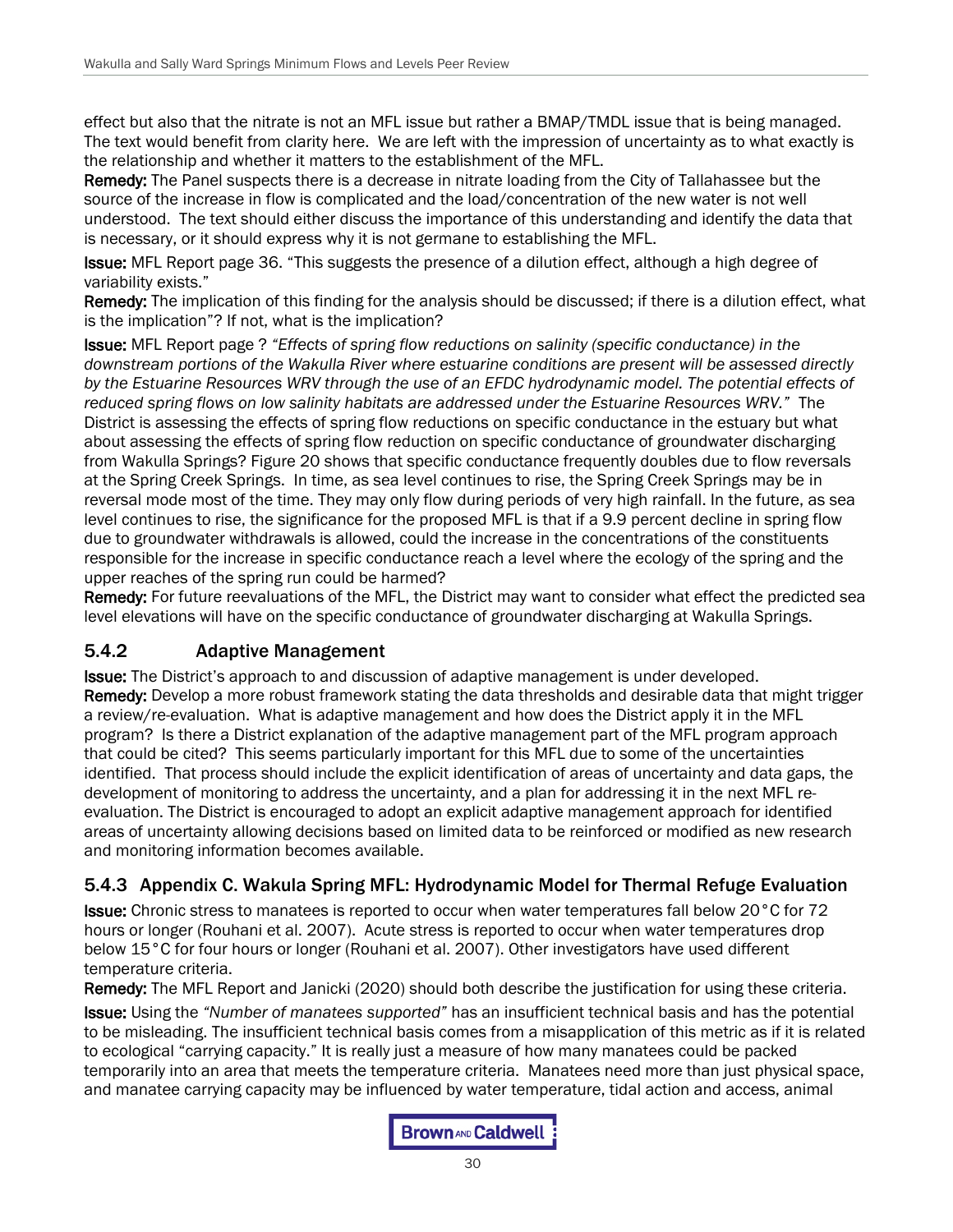space requirements, available forage, behavioral factors, etc. If the District wishes to continue to use the number of manatees that could theoretically be supported, then the concept of warm water refugia capacity should be used and developed further with supporting ecological scientific information. Another implication of using the calculated numbers of manatees that could be packed into a thermally suitable area is statements such as "Assuming each manatee requires a surface area of 28.5 square feet (Rouhani et al. 2007), the spring pool alone could provide thermal refuge for 1,685 manatees." (Appendix C, Janicki 2020; Page 1.) and "The remaining periods could support more than 4,460 manatees under reduced spring flow conditions." This number is greater than the entire known population of manatees in the northern Florida Panhandle and the approaching the total population of manatees in Florida.

Remedy: The available space under no flow reduction and under flow reduction should be used with the statement that it is more than sufficient for the known population using Wakulla Spring as a warm water refuge and leave it at that.

Issue: Characterization of modeling and analysis by Janicki (2020; Wakulla Spring MFL: Hydrodynamic Model for Thermal Refuge Evaluation) is explained in an overly simplified manner in the MFL Report.

Remedy: It should be explained in the MFL Report that the available warm water refuge is not just a simple function of vent flows but at times depends on other factors (cold fronts and surface flows into spring vents that discharge to the Wakulla Spring) and that the chronic thermal refuge criterion for manatees is regularly violated under natural conditions at Wakulla Spring.

Issue: Referring to "cold-water refuge" is confusing, and most of the scientific literature refers to it more commonly as "warm-water refuge." Currently the reports use "thermal refuge habitat" "cold weather refuge habitat", "available cold event refuge habitat", and "warm-water refuge."

Remedy: For consistency with the literature and other studies on manatees, and to avoid confusion, the District should use terminology consistent with other literature and studies on Florida manatees.

Issue: Page 1 Appendix C describes 4 different temperature criteria from literature/studies. The text provides no basis for the selection of the two temperature criteria used.

Remedy: Explain whether the current scientific literature was checked in this process or that these were used because they are commonly used by others.

Issue: Page 12 Appendix C. *"The rationale for selecting this period is provided below."* This statement is only marginally accurate – the data used is described, but little rationale is provided. Remedy: Provide a more detailed rationale.

Issue: Page 34 Appendix C. This section provides quantitative calibration statistics, but then does not provide specific criteria for the values or ranges considered to be good, fair, or poor calibrations, leaving the reader to try to interpret. It goes on to change the name of them from calibration metrics skill assessment criteria.

Remedy: Provide specific criteria for the values or ranges considered to be good, fair, or poor calibrations.

Issue: Page 38 Appendix C, *"…available period of record for vent discharges and associated water temperatures was limited to the period during which manatees have utilized the spring as a cold weather refuge."*

Remedy: Explain why manatees have to be present to use useful data about flows, water temperatures, and physical processes. The Panel does not concur that manatees must be present in data used to model water temperatures during representative cold periods. Why is manatee presence important to understand the range of typical and cold winter periods?

Issue: Page 49 Appendix C. Discharge variance is much greater in 2017 than 2016.

Remedy: Explain why or acknowledge the considerable difference in variance.

Issue: Page 52 Appendix C. The term *"…conservative estimate…."* Is used.

Remedy: Explain what conservative means and how this is a "conservative" estimate when there is often an inverse, time-lagged response of water temperature to increased flows during winter.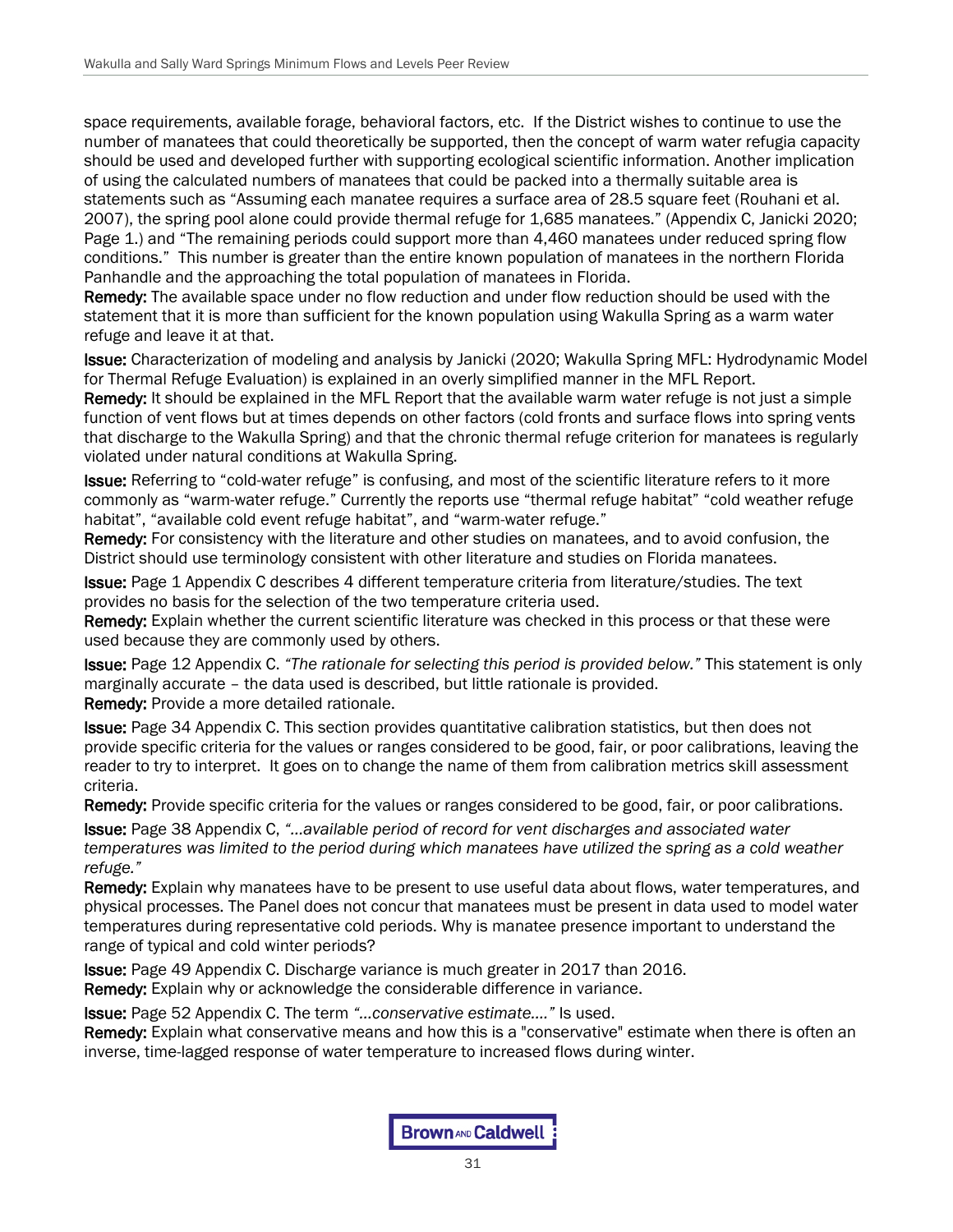Issue: Page 58 Appendix C. In the text and in Figures 70 and 71. *"…Sally Ward water temperatures would provide an acceptable estimate for the Boat Tram water temperatures (Figures 70-73)…"* The contention that variance of temperatures of the two sources is very different seems questionable based on some of the plots. There is a wide divergence during a portion of the winter of 2018-2019.

Remedy: Provide an explanation.

Issue: Page 63 Appendix C. This examination is for one day and may not be applicable to many days in the record or air temps could be different, making this description less widely applicable to the understanding of flow-water temperature dynamics in the spring and downstream.

Remedy: Make this more clear in the report.

#### <span id="page-37-0"></span>5.4.4 General Modeling Comment

Issue: The MFL Report and the modeling reports often use phrases like "well calibrated", "appropriately calibrated", "calibrated model is sufficient", "relatively good fit", and "relatively tight relationship" are all qualitative statements about calibration quality that should be avoided. The basis for these judgements should be provided in quantitative terms and stated quality criteria. The Janicki (2020) report does report quantitative calibration statistics on page 34 (Tables 2 and 3) but does not explain them or the judgement criteria very well and leaves it up the reader to interpret the values in the tables and the quality of the calibration. Similarly, in the ATM (2020) HEC-RAS report, Section 7.1 Model Calibration and Validation Results provides extensive data on calibration statistics but provides little description of the quality of the calibration based on those statistics.

Remedy: When calibration and model performance is presented in future re-evaluations of the MFL, three things should be included: 1) the calibration metrics, 2) the resultant calibration metric values, 3) criteria for rating the calibration statistics, and 4) a clear characterization.

#### <span id="page-37-1"></span>5.4.5 Appendix D. Wakula Spring MFL: Hydrodynamic Model for Thermal Refuge Evaluation

Issue: The report should include a discussion about how to improve the next iteration of the model. Remedy: Include simple efforts like collecting boundary conditions (i.e. tidal observations) at the downstream boundary and continuing to collect upstream data so there is less of a need for data filling for development of data sets in the future.

Issue: MFL Report page 3. *"Figure 3 presents the stage time series at USGS gage 02327022 (Wakulla River Nr Crawfordville). Evidence of the bathymetric changes is seen in Figure 3, which indicates a different tidal signal is being recorded at the 02327022 gage located approximately 3 miles downstream from the Wakulla spring vent at Shadeville Rd. (Figure 2). The low elevations are approximately 1 foot lower than historically seen."* 

Remedy: The report should tell the readers more rather than having them try to figure out what you see.

Issue: MFL Report page 6. It is not clear why the period from January 7, 2019, to September 9, 2019, was used for model testing and initial calibration.

Remedy: Explain why this period was used.

Issue: MFL Report page 7: *"The model input time series or boundary conditions were stored and processed in Microsoft Office Excel. The processing included calculations to develop the lateral inflows or reach pickup and surface water contributions from contributing basins."* This description is rather cursory and is inadequate considering it is a repeatability standard.

Remedy: Provide a more thorough description.

Issue: MFL Report page 13. *"The net inflow from Basin 2 was input as a uniform lateral inflow. Negative flow values were set to zero."* It is not clear what the uniform lateral inflow value is.

Remedy: A plot and table should be provided. How often negative? How often not reasonable?

Issue: MFL Report page 15. *"Given that the flow at the Newport gage was approximately 3.5 times greater than the estimated lateral flow on August 25, 2017, the Newport gage flow time series was divided by 3.5 to estimate the synthetic flow time series for the Basin 4 lateral inflow. The series is named "Basin 4 Lateral*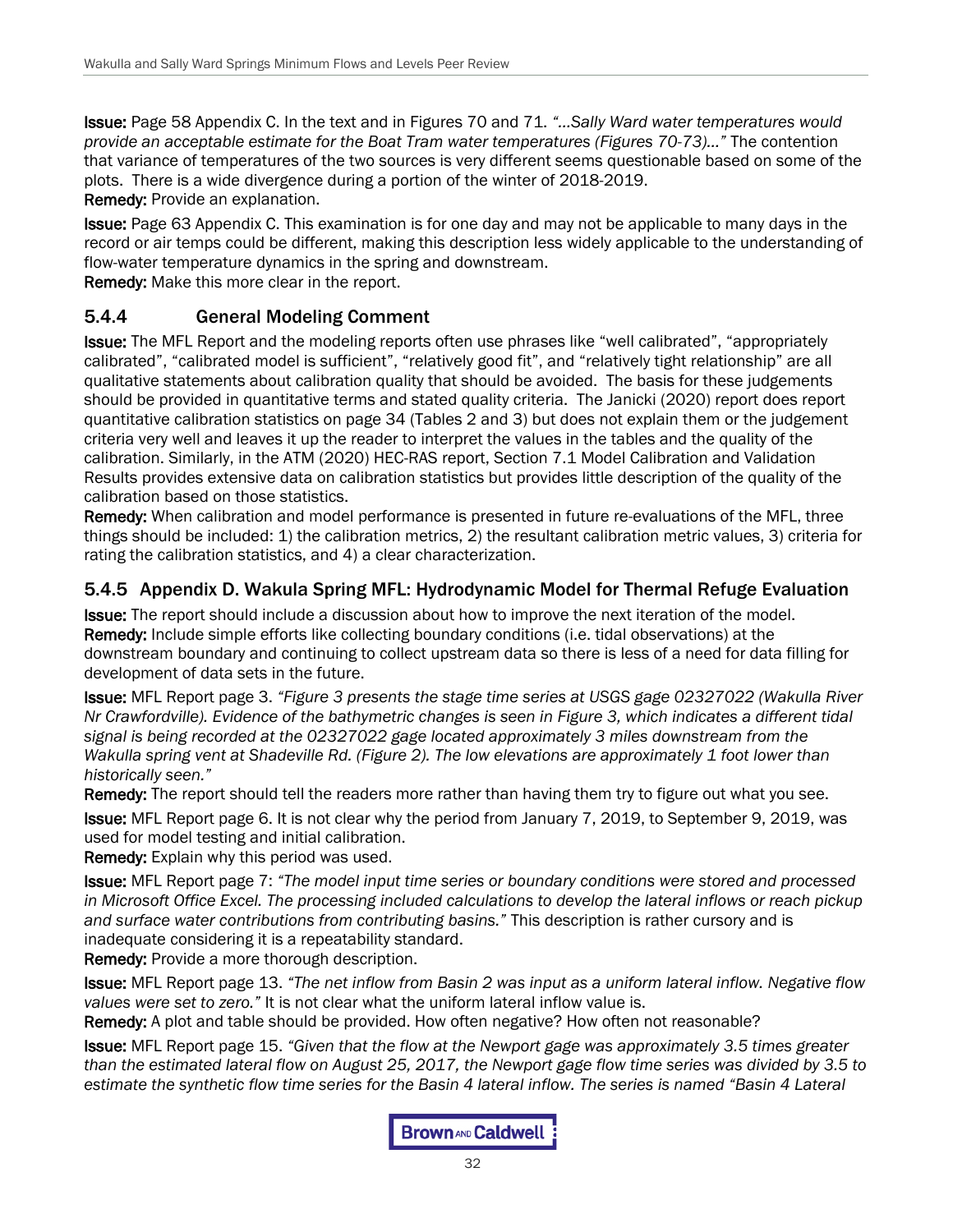*Inflow" in the DSS file, SMR\_WR\_SWS. This flow was input into the HEC-RAS model as a uniform lateral inflow from the USGS 02326900 gage to the location of the ADCP measurement."* This is true for these conditions, but it is not clear if they are representative of the time series. Just one data point, so some uncertainty on uniformity of lateral inflows.

#### Remedy: Add clarifying test.

Issue: MFL Report page 20. *"This would seem to indicate that the Wakulla River is still transitioning following the passage of Hurricane Michael in October 2019, which resulted in some large changes in river morphology.*" Is the District saying that changes in river morphology are resulting in better model performance? On what basis is that stated?

Remedy: Add clarifying text.

Issue: Minimum Flow Report page 36: "*the stage data measured at the five calibration locations (Sally Ward Spring, USGS 02327000, Boat Tram, USGS 02327022 and USGS 02326900 and flow at USGS 02327022) were used to assess the model performance."* Why different than the performance metrics used in the hydrodynamic model reports?

Remedy: Add clarifying text.

Issue: Minimum Flow Report page 39: *"largely due to timing differences between the simulated and observed stages since comparisons of the simulated and observed stage duration curves match well."* Seems to be attributing most of this to timing issues.

Remedy: Provide data or explanation that supports this assertion.

#### <span id="page-38-0"></span>5.4.6 Uncertainty

Issue: MFL Report page 80. *"Additional research and the continued collection and review of hydrologic data over time is required to better understand the causal mechanisms driving long-term changes in Wakulla Spring flow."*

The change in Wakulla spring flows and the changes in hydraulics (stage-discharge) over time seems to be one of the largest, if not the largest, source of uncertainty in this MFL determination. The section posits 5 potential causes, but this statement does not sufficiently describe how additional research and monitoring would address this trend and how monitoring might be used to differentiate the possible reasons.

MFL Report page 100. *"Additional research and the continued collection and review of hydrologic data over time is required to better understand the causal mechanisms driving long-term changes in Wakulla Spring flow."* This point and other similar points should be repeated as part of the recommended MFL, along with other areas of uncertainty.

Remedy: The District should consider adding a section in the MFL Report to address uncertainty in the context of the adaptive management approach that would address and discuss sources of uncertainty in determining the MFL in future re-evaluations.

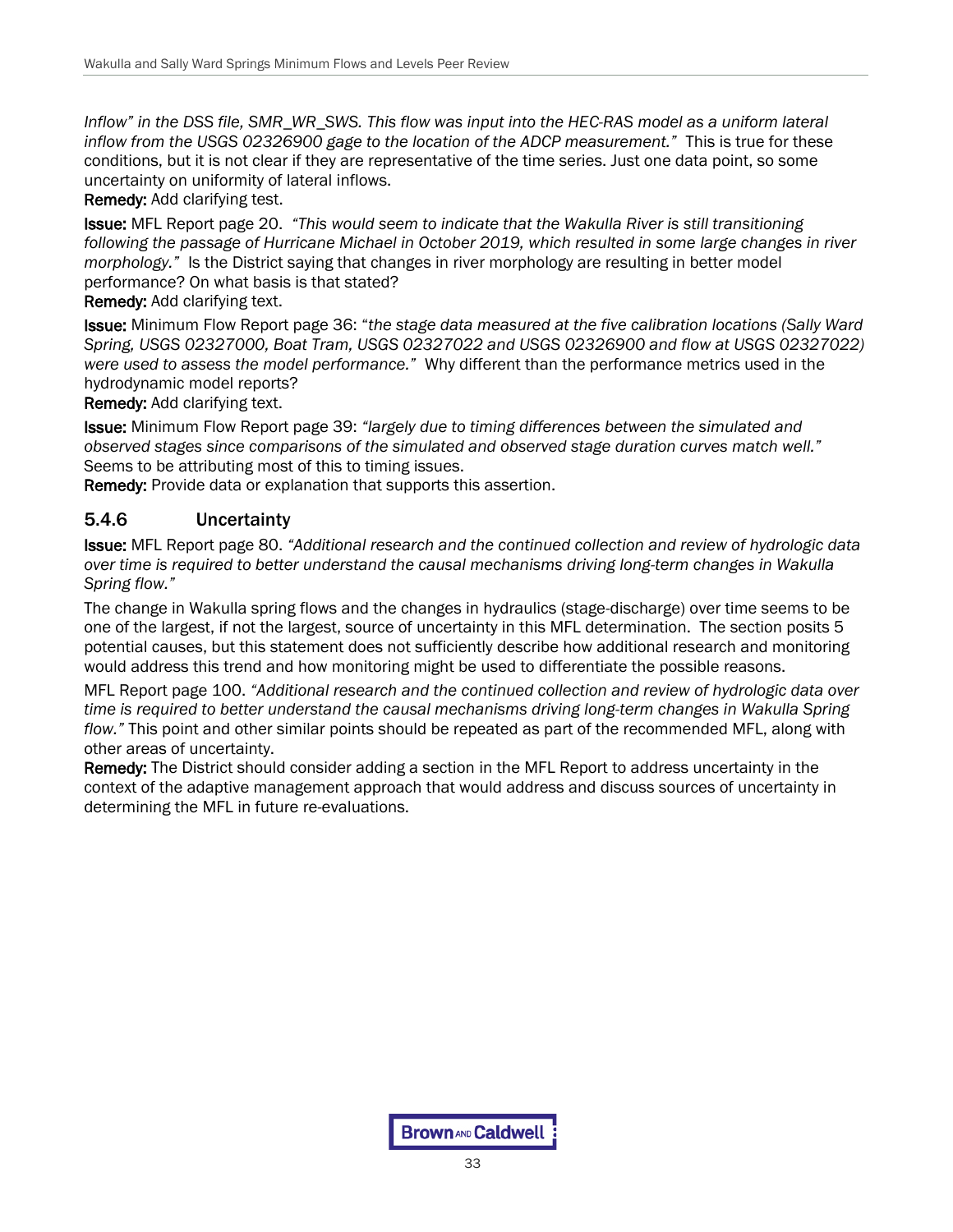### <span id="page-39-0"></span>Section 6: References

Adeva-Bustos, A., Alfredsen, K., Petter Fjeldstad, H., and Ottoson, K., 2019. Ecohydraulic Modelling to Support Fish Habitat Restoration Measures. Sustainability, V. 11, Issue 5.

Atkins. 2014. Work Plan St. Marks River Rise, Wakulla, and Sally Ward Springs Minimum Flows and Levels Development. Document prepared for and submitted to the Northwest Florida Water Management District dated June 24, 2014.

Casper, F., B. Dixon, J. Earls, and J. A. Gore. 2011. Linking a spatially explicit watershed model (SWAT) with an in-stream fish habitat model (PHABSIM): A case study of setting minimum flows and levels in a low gradient, sub-tropical river. River Research and Applications 27: 269-282 (2011).

Davis, J.H. and R. Verdi. 2014. Groundwater flow cycling between a submarine spring and an inland fresh water spring. Groundwater. 52 (5). 705-716. https://doi.org/10.1111/gwat.12125

Gore, J. 2015. Personal communication. Letter to District regarding the use of PHABSIM on the St. Marks and Wakulla Rivers

Hartman, D.S. 1979. Ecology and Behavior of the Manatee (Trichechus manatus) in Florida. The American Society of Mammalogists, Special Publication No. 5. 153 pp.

HEC-RAS River Analysis System Release Notes Version 5.0.5, Ju ne 2018.

Interflow Engineering, 2015. Wakulla Spring, Sally Ward Spring, and St. Marks River Rise Minimum Flows and Levels, Preliminary Conceptual Groundwater Model. Prepared for the Northwest Florida Water Management District.

Northwest Florida Water Management District. 2016. MFLs for Sally Ward, Wakulla, and St. Marks River Rise Springs Systems for the Northwest Florida Water Management District: Floodplain Forest and Instream Woody Habitat Data Analysis. Prepared by Research Planning, Inc. (RPI), Tallahassee, Florida.

Northwest Florida Water Management Division, 2017. St. Marks River and Apalachee Bay Surface Water Improvement and Management Plan. District, Program Development Series 17-03, Havana, FL.

Northwest Florida Water Management District, 2020. Update and Calibration of the Hydrologic Engineering Centers River Analysis System (HEC-RAS Model. Prepared by Applied Technology and Management, Inc. Gainesville, Florida.

Northwest Florida Water Management District, 2020. Wakulla Spring MFL: Hydrodynamic Model for MFL Evaluation of the Estuarine River. Prepared by Janicki Environmental, Inc. St. Petersburg Florida.

Northwest Florida Water Management District, 2020. Wakulla Spring MFL: Hydrodynamic Model for Thermal Refuge Evaluation. Prepared by Janicki Environmental, Inc. St. Petersburg Florida.

Rappucci, G. M.; Keith, E. O.; and Hardigan, Patrick C., "Tidal Cycle Effects on the Occurrence of the Florida Manatee (Trichechus manatus latirostris) at the Port Everglades Power Plant" (2012). Faculty Articles. 369.

https://nsuworks.nova.edu/hpd\_com\_faculty\_articles/369

Rouhani S., Sucsy P., Hall G., Osburn, W., and Wild, M., 2006. Analysis of Blue Spring discharge data for determining minimum flows to protect manatee habitat. Report prepared for St. Johns River Water Management District, Palatka, FL 32178-1429. Work Order No. 2 of Contract No. SD303RA.

Rouhani, S., Sucsy, P., Hall, G., Osburn, W., and Wild, M., 2007. Analysis of Blue Spring Discharge Data to Determine a Minimum Flow Regime. St. Johns River Water Management District Special Publication, SJ2007-SP17.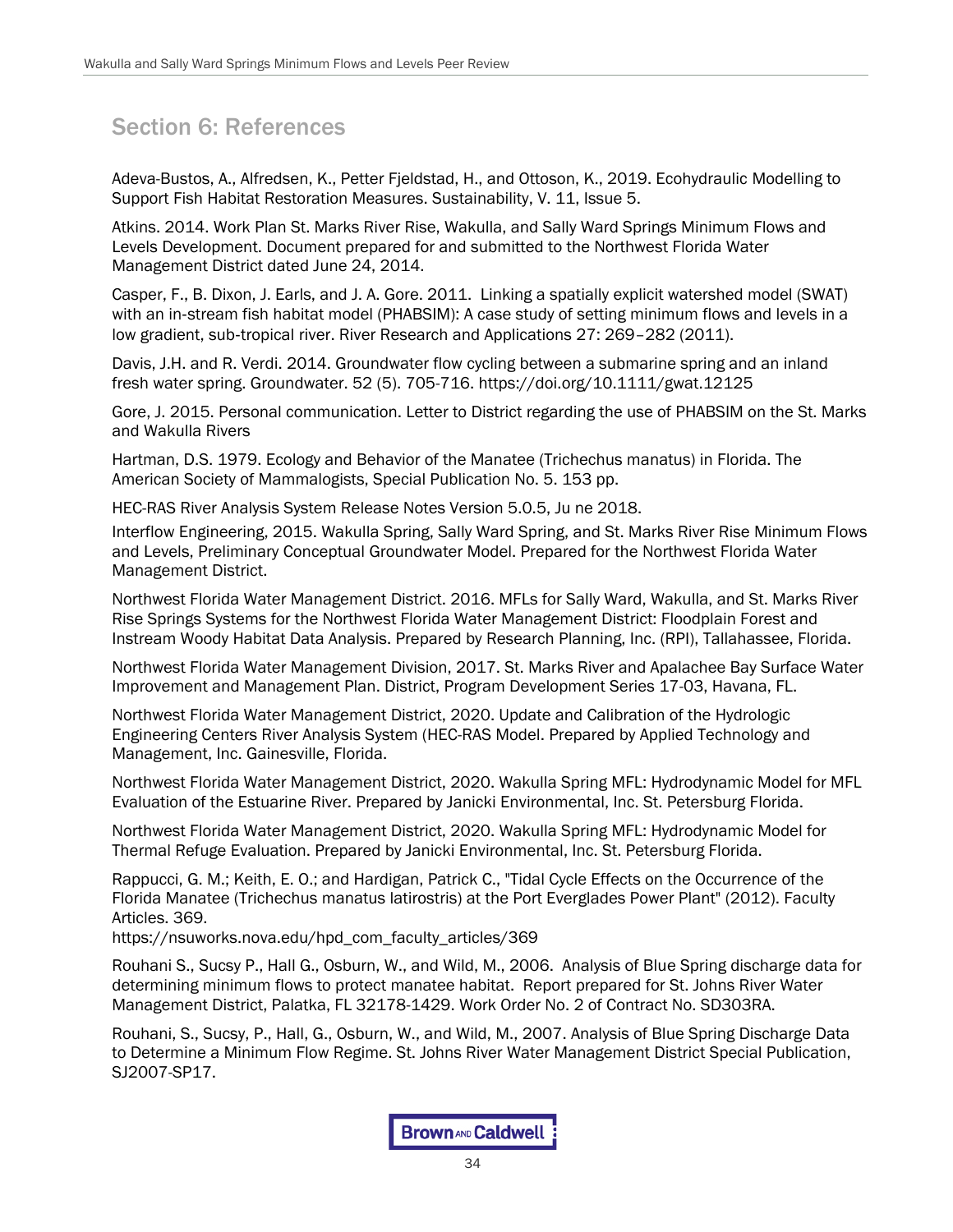Southwest Florida Water Management District. 2008. Weeki Wachee River System Recommended Minimum Flows and Levels. Technical Report of the Southwest Florida Water Management District, Brooksville, Florida.

http://www.swfwmd.state.fl.us/projects/mfl/reports/weeki\_wachee\_mfl\_with\_peer\_review.pdf

Southwest Florida Water Management District. 2012a. Recommended Minimum Flows for the Homosassa River System. Technical Report of the Southwest Florida Water Management District, Brooksville, Florida.

Southwest Florida Water Management District. 2012b. Recommended Minimum Flows for the Chassahowitzka River System. Technical Report of the Southwest Florida Water Management District, Brooksville, Florida.

Southwest Florida Water Management District, 2017. Recommended Minimum Flow for the Rainbow River System, Revised Final Draft,

Southwest Florida Water Management District, 2017. Westwood, M., Jerome, D., Oldfield, S. & Romero-Severson, J. Fraxinus profunda. The IUCN Red List of Threatened Species 2017: e.T61919022A113525283. [http://dx.doi.org/10.2305/IUCN.UK.2017-](http://dx.doi.org/10.2305/IUCN.UK.2017-2.RLTS.T61919022A113525283.en) [2.RLTS.T61919022A113525283.en.](http://dx.doi.org/10.2305/IUCN.UK.2017-2.RLTS.T61919022A113525283.en)

Wantman Group, Inc. 2016. Surveyor's Report of Specific Purpose Survey St. Marks and Wakulla River Bathymetry Survey Wakulla County, Florida. Report prepared for and submitted to the Northwest Florida Water Management District for field survey completed on August 4, 2016.

Zoodsma, B.J. 1991. Distribution and behavioral ecology of manatees in southeastern Georgia. M.S. Thesis. University of Florida, Gainesville, FL p. 202.

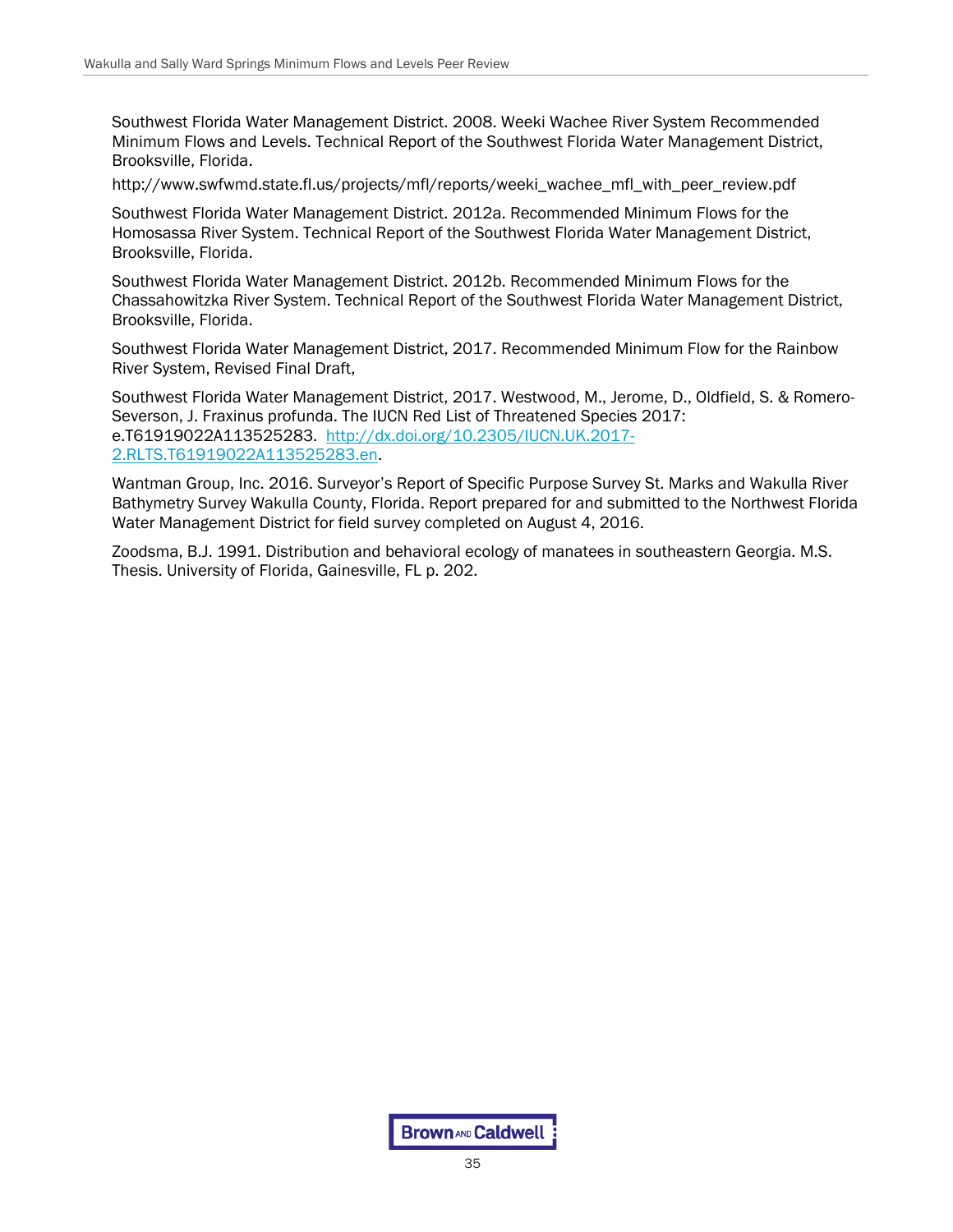## Appendix A Peer Review Panel Comment Form – Gregg Jones

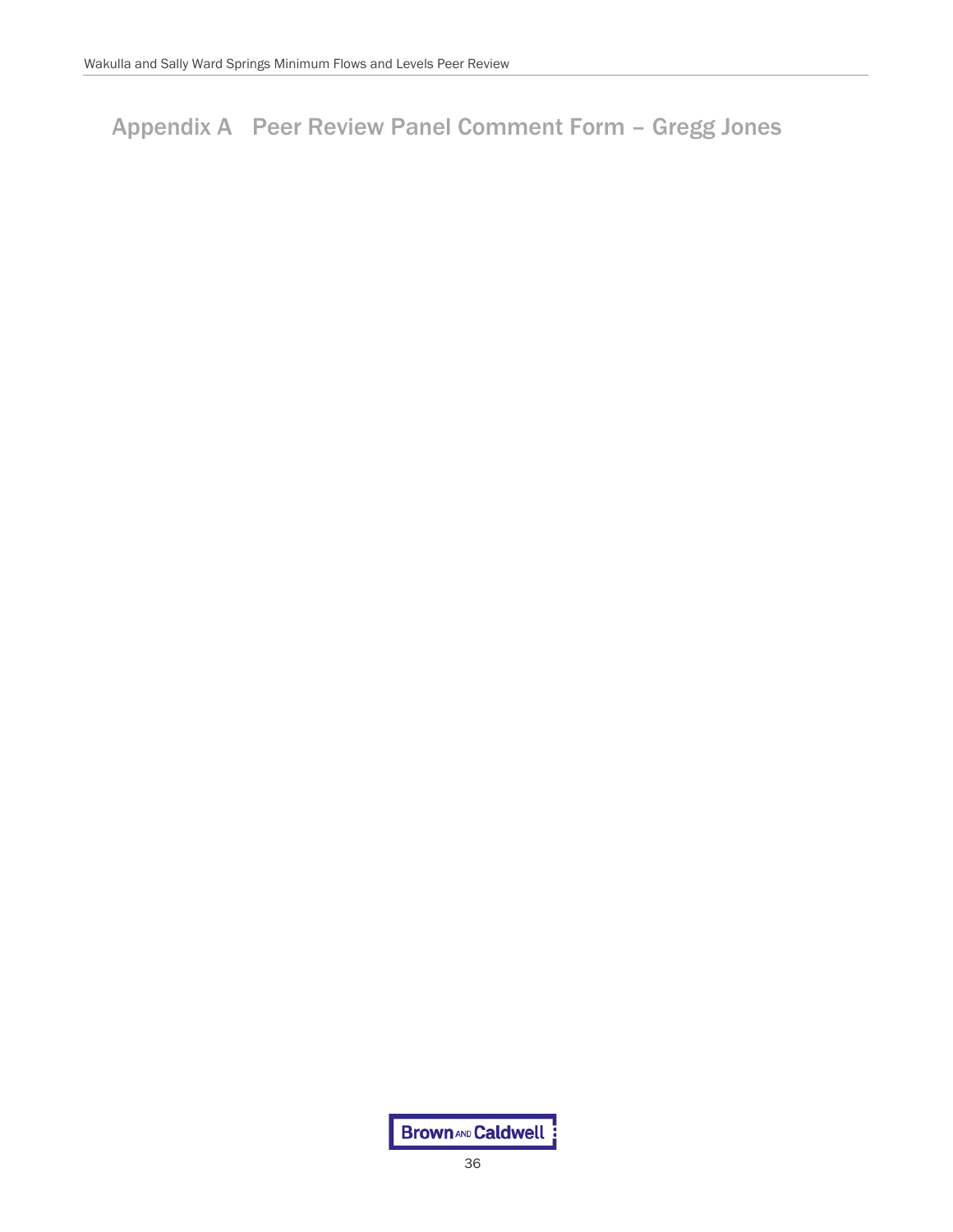## Appendix B Peer Review Panel Comment Form – Paul Leonard